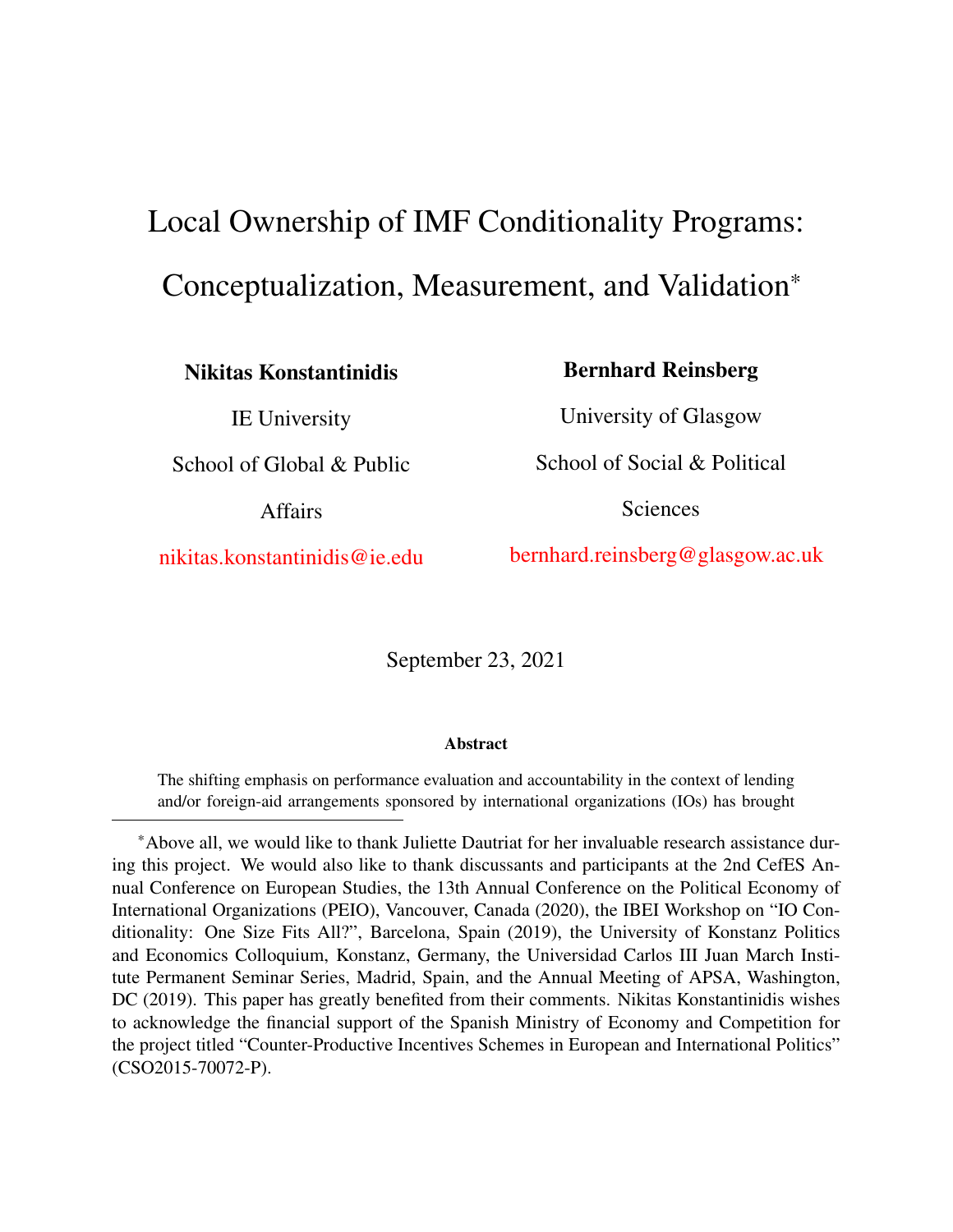to the fore the question of local ownership of reforms. While the concept of ownership has featured highly in recent academic and policy debates over the effects of IO conditionality, it still remains elusive, ill-identified, and under-specified. In this paper, we focus on International Monetary Fund (IMF) programs and define local ownership with respect to the counterfactual level of *de jure* structural reforms that would be achieved in the absence of IMF conditionality. We then use the synthetic control method (SCM) to identify continuous levels of ownership as a function of a treatment effect on treated compliers (TETC) and operationalize the concept of ownership over external- and financial-sector conditionality across a restricted sample of uninterrupted IMF arrangements (1980-2014). Furthermore, we probe the criterion and construct validity of our measure with respect to known determinants, proxies, and outcomes of ownership. We argue that ours is a reliable, replicable, valid, robust, and systematic measure of ownership that can help better identify and estimate the indirect relationship between program design and policy implementation.

Keywords: IMF conditionality; ownership; reforms; synthetic control method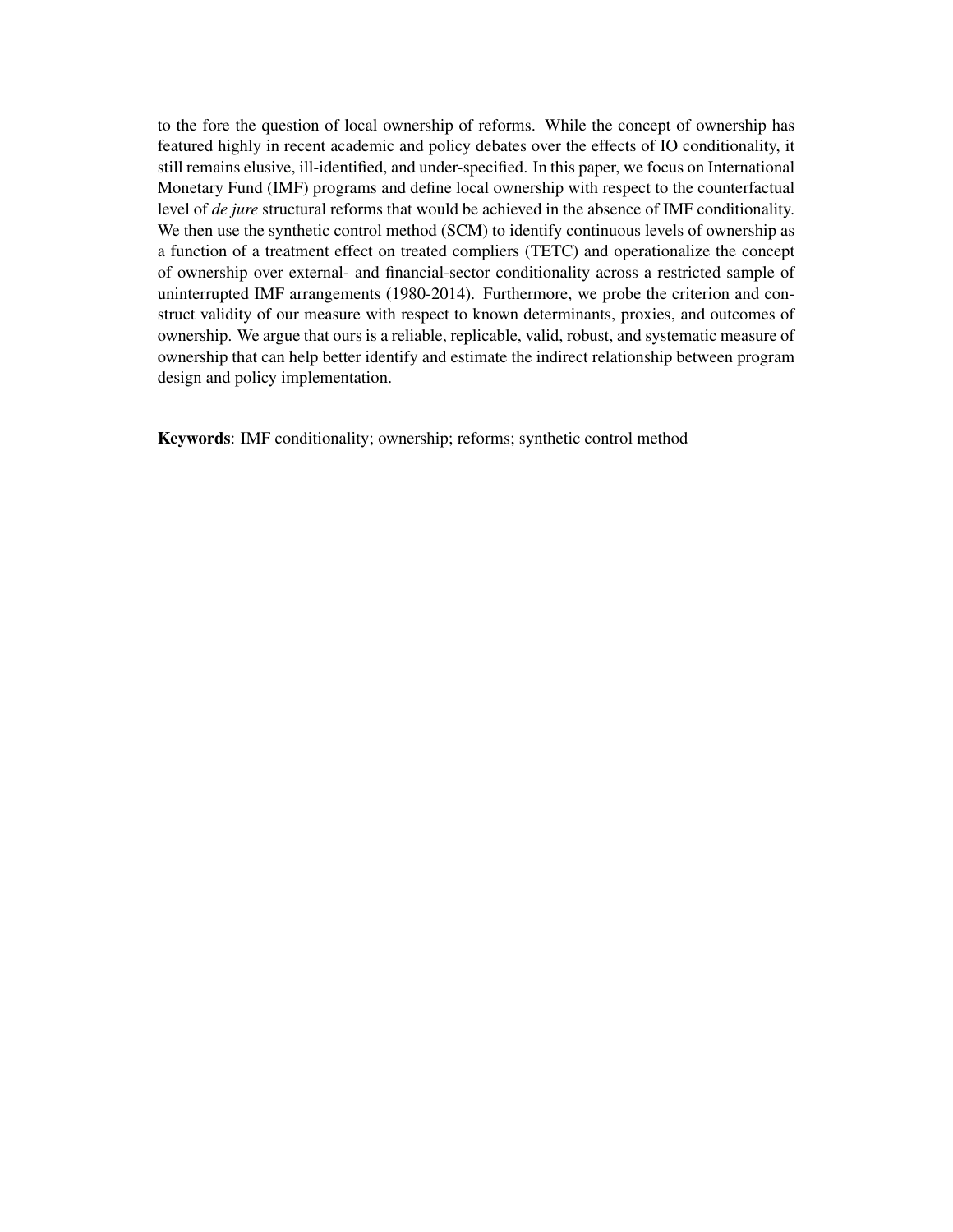*When a country borrows from the IMF, its government agrees to adjust its economic policies to address the macroeconomic imbalances that led it to seek financial aid. These policy adjustments are conditions for IMF loans and serve to ensure that the country will be able to repay the IMF. This system of conditionality is designed to promote national ownership of strong and effective policies [\(International Monetary](#page-55-0) [Fund](#page-55-0) [2019\)](#page-55-0).*

"Ownership" is one of those buzzwords that features prominently in the policy jargon surrounding the conditionality programs of major international organizations (IOs)—namely, international development organizations (IDOs) such as the World Bank (WB) and the United Nations Development Program (UNDP), and international financial institutions (IFIs) such as the International Monetary Fund (IMF) or even the European Union (EU)—as well as national foreign-aid agen-cies. Local (or else government)<sup>[1](#page-0-0)</sup> ownership of IO-sponsored financial arrangements is regarded as an essential ingredient for the *de facto* on-the-ground implementation of adjustment reforms [\(Henisz and Mansfield](#page-54-0) [2019\)](#page-54-0), the successful completion of lending and/or foreign-aid programs, the credibility of such international financial assistance schemes, the enhancement of borrowing countries' creditworthiness in global capital markets [\(International Monetary Fund](#page-55-1) [2001\)](#page-55-1), as well as the improvement of foreign-aid effectiveness [\(Dornan](#page-52-0) [2017;](#page-52-0) [Keijzer et al.](#page-55-2) [2020\)](#page-55-2). By contrast, once such programs are in place, the absence of ownership may bring about their interruption or utter failure, which bodes ill for the country's short-term financing needs and the overall welfare of the population.

As a result, the enhancement of program ownership has featured among the main objectives in the design of IO conditionality policies. And yet, while ownership is intuitively understood as buy-in, political will, and the assumption of responsibility on the part of a borrower government for taking certain necessary adjustment measures, the concept remains theoretically elusive and

<sup>&</sup>lt;sup>1</sup>Henceforth, we use these two terms interchangeably.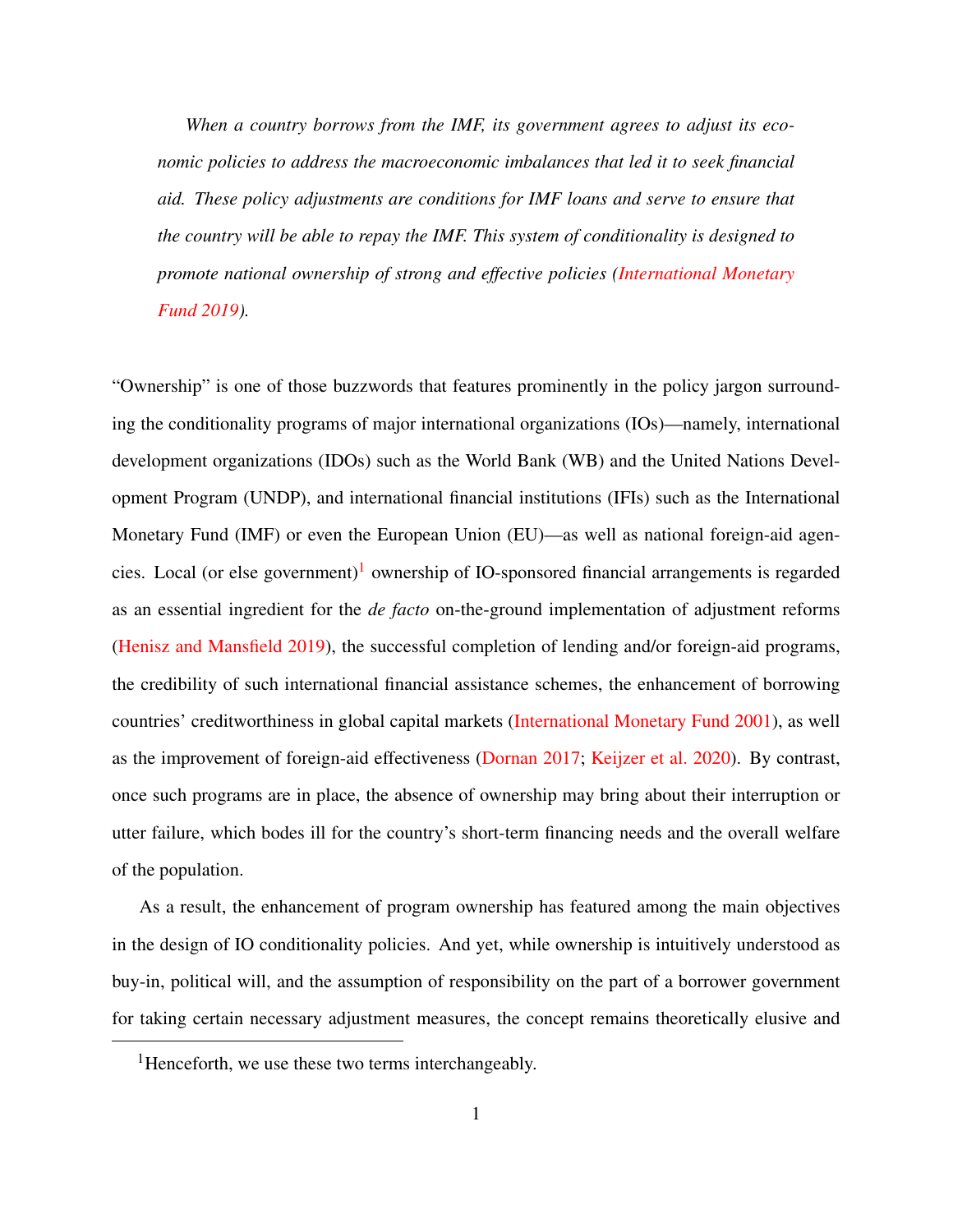empirically ill-identified. Hence, in this paper we propose a systematic approach toward measuring program ownership using the International Monetary Fund (IMF) as our main point of reference.

International financial assistance programs generally comprise some form of conditionality, i.e., a corpus of conditions attached to the granting of financial assistance in the form of (concessional or non-concessional) loans or grants in pursuit of goals deemed desirable by the donor organization itself and/or the target government. In the case of the IMF, the fallout from the Asian and emerging-market programs of the 1990s and the "relevance crisis" of the 2000s heightened demands for a structural overhaul of the Fund's conditionality policies both in terms of streamlining the scope of conditionality and adopting a more flexible outcomes-based approach to program design [\(Independent Evaluation Office of the International Monetary Fund](#page-54-1) [2018;](#page-54-1) [International](#page-55-3) [Monetary Fund](#page-55-3) [2009b;](#page-55-3) [Khan and Sharma](#page-56-0) [2003\)](#page-56-0). Ever since, IMF program design has been informed by the official view of ownership as the "willing assumption of responsibility for an agreed program of policies, by officials in a borrowing country who have the responsibility to formulate and carry out those policies, based on an understanding that the program is achievable and is in the country's own interest" [\(International Monetary Fund](#page-55-1) [2001,](#page-55-1) 6). This definition is predicated on a strong set of assumptions, namely that (i) there is no conflict of interest between the IMF and the borrowing government, (ii) the government "shares with the IMF both the objectives of the program and an understanding of the appropriate economic model linking those objectives to economic policy" [\(Khan and Sharma](#page-56-0) [2003,](#page-56-0) 235), and (iii) the IMF trusts in the target government's willingness and/or ability to comply, reform, and repay its loans. According to the official IMF view, conditionality and ownership should hence be viewed as complementary insofar as borrowers are more likely to gain ownership of conditions that make payback more likely and continued lending more readily available [\(International Monetary Fund](#page-55-1) [2001\)](#page-55-1).

Yet, a contrapositive interpretation of this line of reasoning would imply that once an official arrangement has been agreed, approved, and launched, program failure can only be attributed to lack of government ownership, thereby introducing a dubious sense of infallibility in IMF program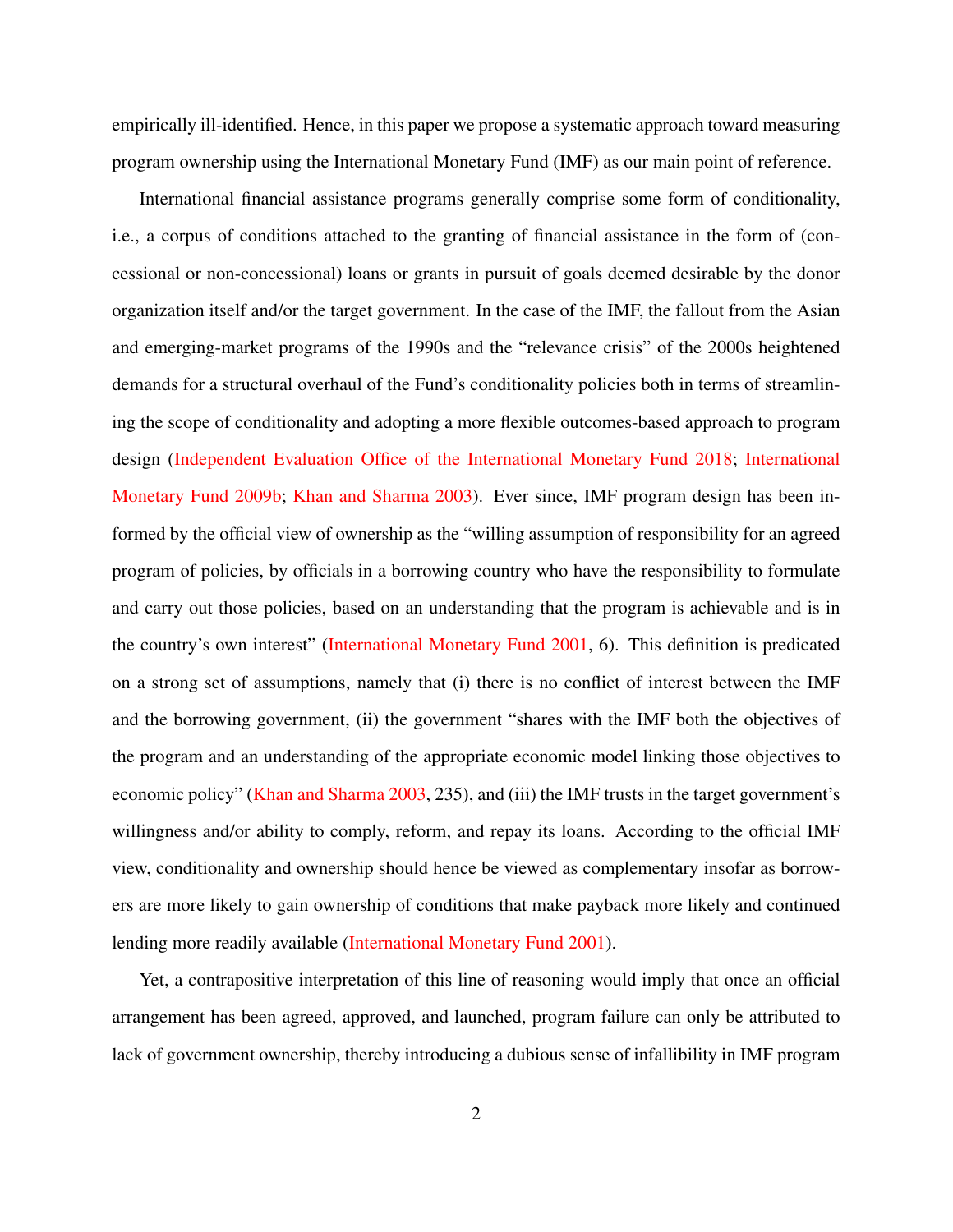design. Moreover, the conceptualization of ownership in an idealized environment of common beliefs, shared (*ex ante* and *ex post*) preferences, and perfect and complete information gives rise to the following conundrum: If it is in a country's best interest to implement a certain program in question, then why make loan disbursements explicitly and irrevocably conditional on a required (and avowedly desired) set of reforms [\(Drazen](#page-52-1) [2002\)](#page-52-1)? In other words, the official definition of ownership appears oversimplified, tautological, and fallacious insofar as it presumes such "loansfor-reforms" contracts as complete; as such it may not credibly inform effective policy design.

To avoid such logical pitfalls, one may simply justify the need for conditionality on the basis of some type of informational asymmetry, preference heterogeneity, lack of administrative capacity, or a non-zero probability of program failure. In other words, we consider the attachment of conditions (both hard and  $\text{soft})^2$  $\text{soft})^2$  to an IO-sponsored lending arrangement as a necessary consequence of some type of *ex ante* asymmetry or incompleteness of these contracts [\(Dixit](#page-52-2) [2000;](#page-52-2) [Hart](#page-54-2) and Holmström [1987\)](#page-54-2), where such imperfections may either stem from informational or commitment problems. In that light, the various types of conditions can serve as (i) confidence-building measures against preference heterogeneity between a mistrustful IO and a restive crisis-ridden government over the means and/or the ends of a stabilization and adjustment program (e.g., [Beazer and](#page-51-0) [Woo](#page-51-0) [2016\)](#page-51-0), (ii) commitment devices against diverging *ex post* interests and time-inconsistent pref-erences on the part of the contracting government (e.g., Candel-Sánchez [2021;](#page-51-1) [Diwan and Rodrik](#page-52-3) [1992\)](#page-52-3), (iii) costly signals of government resolve to restore national debt sustainability and creditworthiness in the eyes of international capital markets (e.g., [International Monetary Fund](#page-55-1) [2001\)](#page-55-1), (iv) domestic agenda-setting bargaining tools vis-à-vis recalcitrant special interests (e.g., [Drazen](#page-52-1)  $2002$ ), (v) expert policy recommendations to national delegations short on technical capacity (e.g., [Drazen and Isard](#page-52-4) [2004\)](#page-52-4), or, finally, (vi) rhetorical ploys of cheap talk employed by reform-minded

<sup>&</sup>lt;sup>2</sup>Hard conditions are those whose implementation is a prerequisite for the successful completion of a program review and the disbursement of funds, whereas *soft* conditions refer to broad targets and policy benchmarks meant to assess the actual progress of an adjustment program.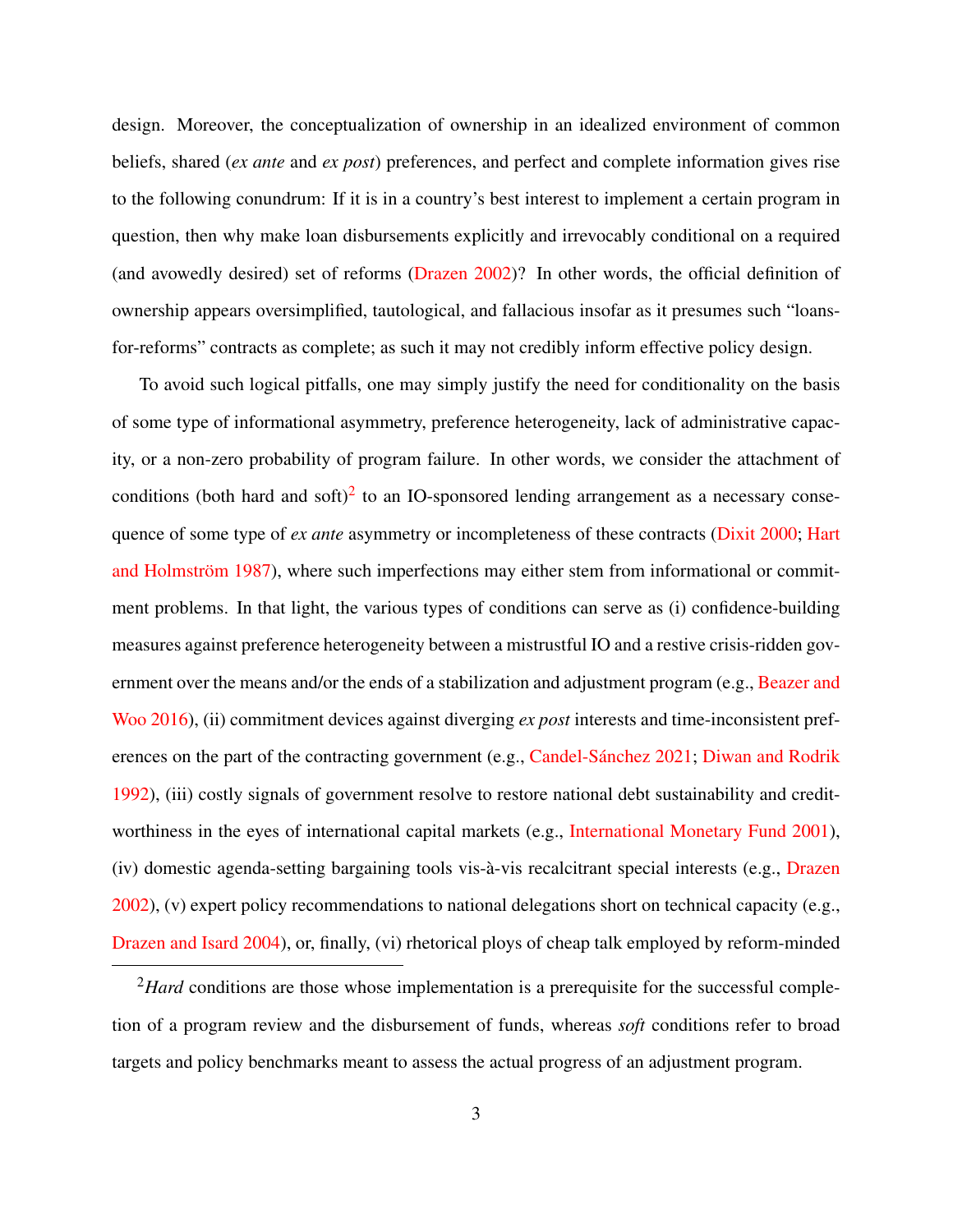governments seeking to deflect the blame for painful reforms to external actors and thus win over the acquiescence of a skeptical public opinion (e.g., [Vreeland](#page-59-0) [2003\)](#page-59-0).

Accordingly, the design of country-specific conditionality—in terms of its focus (policy- vs. outcome-based conditions), size (number of conditions), scope (number of policy areas covered), quantifiability (quantitative vs. structural conditions), timing (prior vs. posterior actions), and enforceability (hard performance criteria vs. soft indicative targets and benchmarks)—should optimally depend on which of the above informational asymmetries or conflicts of interest between the creditor organization ("principal"), the debtor government ("agent"), domestic actors (special interests, public opinion), and/or international capital markets are most pronounced in each case. Otherwise put, the contractual environment should determine the optimal design of conditionality arrangements either in terms of fine-tuning the mix and pacing of reforms, maximizing the probability of successful implementation, tailoring them to local conditions and local knowledge [\(Marchesi et al.](#page-56-1) [2011\)](#page-56-1), screening between good and bad debtors [\(Marchesi and Thomas](#page-56-2) [1999\)](#page-56-2), or simply enhancing program ownership [\(Drazen](#page-52-1) [2002;](#page-52-1) [Drazen and Isard](#page-52-4)  $2004$ ).<sup>[3](#page-0-0)</sup>

Moreover, unlike the official approach, the above line of reasoning suggests that program acceptance does not necessarily presuppose local ownership of the adjustment program, construed

<sup>3</sup>Over the past couple of decades, there has been a lot of thinking on the optimal design of conditionality by scholars and practitioners, namely in terms of fine-tuning the mix and pacing of reforms [\(Rodrik](#page-58-0) [2006\)](#page-58-0), maximizing the probability of successful implementation of such programs [\(Ivanova et al.](#page-55-4) [2001\)](#page-55-4), tailoring them to local conditions and local knowledge [\(Marchesi et al.](#page-56-3) [2009\)](#page-56-3), screening between good and bad debtors [\(Marchesi and Thomas](#page-56-2) [1999\)](#page-56-2), and enhancing the degree of program ownership [\(Drazen](#page-52-1) [2002;](#page-52-1) [Drazen and Isard](#page-52-4) [2004\)](#page-52-4). As a result, IOs such as the IMF and the WB have become much more attuned to the effects of domestic factors such as political feasibility constraints, the domestic level of polarization, the strength of domestic antireform groups, and the electoral cycle [\(Alesina et al.](#page-50-0) [2020;](#page-50-0) [Rickard and Caraway](#page-58-1) [2014\)](#page-58-1) on the political economy of reforms.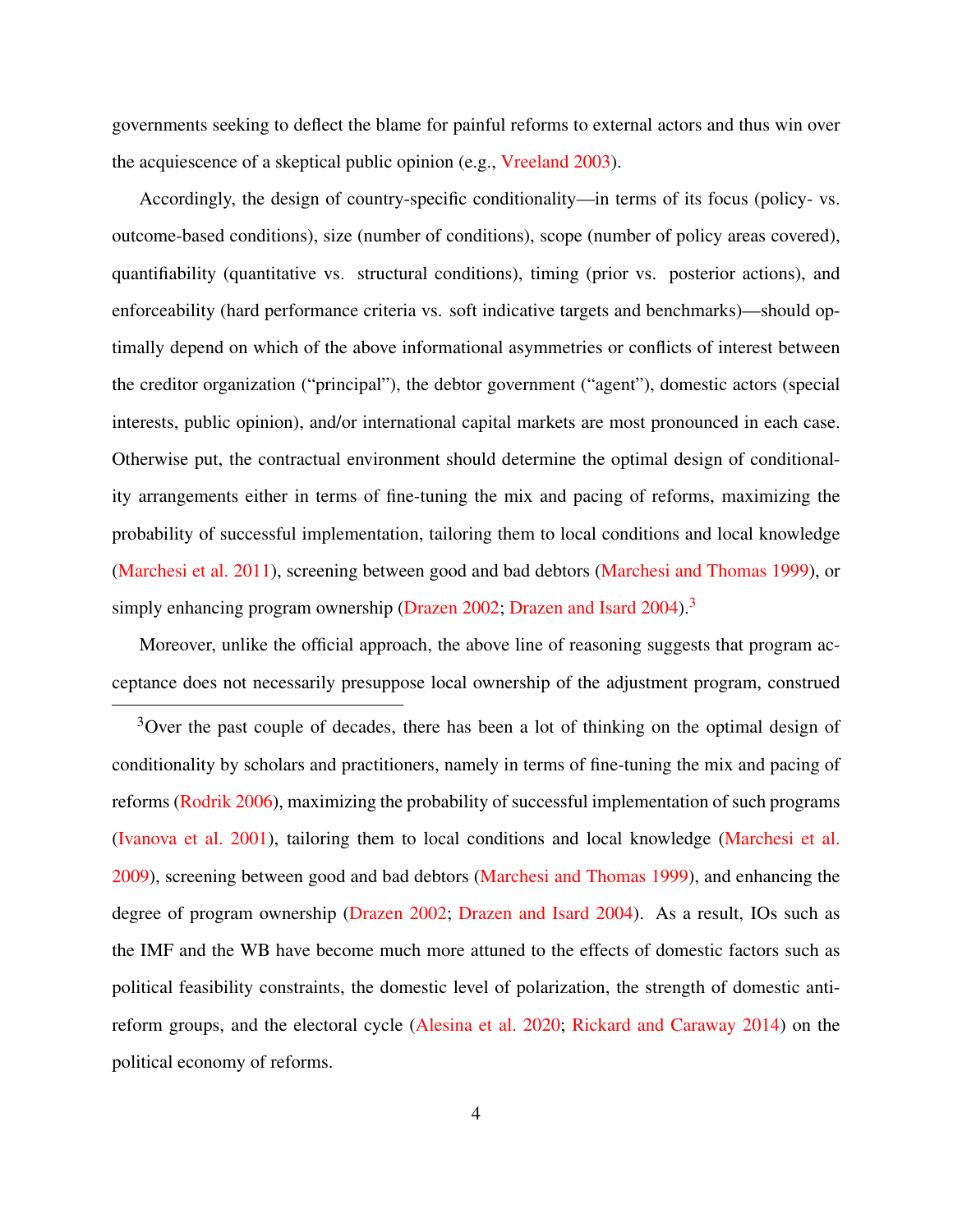as buy-in, administrative capacity, and/or political will for reform and adjustment, all of which are effectively a function of the target government's latent set of policy preferences and capabilities. Without prior knowledge over which one(s) of the function(s) listed above the design of any conditionality program is supposed to serve or else a deep understanding of the specifics of a case, ownership is not directly observable or measurable either *ex ante* or *ex post*. For example, a text analysis of an IMF letter of intent (LoI) and memorandum of understanding (MoU)—i.e., the documents outlining planned economic reforms to be undertaken in exchange for an IMF loan cannot systematically capture *ex ante* program ownership as no external observer may unequivocally ascribe authorship of different parts of the contract to either the IMF staff or the borrowing government. Nor would a content analysis of political speeches and communiques make for an un- ´ biased estimate of revealed government preferences as any rhetorical ploy to attack the IMF (say in order to deflect the blame or neutralize the opposition) may simply amount to a noisy signal that fails to distinguish between cases of high and low *ex post* program ownership. For similar reasons, existing measures of ownership, both direct and indirect ones through the use of proxies such as government ideology, partisanship, cabinet durability, legislative majorities, may also suffer from bias, unreliability, and other methodological limitations.

As a result, the jury is still out on the relationship between IMF program design, ownership, and program implementation as the concept of ownership and the manner in which it mediates between domestic/systemic causes and effects remain conceptually convoluted and inadequately operationalized. To address this gap in the IMF and the broader conditionality literature, we seek to (i) propose a systematic approach toward measuring and operationalizing the concept of ownership and (ii) validate that measure against some known determinants, proxies, and effects of ownership. Building upon an intuitive conceptualization, we stipulate that ownership occurs in a situation in which the policy content of a program is similar to what the country would have organically chosen itself in the absence of explicit conditionality [\(Drazen](#page-52-1) [2002;](#page-52-1) [Bird and Willett](#page-51-2) [2004\)](#page-51-2). Based on this operationalizable definition of ownership, we use tools of causal inference—viz., the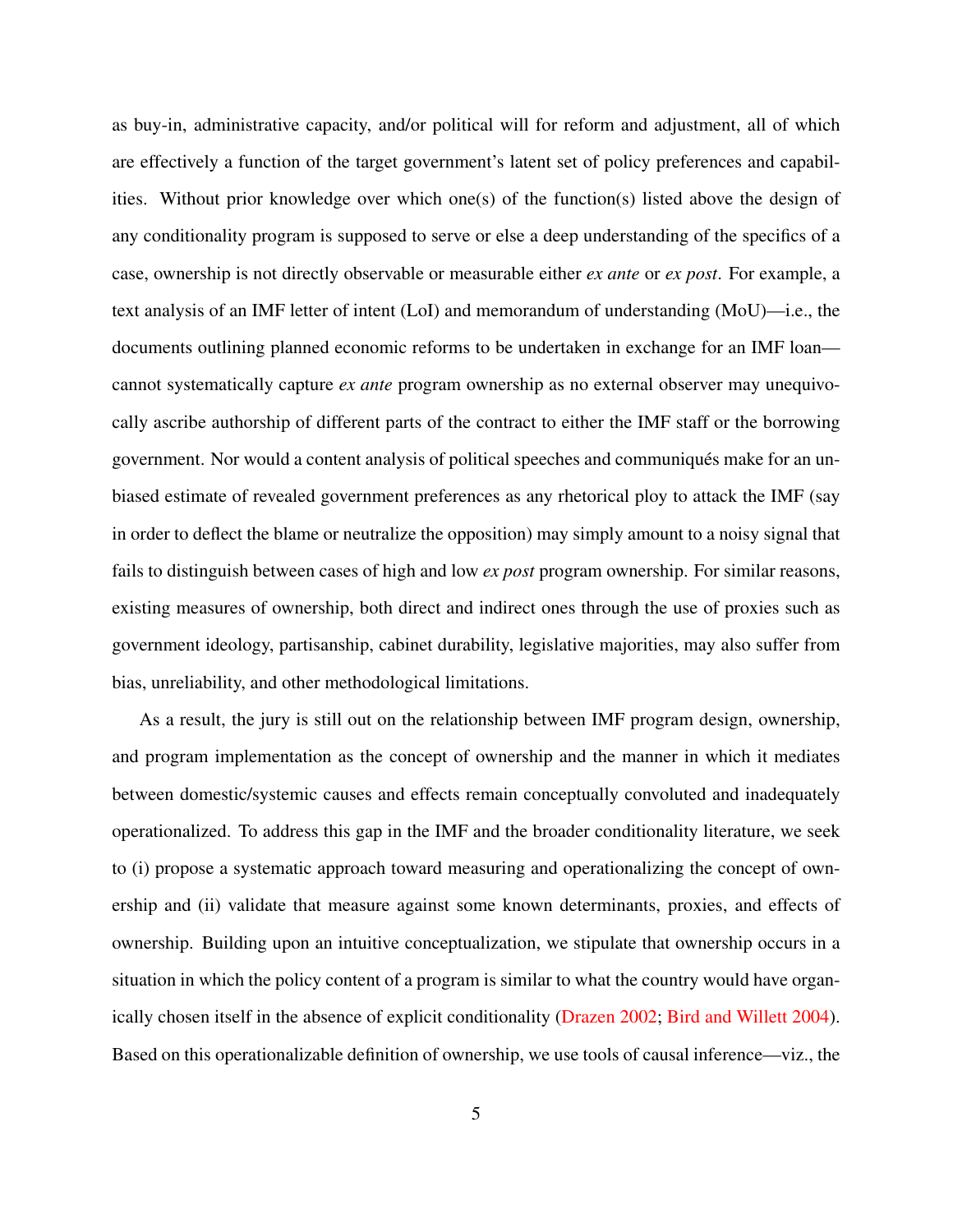synthetic control method—to estimate unobservable and counterfactual adjustment policies predicated on an underlying set of government preferences. We systematically measure ownership over a sector-specific set of conditions as a function of a treatment effect of hard IMF conditionality on countries' (observable and verifiable) *de jure* reform trajectories, which effectively amount to adjustment measures enacted through either executive or legislative acts. This approach allows us to conceptualize, operationalize, and measure ownership as a latent variable that mediates between program design and implementation.[4](#page-0-0) Due to data limitations, we are not able to create a complete dataset of ownership measures over the universe of IMF arrangements to date; instead, we apply our ownership measure on a restricted sample of such arrangements.

Our paper contributes to the vast literature on the political economy of IO-sponsored lending and foreign-aid programs (e.g., [Dreher](#page-52-5) [2009;](#page-52-5) [Nelson](#page-57-0) [2014;](#page-57-0) [Nooruddin and Simmons](#page-57-1) [2006\)](#page-57-1). While there is ample theoretical work discussing the role of ownership for development outcomes, empirical measurements of ownership have been lagging behind. Moving beyond *ad hoc* proxies, our approach is the first to offer a systematic, valid, and reliable measure of ownership that is also replicable beyond IMF conditionality programs. In fact, ownership is a prominent theme in the literature on foreign aid and development policy (e.g., Candel-Sánchez  $2021$ ; [Dornan](#page-52-0)  $2017$ ), where it has been extensively argued through the use of qualitative evidence that local ownership is key for achieving the Sustainable Development Goals [\(Keijzer et al.](#page-55-2) [2020\)](#page-55-2). However, it has been also shown that donors may undermine ownership by pursuing other goals such as "aid effectiveness" and "value for money" that may involve centralization of control and the use of an excessive amount of conditions [\(Dornan](#page-52-0) [2017;](#page-52-0) [Honig](#page-54-3) [2019;](#page-54-3) [Swedlund and Lierl](#page-59-1) [2020\)](#page-59-1).

In what follows, we start by discussing the role of ownership within the broader research agenda

<sup>&</sup>lt;sup>4</sup>In this regard, ownership can only be endogenously defined in respect to the contractual relationship between a creditor organization (principal) and a borrowing country or government (agent). In the absence of external conditionality constraints, the concept of ownership of a reform package becomes tautological and essentially vacuous.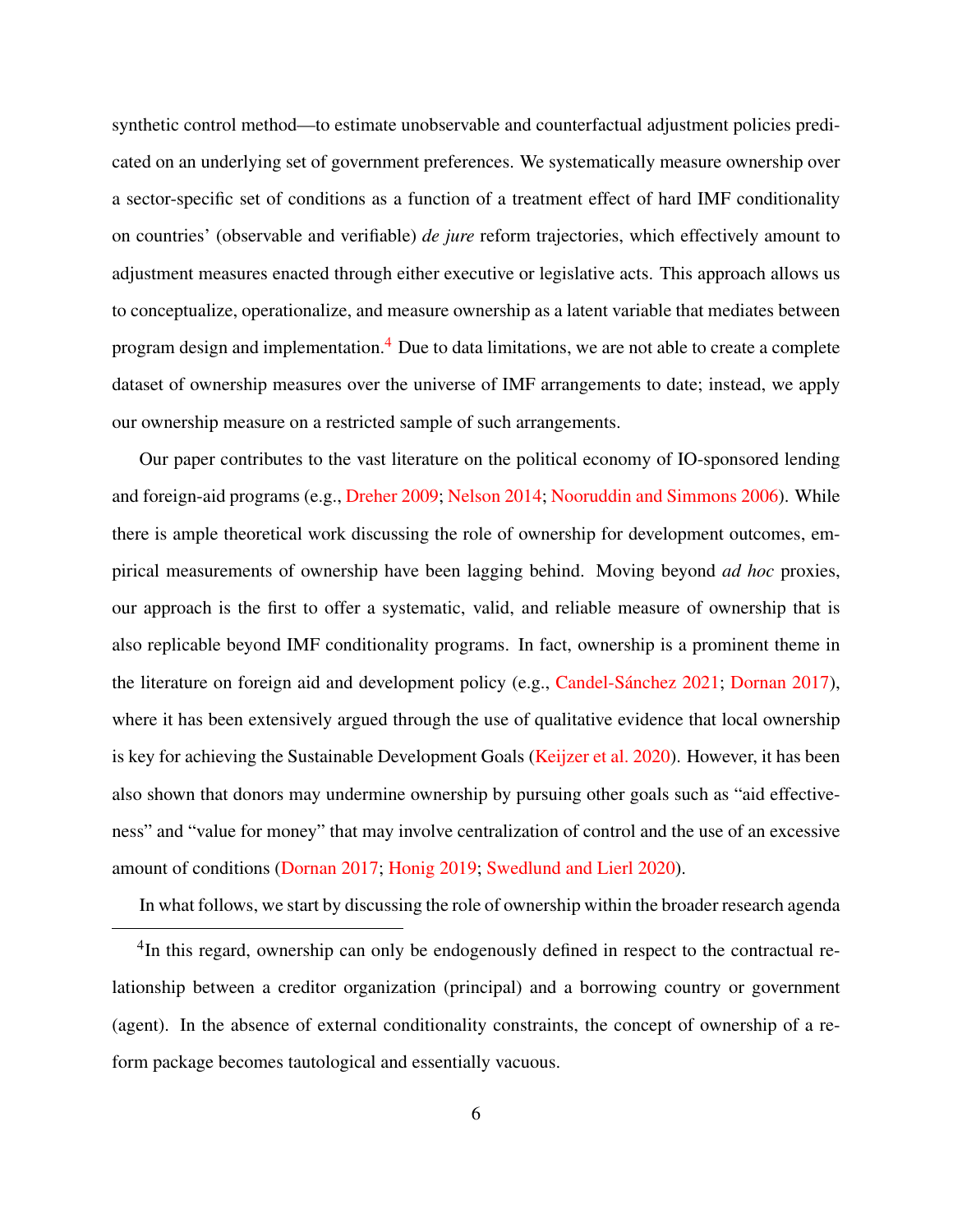on the political economy of IO lending. Then, we proceed to conceptualize ownership as a latent mediating variable and provide a systematic identification and measurement of the concept by applying the synthetic control method [\(Abadie et al.](#page-50-1) [2010,](#page-50-1) [2015;](#page-50-2) [Abadie and Gardeazabal](#page-50-3) [2003\)](#page-50-3). Subsequently, we operationalize our measure of ownership over a restricted sample of IMF programs completed between 1980 and 2014—using hard external- and financial-sector conditions as our treatment—and gauge its reliability by deriving bootstrapped standard errors. Later on, we illustrate its face validity against qualitative anecdotal evidence from primary and secondary sources evidence in the form of an in-depth case study of the IMF's involvement in Indonesia (1997-2003).<sup>[5](#page-0-0)</sup> Finally, we assess its criterion and construct validity through simple bivariate regressions against some known predictors, proxies, and outcomes of ownership (or the lack thereof).

# Ownership and the political economy of IMF lending

The extensive literature on the political economy of IMF conditional lending delves into both the determinants and the consequences of IMF program design. IMF conditionality arrangements may comprise *quantitative* adjustment measures (e.g., short-term external debt, net international reserves, public external arrears, social-safety-net expenditures) and/or *structural* reforms (e.g., privatizing a state-owned enterprise, reforming the central bank, reducing public sector employment) criteria, as well as a mix of *hard* prior actions, quantitative performance criteria, and structural performance criteria, and/or *soft* indicative targets and structural benchmarks.<sup>[6](#page-0-0)</sup> Failure to implement

 $5$ See Online Appendix B for more qualitative evidence in the form of an extended discussion of the 1998 IMF arrangement in Bosnia and Herzegovina.

<sup>6</sup>Accordingly, IMF lending facilities may be divided between *non-concessional* (e.g., SBAs, EFFs) vs. *concessional* (e.g., ESAFs, PRGFs/ECFs) loans, and *regular* (e.g., SBAs, PCLs) vs. *special* (e.g., SRFs, CCLs) arrangements, depending on the severity of the crisis, the level of interest rates, and the grace and maturity periods.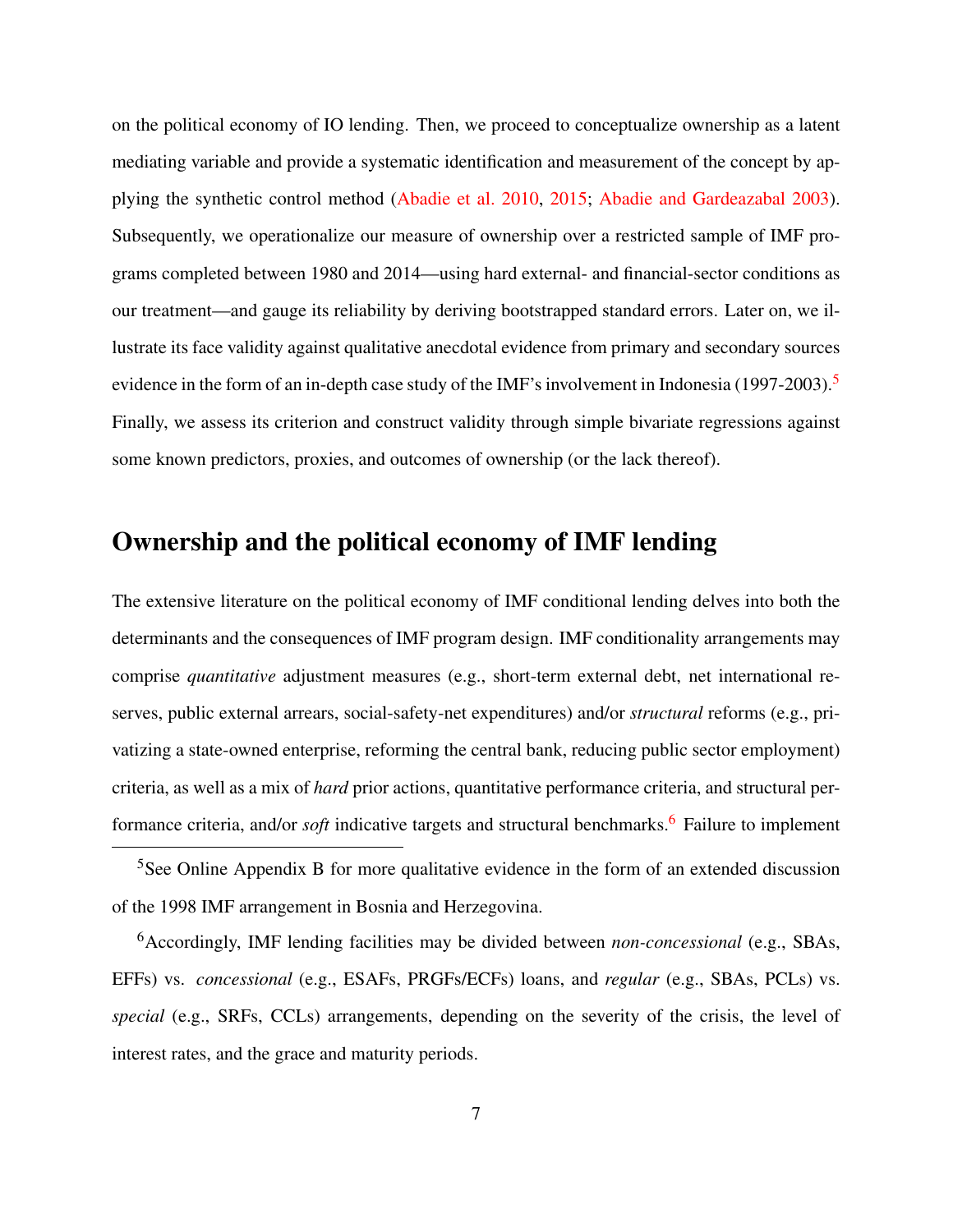hard conditions can lead to program interruption or termination. The attractiveness of conditionality as a tool to gain leverage over target countries' political and economic reforms (or else as a risk-sharing insurance mechanism that allows the target country to receive the benefits it seeks) is such that most major countries or organizations active in international policies now design such programs [\(Stone](#page-58-2) [2002\)](#page-58-2).

Figure [1](#page-10-0) below illustrates the broader research design of this literature and distinguishes between the various links discussed in this body of work: Link (*a*) encompasses a large number of papers that have sought to explain the design and the determinants of IMF conditionality *per se* by studying the effects of both *systemic* factors—such as major donor countries' geopolitical interests [\(Dreher et al.](#page-53-0) [2009,](#page-53-0) [2015;](#page-53-1) [Stone](#page-58-3) [2008;](#page-58-3) [Thacker](#page-59-2) [1999\)](#page-59-2), a country's geopolitical proximity to the IMF's major shareholders and especially the U.S. [\(Dreher and Jensen](#page-52-6) [2007\)](#page-52-6), preference heterogeneity among donor states [\(Copelovitch](#page-52-7) [2010\)](#page-52-7), financial interests [\(Gould](#page-53-2) [2003\)](#page-53-2), and bureaucratic rent-seeking [\(Dreher and Vaubel](#page-53-3) [2004;](#page-53-3) [Vaubel](#page-59-3) [1986\)](#page-59-3)—and *domestic* factors—such as the electoral cycle [\(Rickard and Caraway](#page-58-1) [2014\)](#page-58-1), citizens' economic interests [\(Caraway et al.](#page-51-3) [2012\)](#page-51-3), and the incumbent's ideological orientation [\(Nelson](#page-57-0) [2014\)](#page-57-0). While some studies have dealt with the preliminary question of whether financial assistance will be granted in the first place, others have shown that the design of conditionality programs themselves obeys a geopolitical logic [\(Dreher](#page-53-1) [et al.](#page-53-1) [2015;](#page-53-1) [Dreher and Lang](#page-53-4) [2019\)](#page-53-4) as much as an economic or developmental one [\(Vreeland](#page-59-4) [2007\)](#page-59-4).

Link (*b*) in Figure [1](#page-10-0) captures the direct effects of program design on aggregate policy outcomes and *de facto* program implementation.<sup>[7](#page-0-0)</sup> One strand of this literature has sought to assess the direct welfare effects of implemented adjustment reforms (in terms of their content) on political, socioe-

<sup>7</sup>The term *de facto* here refers to the real on-the-ground implementation of and the sense of commitment to the spirit—not just to the letter (*de jure*)—of a reform program [\(Henisz and Mans](#page-54-0)[field](#page-54-0) [2019\)](#page-54-0).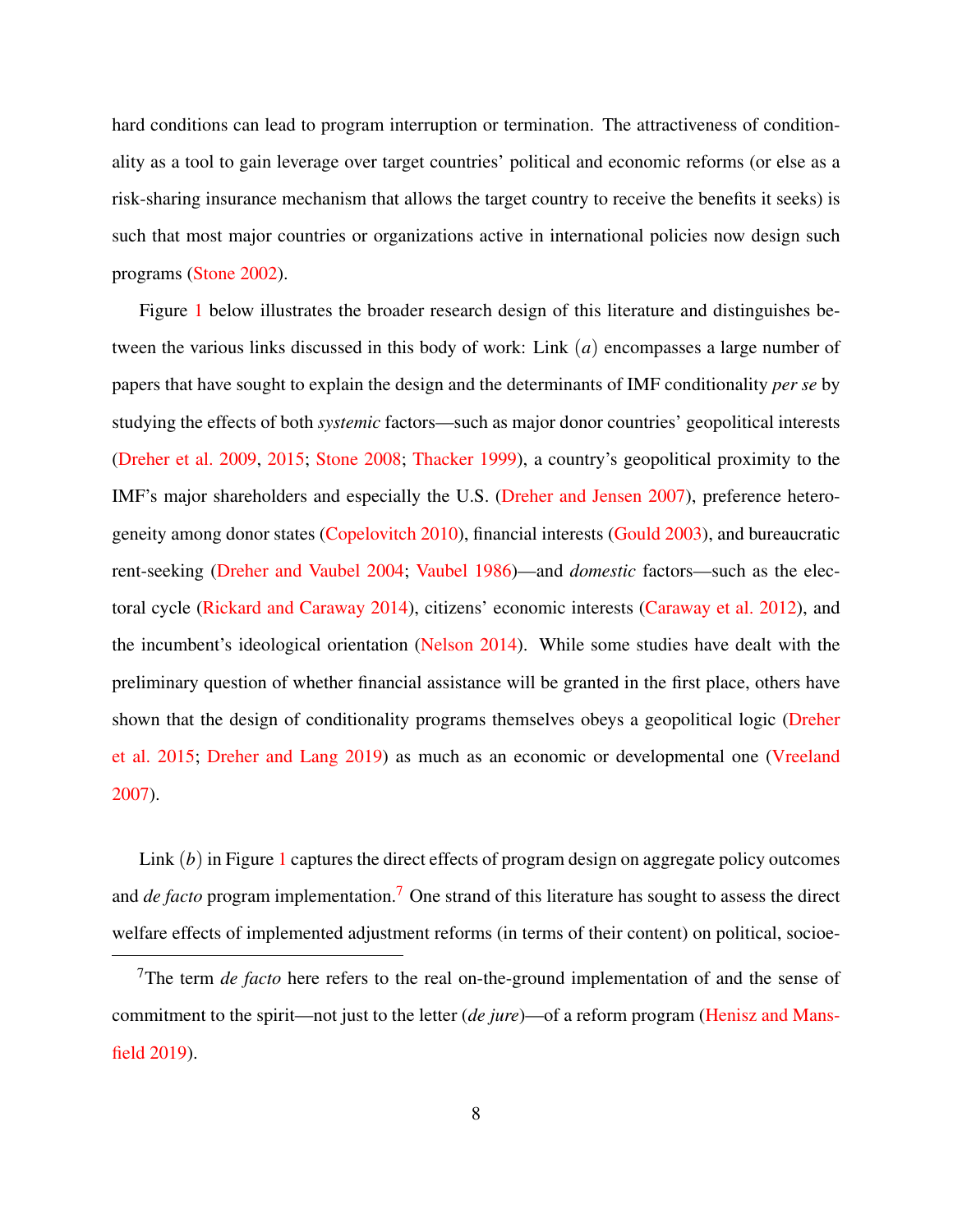<span id="page-10-0"></span>

Figure 1: A graphical illustration of the broader research design of the literature on the political economy of IMF lending.

conomic, and developmental outcomes. Some, for example, have argued that the nature and scope of IMF conditionality can undermine democratic institutions and bureaucratic capacity [\(Reinsberg](#page-57-2) [et al.](#page-57-2) [2019\)](#page-57-2), set unattainable standards of austerity, hamper economic development and social justice [\(Przeworski and Vreeland](#page-57-3) [2000\)](#page-57-3), and lead to poverty especially among those already poor [\(Stiglitz](#page-58-4) [2004;](#page-58-4) [Vreeland](#page-59-4) [2007\)](#page-59-4). Others have found that, controlling for selection effects, successfully completed IMF programs *per se* have been more effective at enhancing growth performance among *long*-term than *short*-term users [\(Bas and Stone](#page-51-4) [2014\)](#page-51-4). Furthermore, [Jensen](#page-55-5) [\(2004\)](#page-55-5) has shown that IMF conditionality may also reduce foreign direct investment in target countries.

Another strand of this literature takes a principal-agent approach to explaining the direct effect of systemic factors on *de facto* program implementation outcomes, i.e., whether the principal's objectives and the design of conditionality lead to either high levels of actual on-the-ground compliance or high rates of shirking, target slippage, and re-negotiation. By and large, the related IMF literature depicts a predominantly pessimistic story according to which conditions are usually not met [\(Killick](#page-56-4) [1997;](#page-56-4) [Vreeland](#page-59-5) [2006\)](#page-59-5). Program failure might occur because of the interference of powerful countries such as the U.S. that may render the threat of conditionality less credible in support of their allies [\(Stone](#page-58-3) [2008;](#page-58-3) [Thacker](#page-59-2) [1999\)](#page-59-2), or due to high monitoring and enforcement costs [\(Martin](#page-56-5) [2006\)](#page-56-5).

Meanwhile, links (*c*) and (*d*) in Figure [1](#page-10-0) illustrate the indirect effects of program design on *de facto* program implementation (and by extensions policy outcomes) via the mediating effect of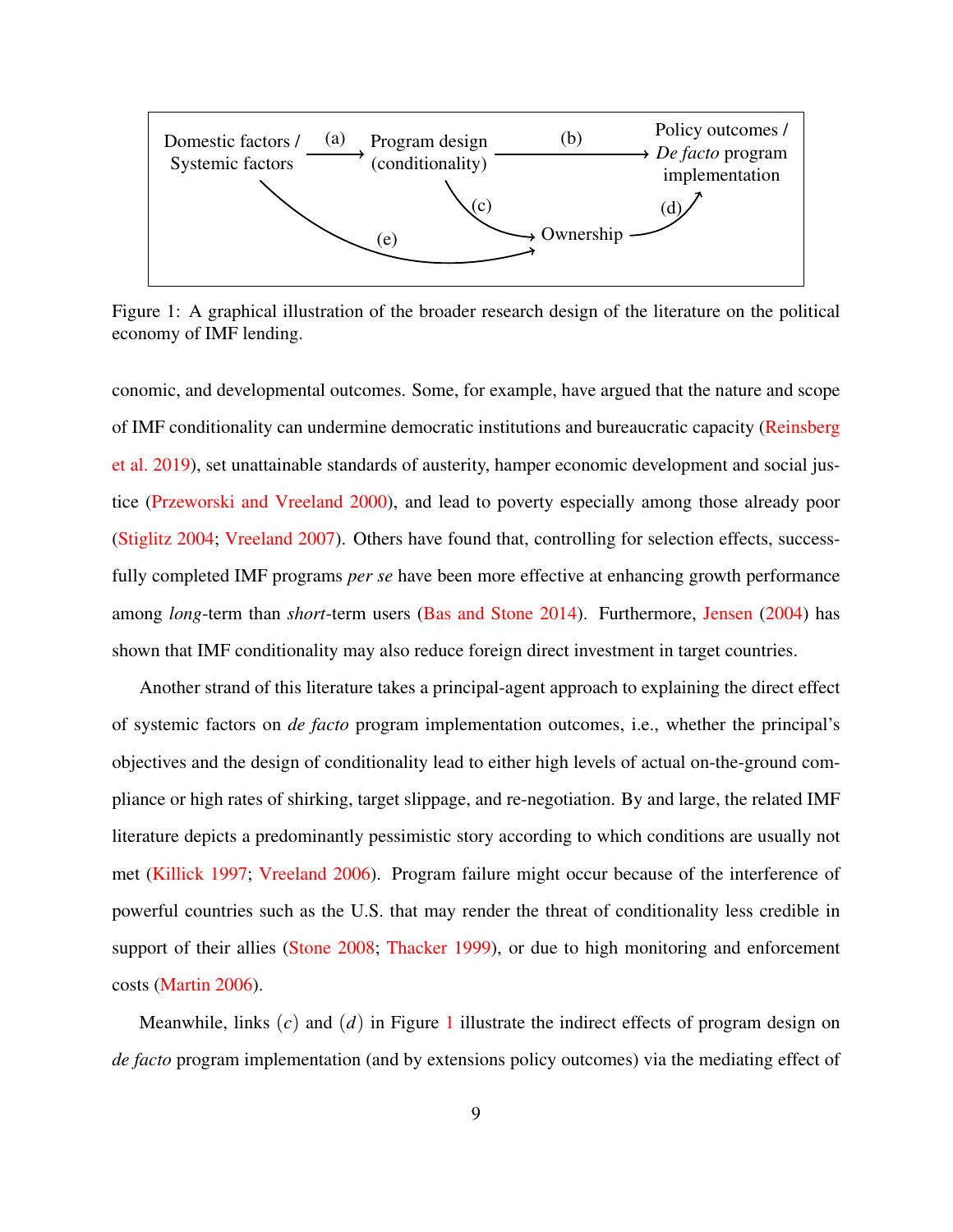domestic variables such as local ownership. The contentious experience of the financial crises and corresponding IMF programs of the 1990s and early 2000s sparked a theoretical discussion on the relationship between IMF conditionality and ownership, primarily drawing upon political economy models of special interests, common agency, and heterogeneity in actor preferences [\(Mayer and](#page-57-4) [Mourmouras](#page-57-4) [2004,](#page-57-4) [2008;](#page-57-5) [Paloni and Zanardi](#page-57-6) [2006\)](#page-57-6). Most of these papers start with the premise that all conditionality programs are contingent on domestic political factors such as the popularity of reform, the number of institutional veto players, administrative capabilities, and electoral timing effects, and concur that under certain circumstances conditionality may enhance the government's or the IMF's bargaining leverage vis-à-vis recalcitrant special interests opposing specific adjust-ment measures and structural reforms.<sup>[8](#page-0-0)</sup> In other words, conditionality arrangements are negotiated by reform-minded governments so as to overcome the opposition of domestic special interests and thus mitigate the short-term political costs of macroeconomic and structural adjustment [\(Vreeland](#page-59-6) [1999;](#page-59-6) [Mayer and Mourmouras](#page-57-5) [2008\)](#page-57-5).

There have been three distinct approaches in the study of the relationship between IO condi-tionality and local ownership:<sup>[9](#page-0-0)</sup> (i) *Preference*-based models emphasize the heterogeneity of interests between the lending IO and the target government, commitment and time-inconsistency problems (Candel-Sánchez [2021;](#page-51-1) [Diwan and Rodrik](#page-52-3) [1992\)](#page-52-3), moral hazard [\(Svensson](#page-59-7) [2000\)](#page-59-7), the role of partisanship and ideology [\(Beazer and Woo](#page-51-0) [2016\)](#page-51-0), and potential resistance by domestic "vested interests" [\(Drazen](#page-52-1) [2002;](#page-52-1) [Mayer and Mourmouras](#page-57-4) [2004;](#page-57-4) [Paloni and Zanardi](#page-57-6) [2006\)](#page-57-6). In line with this approach, the need for hard and enforceable conditionality is highest when there are stark discrepancies between the respective (constrained) objectives of creditors and debtors so that the

<sup>8</sup>Scholars in this strand of the literature often distinguish between country and government ownership, thereby drawing a clear distinction between the perceived aggregate welfare benefits of liberalization reforms and the short-term political costs that affect the government's intrinsic political will for such reforms.

#### <sup>9</sup>See [Dreher](#page-52-5) [\(2009\)](#page-52-5) for an excellent review of this literature.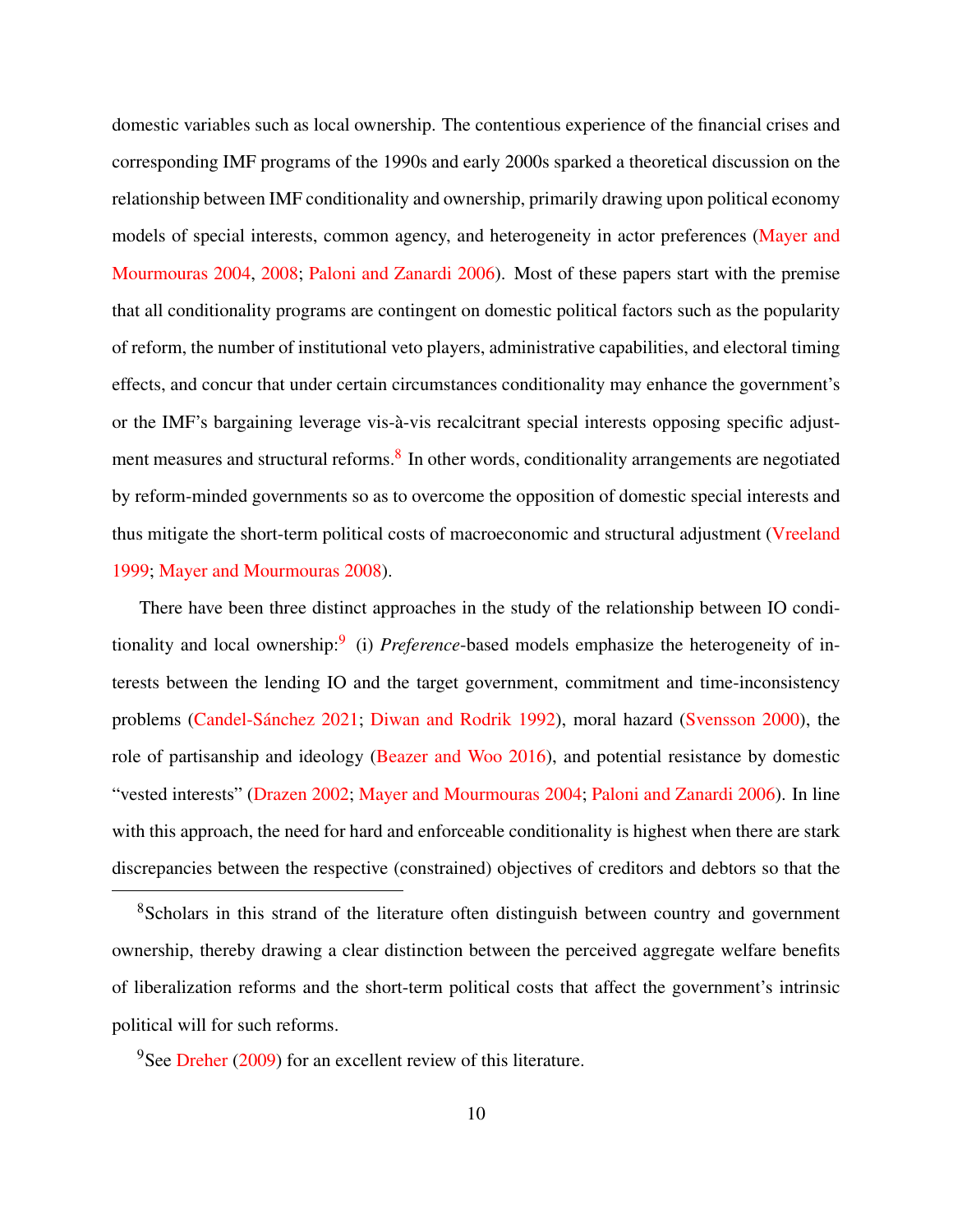negotiated design of these "loans-for-reforms" contracts basically reflects a series of policy con-cessions.<sup>[10](#page-0-0)</sup> Moreover, conditionality may help reform-minded governments neutralize the power of domestic veto players by *scapegoating* (or deflecting the blame onto) external creditors and IOs [\(Bird and Willett](#page-51-2) [2004;](#page-51-2) [Vreeland](#page-59-6) [1999,](#page-59-6) [2003\)](#page-59-0). (ii) *Capacity*-based approaches construe ownership as the technical, bureaucratic, and fiscal capacity to implement certain reforms [\(Drazen and Isard](#page-52-4) [2004\)](#page-52-4). The key question then becomes how the technical design of conditionality—especially the balance between hard and soft conditions—can enhance state capacity, program effectiveness, and policy learning.

Finally, (iii) *informational* approaches consider program design as the outcome of either a noncooperative bargaining game with incomplete information or a deliberative process of consensusbuilding. In the former case, creditor and debtor beliefs about each other's motives and constraints do not generally coincide in equilibrium, while the principal organization often suffers from lack of context-specific knowledge [\(Marchesi et al.](#page-56-1) [2011\)](#page-56-1). Furthermore, making financial assistance conditional on the implementation of certain reforms may end up undermining the target government's intrinsic belief in the effectiveness of the program and the necessity for reforms [\(Konstantinidis and](#page-56-6) [Karagiannis](#page-56-6) [2020\)](#page-56-6). In the latter case, the deliberated design of the contract reflects a convergent set of creditor and debtor preferences and beliefs over the economic model that maps adjustment policies into socioeconomic outcomes [\(Khan and Sharma](#page-56-0) [2003\)](#page-56-0). At the same time, letters of intent (LoI) and memoranda of understanding (MoU) represent debtors' signals to international capital markets of commitment to carrying out the necessary reforms. This represents a view of conditionality and ownership as *complements* [\(International Monetary Fund](#page-55-1) [2001\)](#page-55-1).

While strand (*c*) of the literature does not effectively focus on why some conditionality programs are more successful than others [\(Barro and Lee](#page-51-5) [2005;](#page-51-5) [Killick](#page-56-4) [1997\)](#page-56-4), existing work on link (*d*) between ownership and the *de facto* implementation of policy reforms (e.g., [Bird and Willett](#page-51-2)

<sup>10</sup>Conversely, the absence of hard conditions indicates the lack of any conflict of interest—and hence the highest level of ownership—which would contradict the official IMF view.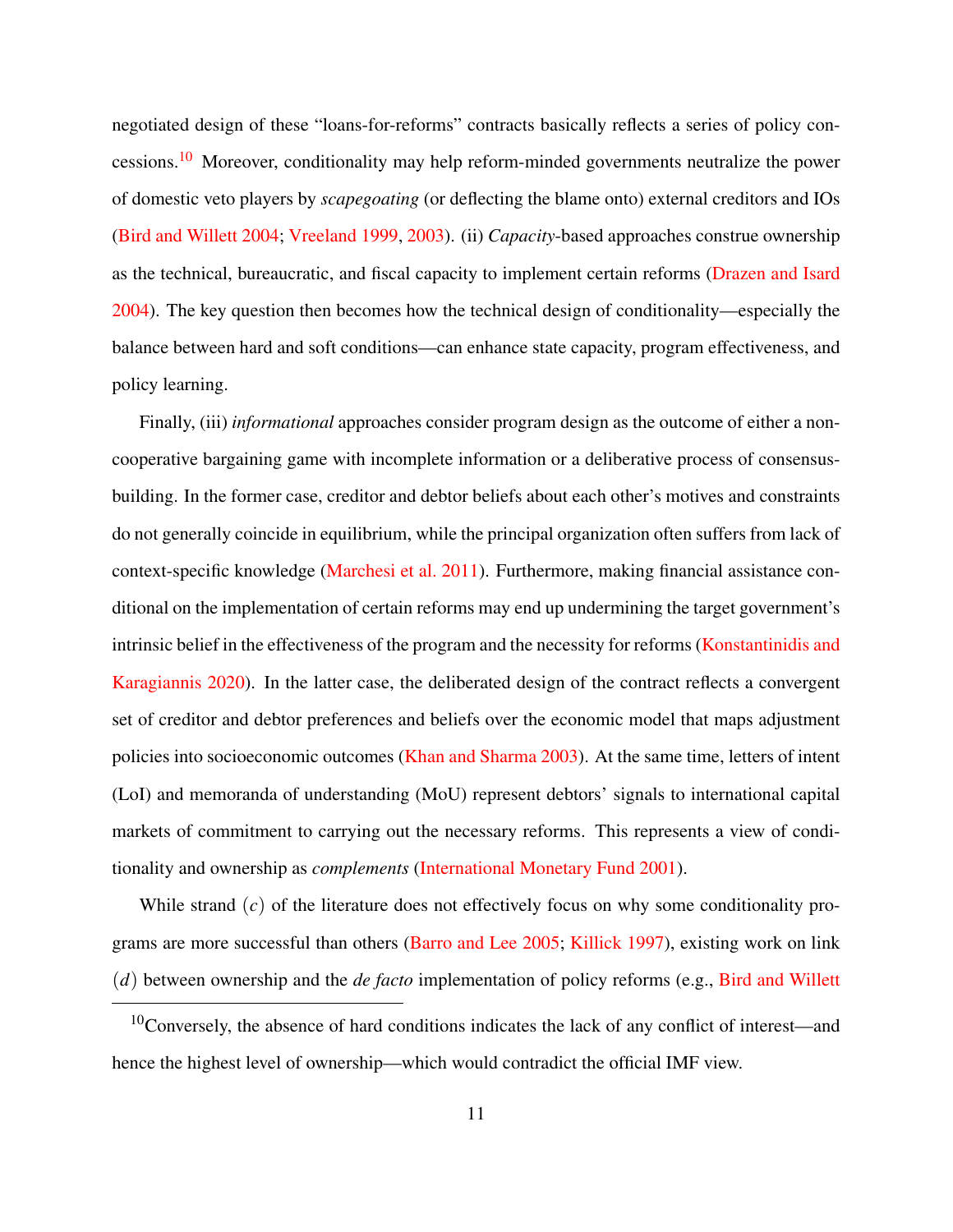[2004;](#page-51-2) [Wei and Zhang](#page-59-8) [2010\)](#page-59-8) remains rather scant arguably due to the theoretical murkiness and empirical elusiveness of the concept of ownership. Experimental evidence by Dal Bó et al. [\(2010\)](#page-52-8) has shown that home-grown policies and institutions tend to be more effective at improving behavior or enhancing performance than reforms transplanted from outside. Therefore, ill-designed and excessive levels of conditionality may undermine ownership and lead to poor long-term *de facto* outcomes even if medium-term targets of *de jure* adjustment have been met [\(Henisz and Mansfield](#page-54-0) [2019\)](#page-54-0).

Finally, link (*e*) in Figure [1](#page-10-0) refers to existing attempts at estimating local ownership through the use of indirect proxies other than the design of the program itself. *Quantitative* scholarship has relied on proxies such as the government's left-right orientation and neoliberal bias (e.g., [Beazer and](#page-51-0) [Woo](#page-51-0) [2016;](#page-51-0) [Nelson](#page-57-0) [2014\)](#page-57-0), the partisan ideology of the country negotiation team (e.g., [Chwieroth](#page-52-9) [2013\)](#page-52-9), public opinion toward IO involvement, cabinet durability, and legislative support for mandated reforms (e.g., [Alesina et al.](#page-50-0) [2020\)](#page-50-0). Some have even considered aspects relating to the history between borrowing countries and IOs and the design of the loan program itself: For example, [Wei](#page-59-8) [and Zhang](#page-59-8) [\(2010\)](#page-59-8) proxy for countries' "willingness to reform" through their track record in implementing non-trade structural benchmarks and the share of non-prior actions out of total conditions in the first program year. Meanwhile, *qualitative* scholarship has considered textual case-specific evidence to gauge ownership. Through methods such as elite interviews and quantitative text analysis of official (archival) documents, political speeches, and media sources, case-specific research has sought to capture ownership in a more direct manner within a narrower set of observations [\(Arpac and Bird](#page-51-6) [2009;](#page-51-6) [Dornan](#page-52-0) [2017;](#page-52-0) [Keijzer et al.](#page-55-2) [2020\)](#page-55-2).

While existing approaches as represented by link (*e*) amount to a useful first cut at estimating ownership, they are likely to be biased and unreliable. For one, indirect quantitative proxies of ownership drawn from a pool of domestic political variables may fail to capture the specifics of particular cases and generate erroneous results. This validity bias can be aptly exemplified by the case of the third Greek bailout in 2015, which comprised an unprecedentedly high cross-partisan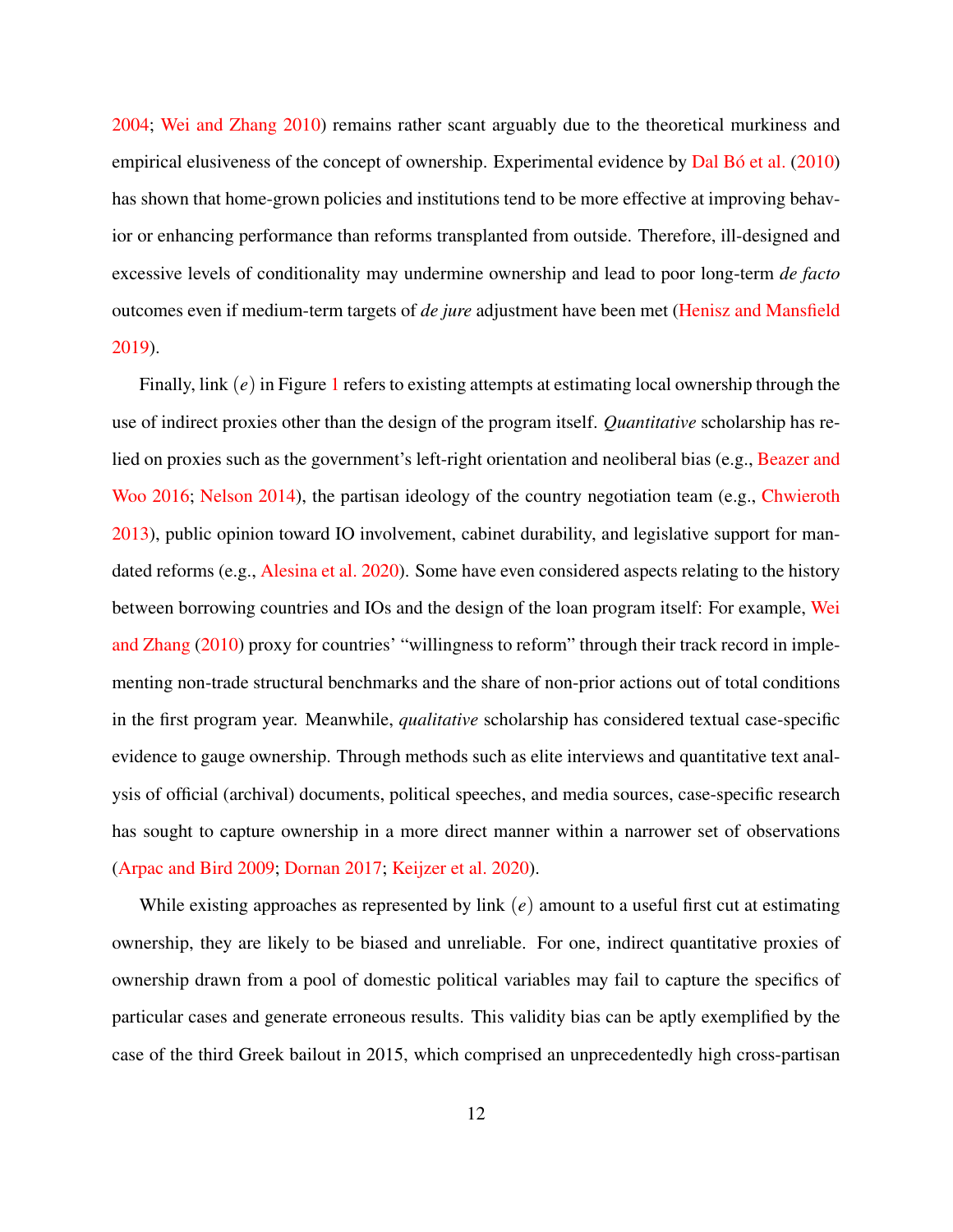level of legislative support<sup>[11](#page-0-0)</sup> as well as ample scapegoating tactics and rhetorical ploys, coupled with an avowedly very low level of ownership.<sup>[12](#page-0-0)</sup> In a similar vein, proxies based on a country's historical relationship with the IMF are unhelpful because poor implementation of past programs might be due to factors other than limited ownership; besides, such proxies do not effectively capture the contemporaneous level of program ownership of any given incumbent. At the same time, the share of (non-)prior actions in IMF programs only reflects the IMF staff's subjective assessment of the borrower's willingness to reform rather than an objective measurement of government ownership and is, therefore, endogenous to the relationship between conditionality and ownership.

Qualitative approaches to measuring ownership also suffer from certain methodological flaws. Interview-based or archival accounts of policy choices and political decisions may be subject to hindsight bias and a predilection towards revisionist history, thus rendering it effectively impossible to determine the true counterfactual state of affairs. Furthermore, rhetorical scapegoating tactics aiming at deflecting the blame for painful reforms to external actors effectively amount to cheap talk, which makes it very hard to determine *ex ante* the extent to which they reflect the true underlying preferences of incumbents across a wide array of observations. Finally, in light of the non-transparent nature of negotiations between IOs and debtor governments, ownership is not directly observable by analyzing the content of negotiated documents (e.g., the IMF's LoI or MoU) as there is no systematic way of ascribing authorship to specific aspects of the agreement.<sup>[13](#page-0-0)</sup> In

 $11$ The third Greek bailout program was ratified by parliament with the widest level of legislative support out of the three (garnering 222 votes out of 300 from government backbenchers and moderate pro-EU opposition MPs).

 $12$ In an interview conducted on 14 July 2015, i.e., a couple of days after the signing of the bailout agreement, incumbent Greek Prime Minister Alexis Tsipras was quoted as follows: "I am fully assuming my responsibilities, for mistakes and for oversights, and for the responsibility of signing a text that I do not believe in, but that I am obliged to implement" [\(The Guardian](#page-59-9) [2015\)](#page-59-9).

<sup>13</sup>Selection effects are key here. What is selected into the final agreement can be equally infor-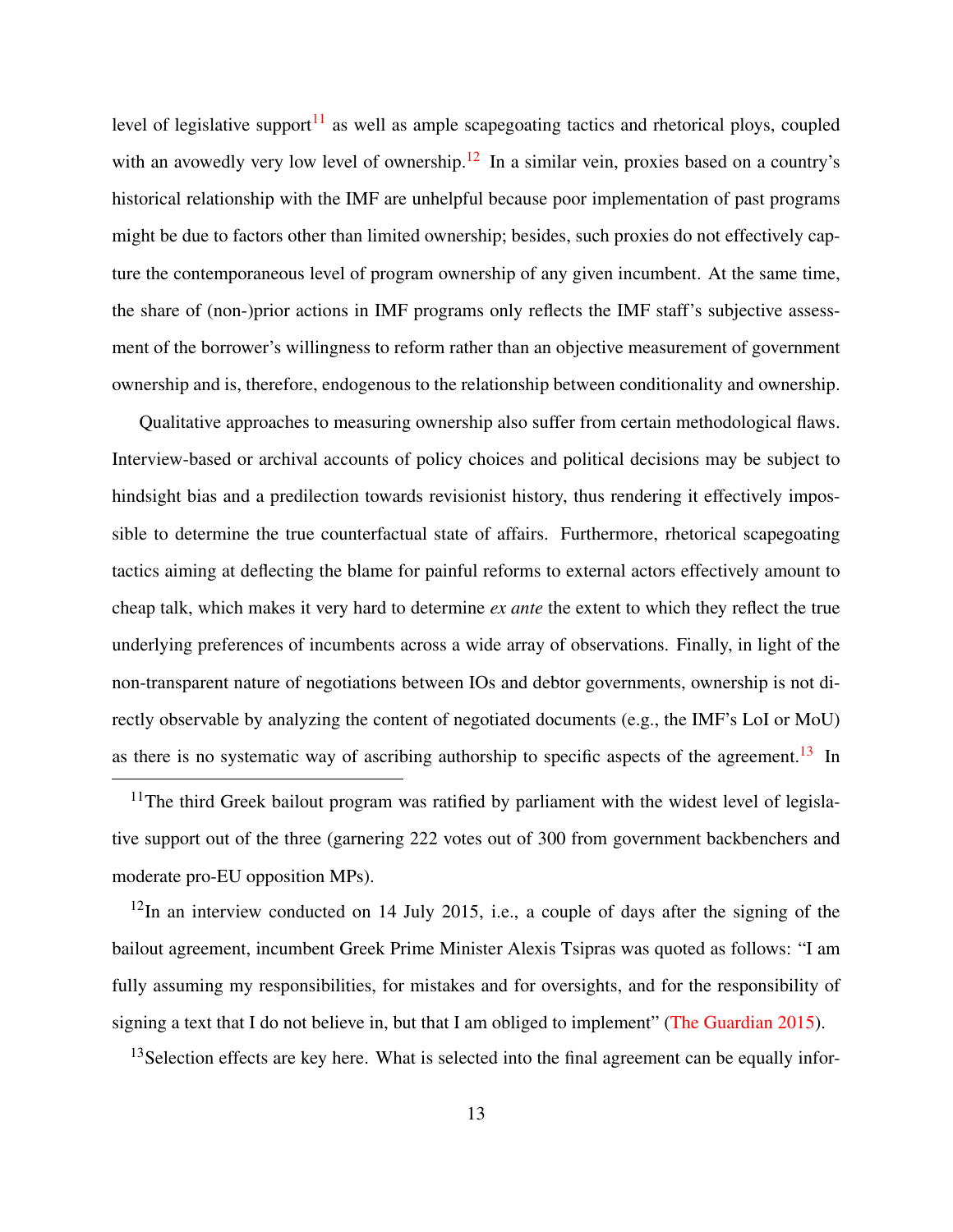sum, most existing measures of ownership arguably suffer from methodological flaws that render them imperfect, inconsistent, unreliable, and/or unsystematic.

To sum up, strand (*b*) of the literature on the political economy of IMF lending, which focuses on the *direct* effects of program design on policy/implementation outcomes, under-identifies the relationship and hence suffers from omitted variable bias—even after controlling for selection effects. On the other hand, in the absence of a consistent, reliable, and systematic exogenous measure of the latent variable of program ownership (link (*e*)), strands (*c*) and (*d*) on the *indirect* effects mostly amount to theoretical work (with interesting normative implications); there have only been but a few attempts at rigorously identifying, operationalizing, and testing this indirect channel of causality (see, e.g., [Wei and Zhang](#page-59-8) [2010\)](#page-59-8). The goal of this paper is to make a strong contribution toward addressing this gap in the literature. In what follows, we seek to conceptualize, identify, operationalize, and validate our latent measure of ownership using the synthetic control method [\(Abadie et al.](#page-50-1) [2010;](#page-50-1) [Abadie and Gardeazabal](#page-50-3) [2003;](#page-50-3) [Xu](#page-59-10) [2017\)](#page-59-10).

### Conceptualizing and identifying ownership

In what follows, we seek to conceptualize and identify ownership of external (IO-sponsored) conditionality programs attached to particular lending facilities and viewed as "second-order" extrinsic incentive schemes [\(Dixit](#page-52-2) [2000\)](#page-52-2) and incomplete contracts (Hart and Holmström [1987\)](#page-54-2) whose design accounts for potential preference heterogeneities and informational asymmetries between creditors and debtors. Accordingly, we adhere to a counterfactual and continuous conceptualization of ownership as "a situation in which the policy content of the program is similar to what the country mative to what is selected out of it. In that vein, [Erbas](#page-53-5) [\(2003\)](#page-53-5) finds that greater parsimony in terms of the number of conditions can enhance local ownership, while [Drazen and Isard](#page-52-4) [\(2004\)](#page-52-4) argue to the contrary that streamlining can be counterproductive as those conditions that will probably be eliminated first will be the ones for which ownership is highest.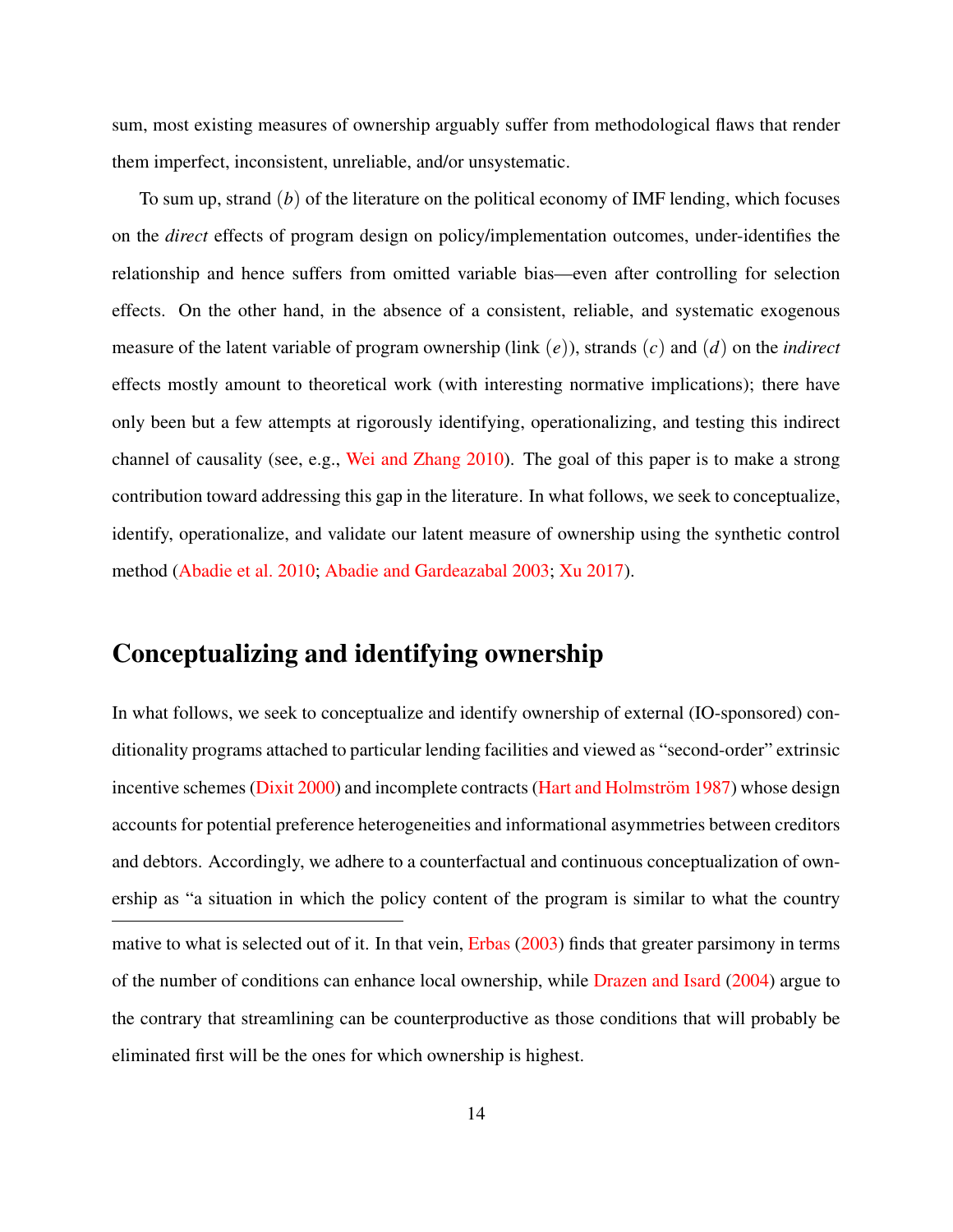would have chosen in the absence of IMF [IO] involvement" [\(Khan and Sharma](#page-56-0) [2003,](#page-56-0) 235). This definition allows us to identify an ideal upper bound on the degree of program ownership by assuming perfect alignment between the *actual* level of *de jure* reforms and the *counterfactual* reform trajectory, where the latter is predicted by a given set of underlying domestic and systemic factors.

By way of formalization, we assume that country *i*'s sector-specific level of adjustment  $r_{it}^j \in \mathbb{R}$ in period *t* through the enactment of *de jure* reforms in policy area *j* by the incumbent may be modeled along a unidimensional scale, where higher values correspond to more pro-globalization adjustment measures. Let  $R_{it} = \left[ r_{it}^j \right]_{j=1}^J$  denote the economy-wide reform package implemented in period *t* across the full range of policy areas *J*. An initial IO-sponsored loan program  $P_{iT}(L_{iT};C_{iT})$ of time-length *T* for country *i*—as outlined in an official letter of intent (LoI) and expounded in a memorandum of understanding (MoU)—comes into force, i.e.,  $e_{i0} = 1$  at time  $t = 0$  subject to the agreement of both parties (e.g., the IMF and the target government). It normally comprises a pre-specified schedule of financial loan tranches and future repayments (possibly including a "grace period")  $L_{iT} = (l_{i0}, l_{i1}, \ldots, l_{iT})$  and a conditional structural adjustment program  $C_{iT}$ , where  $C_{iT} = \left[c_i^j\right]$  $\int_{i}^{j}$  is a 1 × *J* conditionality vector that captures whether at least one *hard*<sup>[14](#page-0-0)</sup> *de jure* policy condition  $c_i^j \in \{0,1\}$  applies in each policy area  $j \in J$  throughout the duration of the arrangement *T*. [15](#page-0-0)

In line with the literature on the political economy of ownership and international lending [\(Drazen](#page-52-1) [2002;](#page-52-1) [Mayer and Mourmouras](#page-57-4) [2004\)](#page-57-4), we model the target government's latent preferences over (constrained or unconstrained) structural reform packages *Rit* through a quasi-concave,

<sup>15</sup>Formally,  $\bar{J}_{iT} = \{j \in J | c_{it}^j = 1 \text{ for some } t = 0, 1, ..., T\}$  denotes the initial full scope and sectoral coverage of conditionality as outlined in an official LoI and expounded in an MoU.

<sup>&</sup>lt;sup>14</sup>Hard conditions are those whose implementation is a prerequisite for the successful completion of a program review and the disbursement of funds. In the case of the IMF, those include prior actions that a country agrees to enact before the IO approves financing, quantitative performance criteria, and structural performance criteria.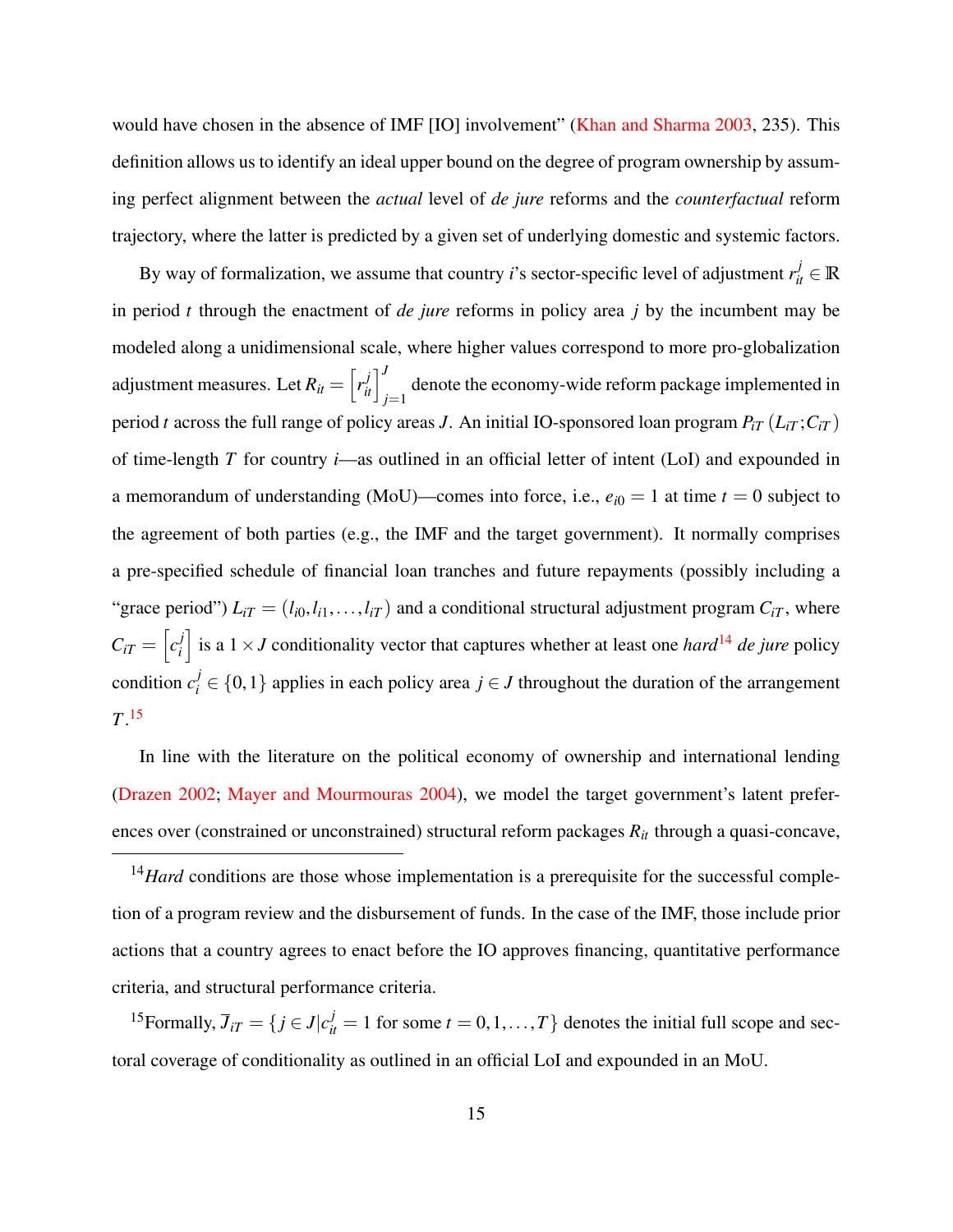continuous, and twice differentiable function  $s_{it}$  ( $R_{it}$  | $P_{it}$ ;  $D_{it}$ ,  $S_t$ ), which amounts to a time-varying reduced-form political support function of a weighted average between general welfare and financial contributions from special interest groups [\(Grossman and Helpman](#page-53-6) [1994\)](#page-53-6). Political support for reforms at time *t* is conditional on the accepted terms of the program  $(P_t)$  and a host of timevarying (institutional and political) *domestic* (*Dit*)—e.g., ideological profile of the government, electoral mandate,<sup>[16](#page-0-0)</sup> public opinion, administrative capacity, electoral institutions, veto players, etc.—and *systemic* (*St*)—e.g., foreign competition, financial contagion, diffusion, learning, etc. factors. These factors, which may be idiosyncratic and privately known thereby introducing potential ideological bias and informational asymmetries, will influence the design of both the conditional adjustment program *Cit* itself and the government's *de jure* reform output *rit* (see links *a* and *e* in Figure [1\)](#page-10-0).

Local ownership then becomes a function of the target government's latent preferences. In other words, we adopt a "revealed-preferences" approach to extrapolate the utility cost of abiding by the conditionality constraint from observed and counterfactual *de jure* reforms. Accordingly, our measure of ownership reflects the "shadow price" (Lagrangian multiplier) of the conditionality constraint on the incumbent's latent utility (political support) from structural reforms. As a result, our ownership estimates reflect a political cost-benefit calculus—as mediated by institutions, veto players, and societal preferences—and vary depending on the weight placed on votes (general interests) as opposed to campaign contributions (narrow sectoral interests).

We consider the design of  $P_{iT}$  ( $L_{iT}$ ; $C_{iT}$ ) as a second-best outcome within an environment of imperfect contractibility. The choice of lending facility *LiT* and repayment terms will depend on a host of factors such as the country's short- and long-term financing needs, the severity of its balance-of-payments imbalance, the need to smoothen out the implementation of reforms, and the

<sup>&</sup>lt;sup>16</sup>Note that more often than not a crisis-induced reform agenda is not part of a government's electoral mandate; adjustment is usually forced upon it by the exigencies of an economic/financial crisis.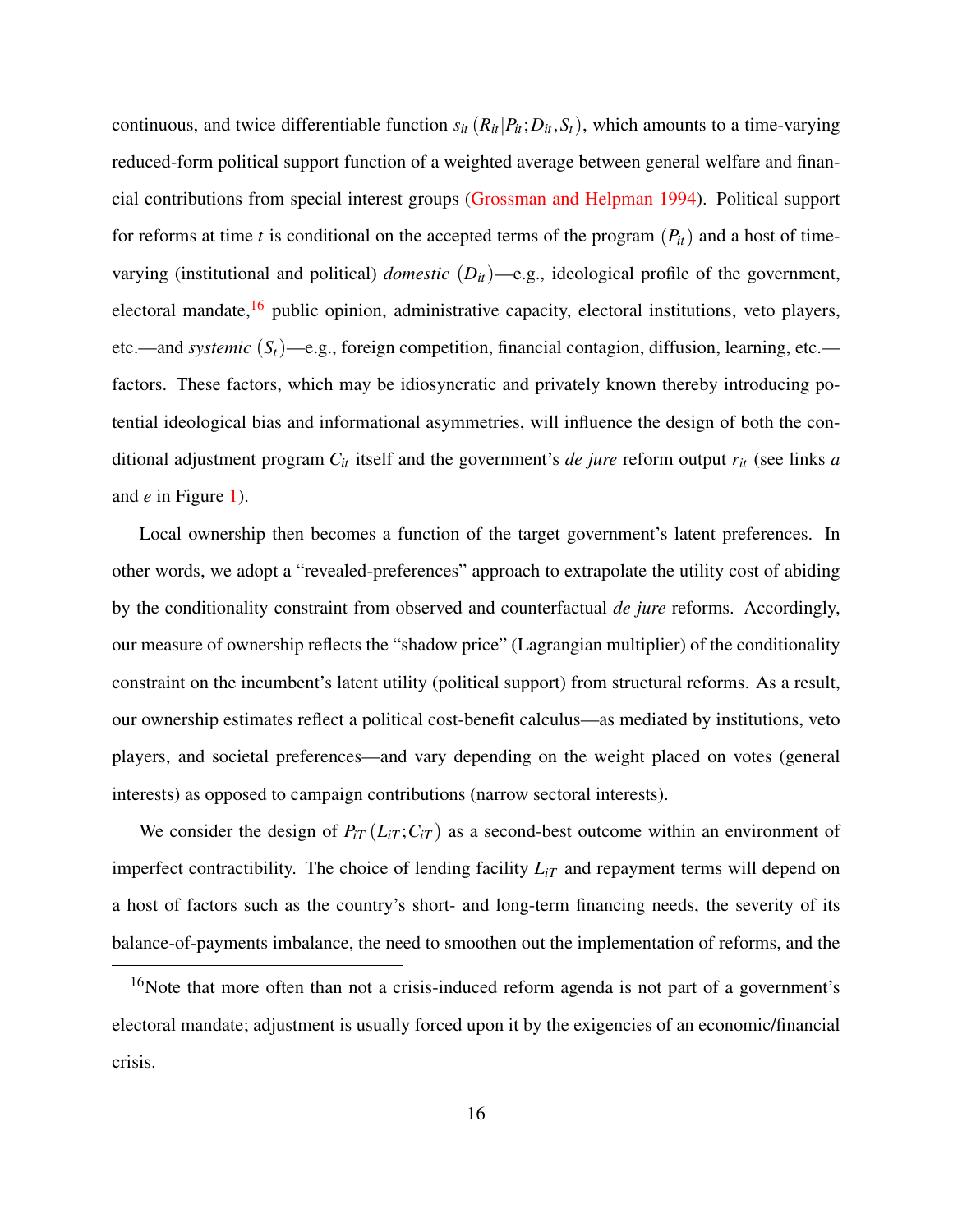country's income level among others. External financial loans are presumably meant to help countries spread out the costs of adjustment (but the evidence shows otherwise, programs tend to be much more front-loaded than desired by the government). The original design of  $P_{iT}$ , even if subject to mutual agreement, does not pre-determine government *i*'s level of ownership.[17](#page-0-0) Uncertainty over the government's latent set of preferences and beliefs does not help infer whether the imposed conditionality is desirable say because it allows governments to deflect the blame for painful reforms ("scapegoating" argument) or it enhances the country's creditworthiness in capital markets [\(International Monetary Fund](#page-55-1) [2001\)](#page-55-1), or whether it is the necessary sacrifice of a loan-for-reforms trade-off hoisted upon a crisis-ridden country.

We assume that only *de jure* reforms enacted through either executive or legislative acts are observable and hence directly contractible, as opposed to *de facto* on-the-ground reforms  $y_{it}^j\left(R_{it}^j;D_{it},S_t\right)\in$ **R** [\(Henisz and Mansfield](#page-54-0) [2019\)](#page-54-0). In that vein, a government is said to be in compliance with the terms of the loan contract  $P_{it}$  at the end of review cycle *t*, i.e.,  $m_i^j = 1$ ,  $\forall j \in \overline{J}_{it}$ , *if and only if*  $r_{it}^j \geq \bar{r}_{it}^j$ ,  $\forall j \in \bar{J}_{it}$ , where the  $\bar{r}_{it}^j$ 's denote the period- and sector-specific hard structural reform targets and policy benchmarks. Since the IO sponsor would not agree to a program that sets targets and conditions that have already been achieved, we posit that  $r_{i,-1}^j \leq \bar{r}_{i0}^j \leq \ldots \leq \bar{r}_{iT}^j$  *if and only if*  $c_i^j = 1$ , i.e., the mandated level of structural reforms should exceed the country's pre-program level and weakly increase throughout the duration of the IMF program. After all, successfully implemented international lending programs tend to generate higher levels of market-oriented structural reforms than those predicted by other domestic or systemic political economy factors. Finally, note that for any given type of lending facility  $L_{iT}$ , the adjustment program  $C_{iT}$  and the initial scope of conditionality  $\bar{J}_{iT}$  can be renegotiated and amended *ex post* through the use of waivers  $\left(w_{it}^j = 1\right)$ that redesignate some hard structural conditions as unnecessary prerequisites for the disbursement

<sup>&</sup>lt;sup>17</sup>We are measuring ownership over the initial design of the conditionality program (as stated in the letter of intent). The IO principal cannot perfectly predict whether these conditions will be implemented in the future.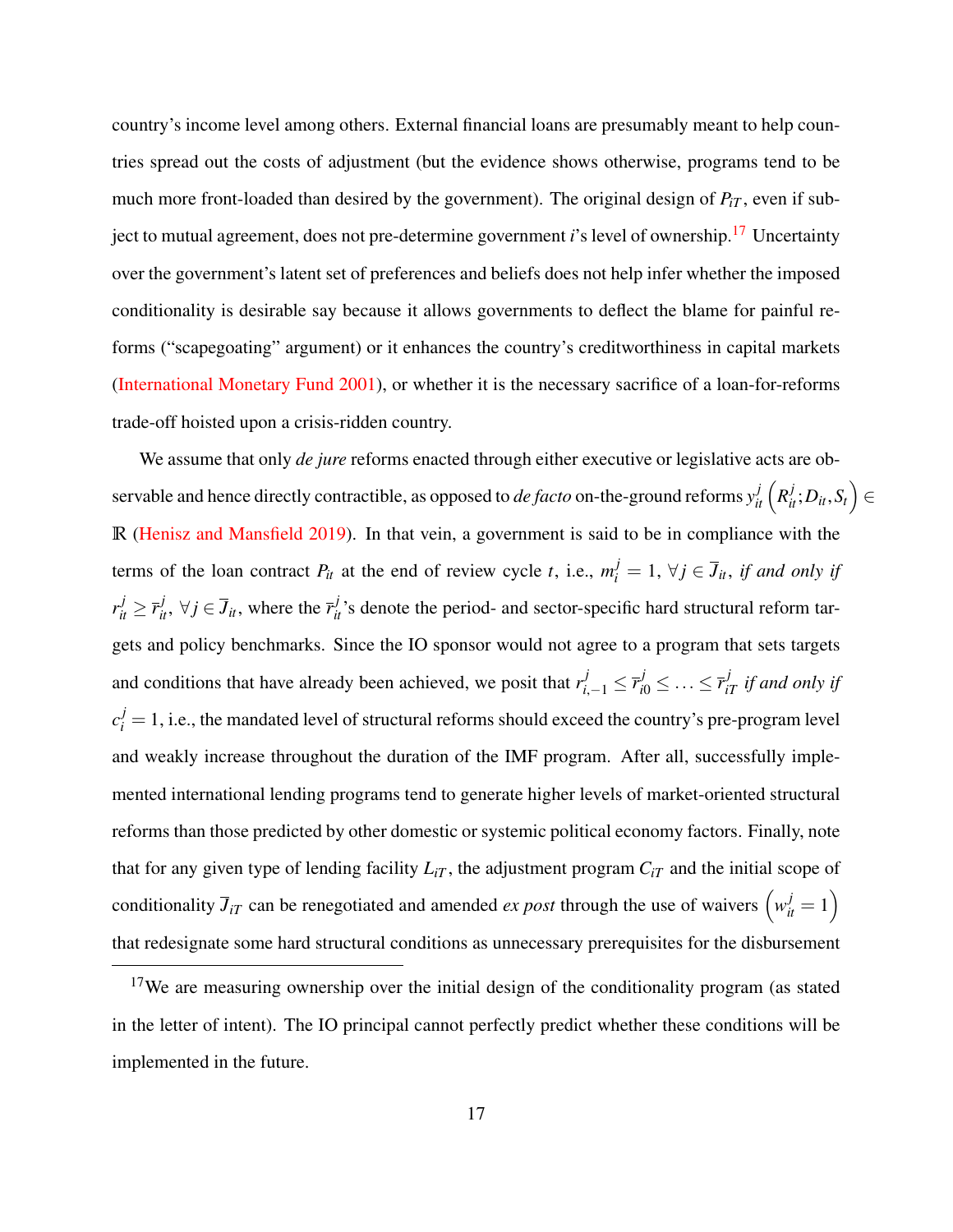of the funds, i.e., at the end of review cycle *t*,  $C_{it} = \begin{bmatrix} c_i^j \end{bmatrix}$ *i*<sup>1</sup> ⊙  $\left[1 - w_{it}^j\right]$ ,<sup>[18](#page-0-0)</sup> where *j* = 1, 2, ..., *J* and  $0 \leq t \leq T$ .

In line with our counterfactual conceptualization and our operationalization strategy below, we identify government ownership (or the deviation therefrom) over sector-specific IO conditionality (as agreed upon and expounded in the MoU) as a function of a treatment effect on a directly observable set of *de jure* reforms. In other words, to measure program ownership, we compare the actual post-crisis reform trajectory of a country subject to IO conditionality with the latent reform trajectory of the same country without such conditionality and determine whether the actual rate of reforms would have been indeed incentive-compatible with respect to the true underlying preferences of the incumbent government without the extrinsic (positive or negative) incentivization of financial assistance and explicitly-enforced conditionality provided by the contractual terms of the arrangement.

Formally, assuming that country *i* has selected into a binary treatment of sector-specific conditionality at time  $t = 0$ , we identify government *i*'s ownership  $\alpha_{it}^j$  over the conditional adjustment program in sector *j* and *t* periods after program initiation as a function of a time-varying "treatment effect on the treated" (TET), i.e., conditional on  $e_i = 1$ ,

<span id="page-19-0"></span>
$$
\alpha_{it}^{j} = -\left| \frac{r_{it}^{j1*}\left(L_i, \left(C_i^{-j}, 1\right); D_{it}, S_t\right) - r_{it}^{j0*}\left(L_i, \left(C_i^{-j}, 0\right); D_{it}, S_t\right)}{r_{it}^{j0*}\left(L_i, \left(C_i^{-j}, 0\right); D_{it}, S_t\right)} \right| \tag{TET}
$$

Here,  $r_{it}^{j1*} \in \underset{r_{it}}{\operatorname{argmax}}$  $s_{it} (R_{it}; D_{it}, S_t)$  subject to  $P_{it}^{j1} = (L_i, (C_i^{-j}))$  $\binom{-j}{i}, 1$ ) reflects the (observed) actual support-maximizing policy output of *de jure* reforms in sector *j* for the treated unit, and *r*<sup>*j*0∗</sup> ∈ argmax *r*<sup>*it*</sup></sup>  $s_{it}$  ( $R_{it}$ ;  $D_{it}$ ,  $S_t$ ) subject to  $P_{it}^{j0} = \left( L_i, \left( C_i^{-j} \right) \right)$  $\binom{-j}{i}$  captures the (unobserved) counterfactual support-maximizing policy output of *de jure* reforms in sector *j* for the same unit in the absence of the sector-specific conditionality treatment.<sup>[19](#page-0-0)</sup> Ownership  $\alpha_{it}^j$  over *de jure* reforms in

<sup>&</sup>lt;sup>18</sup>This symbol denotes the element-wise Hadamard product of vectors.

<sup>&</sup>lt;sup>19</sup>Note that in line with our operationalization approach, we collapse the temporal dimension of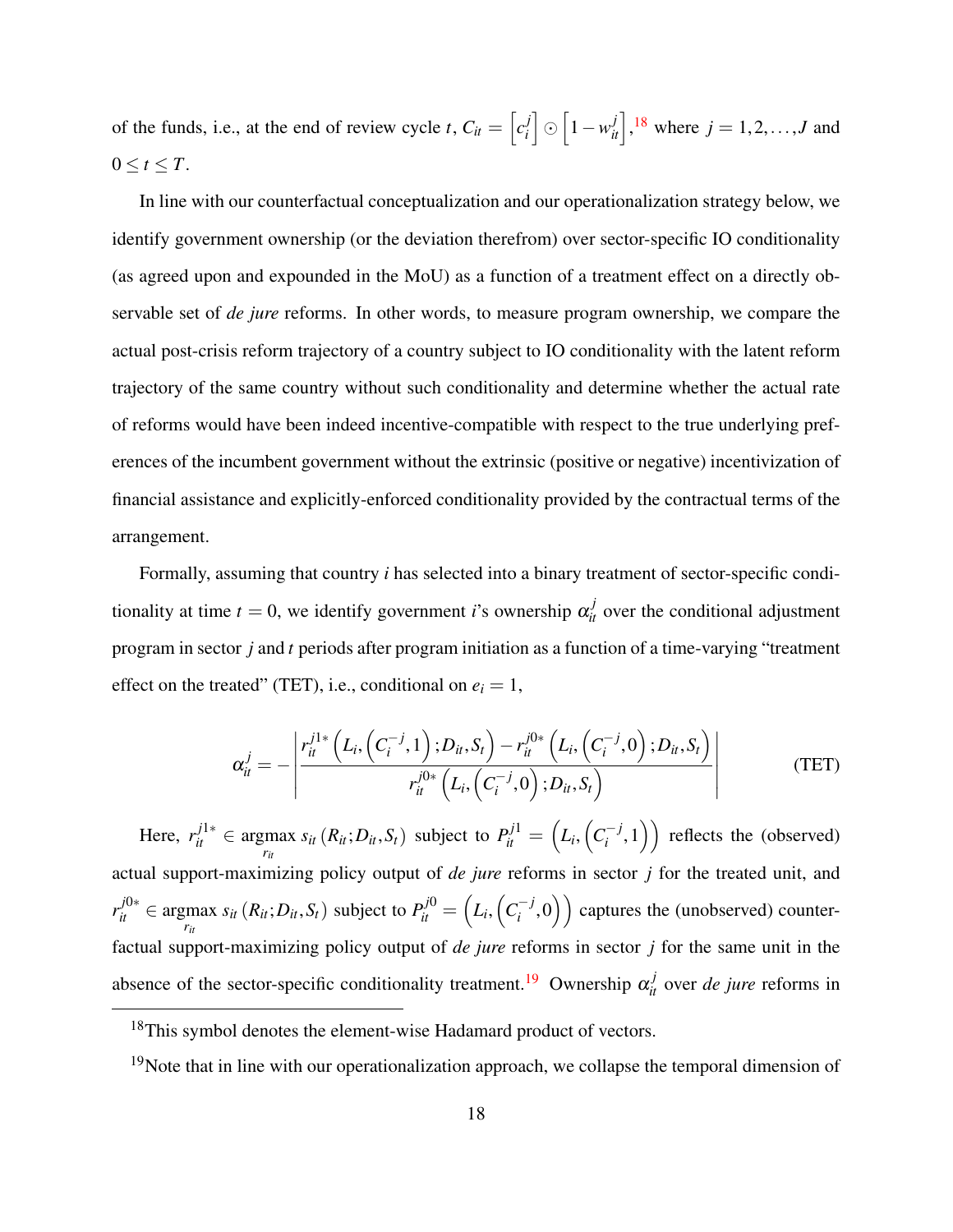policy area *j* at time *t* reaches a maximum value of zero that denotes a situation of perfect alignment between the actual implemented level of *de jure* reforms and the counterfactual level that would materialize were the incumbent's reform program not subject to explicit conditionality. The lower  $\alpha_{it}^{j}$  is found to be, the lower the estimated level of ownership since one can then infer that post-intervention adjustment and reform is primarily driven by the extrinsic (positive and negative) incentives of the IMF program itself (both in terms of the size of the loan and the overall design of conditionality). In the absence of ownership, a country would presumably adjust much less without an explicit conditionality program in place. This type of causal inference relies on the so-called "stable unit treatment value assumption" (SUTVA), according to which the realized outcome for each particular unit depends only on the value of the treatment of that unit and not on the treatment or outcome values of other units [\(Athey and Imbens](#page-51-7) [2017;](#page-51-7) [Abadie and Cattaneo](#page-50-4) [2018\)](#page-50-4).

Note that so far we are assuming perfect compliance with the treatment  $(m_i^j = 1)$  for all governments willingly selecting into the program  $(e_i = 1)$ , i.e.,  $Pr(m_i^j = e_i = 1) = 1$ . Nonetheless, as countries do not necessarily comply in full with IO arrangements [\(Vreeland](#page-59-5) [2006;](#page-59-5) [Reinsberg et al.](#page-57-7) [2019\)](#page-57-7), a more accurate measure of ownership would account for two-sided imperfect compliance, i.e.,  $0 \le Pr(m_i^j = 1 | e_i = 0) \le 1$  and  $0 \le Pr(m_i^j = 1 | e_i = 1) \le 1$ , and identify ownership as a func-tion of a treatment effect on treated compliers ([TET](#page-19-0)C), i.e., a TET conditional on  $m_i^j = e_i = 1$  [\(An](#page-51-8)[grist et al.](#page-51-8) [1996;](#page-51-8) [Marbach and Hangartner](#page-56-7) [2020\)](#page-56-7). Implementation failures and lack of compliance with IO conditionality could in fact go hand-in-hand with a popular backlash against liberalization, backpedaling of reforms, and thus a negative [TET.](#page-19-0) For this reason, the sample of IMF programs over which we operationalize our measure of ownership is restricted to include only those that were not partially or fully interrupted. <sup>[20](#page-0-0)</sup>

the conditionality program  $C_i$  and assume that  $c_{it}^j = 1$  for all *t if and only if*  $c_{i0}^j = 1$ , i.e., a country is subject to sectoral conditionality as long as its adjustment program comprises at least one hard condition in that sector during the first review cycle.

<sup>20</sup>While we have verified that the assumption of full compliance holds for the purposes of our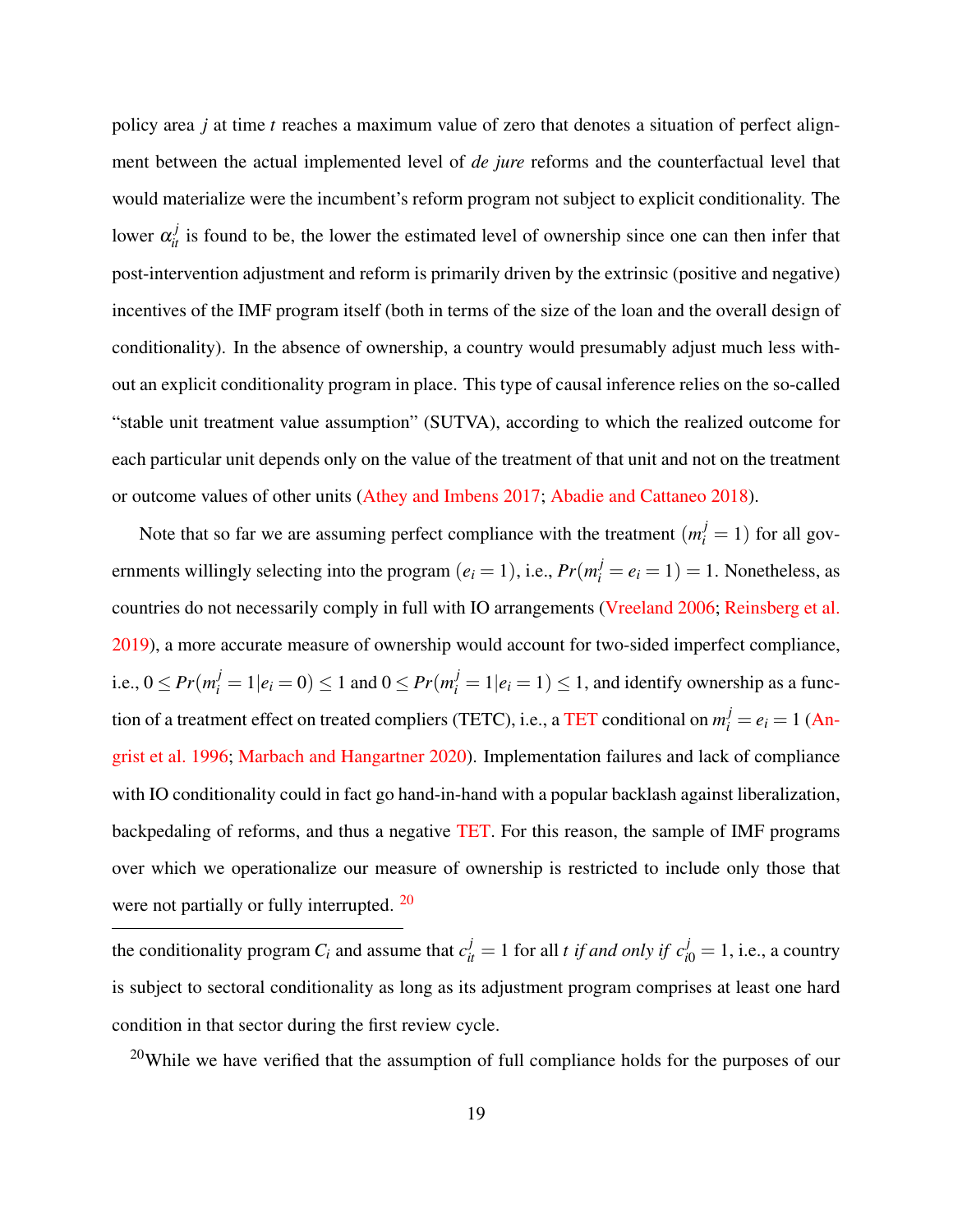By way of estimation, we apply the synthetic control method (SCM) for causal inference in comparative case studies [\(Abadie and Gardeazabal](#page-50-3) [2003;](#page-50-3) [Abadie et al.](#page-50-1) [2010,](#page-50-1) [2015\)](#page-50-2) and estimate the effect of the conditionality treatment applied at time  $t = 0$  by comparing the evolution of an aggregate policy outcome for a unit affected by the intervention with the evolution of the same outcome variable for a synthetic control group. The synthetic control group is constructed through an optimization algorithm that seeks to minimize a loss function between the weighted combination of control units and the unit affected by the intervention in terms of factors that are predictive of the outcome. The post-intervention evolution of the outcome for the endogenously-derived synthetic control group is used to identify the counterfactual of what would be observed for the affected unit in the absence of the intervention, i.e.,  $r_i^{j0*} |e_i^j = m_i^j = 1$ . In other words, the synthetic control method allows us to determine whether the actual rate of reforms would indeed be incentivecompatible with respect to the true underlying preferences of the incumbent government without the extrinsic (positive or negative) incentivization of financial assistance and explicitly-enforced conditionality provided by the contractual terms of the arrangement.

Our approach allows us to measure ownership with respect to an IO program as a whole or a specific set of IO conditions. We identify two measures of ownership (or rather deviation from a state of perfect ownership): Our first measure is defined with respect to specific points in time during the post-treatment period  $(1 \le t \le T)$  until the program is successfully completed; yearlevel ownership is then inversely proxied by the absolute gap between observed and counterfactual *de jure* policy outcomes in one, two, or more years after program initiation at time  $t = 0$  until program completion at time *T*. [21](#page-0-0) The higher the absolute gap, the less ownership the incumbent has illustrative case studies, the lack of condition-specific compliance and implementation data does not allow us to exclude cases where the actual trajectory of *de jure* liberalization reforms falls below the counterfactual level due to imperfect compliance with a sector-specific set of conditions.

 $21$ We use the absolute value in order to account for some anomalous cases where the effects are found to be negative due to backlash and non-compliance with the specific policy condition.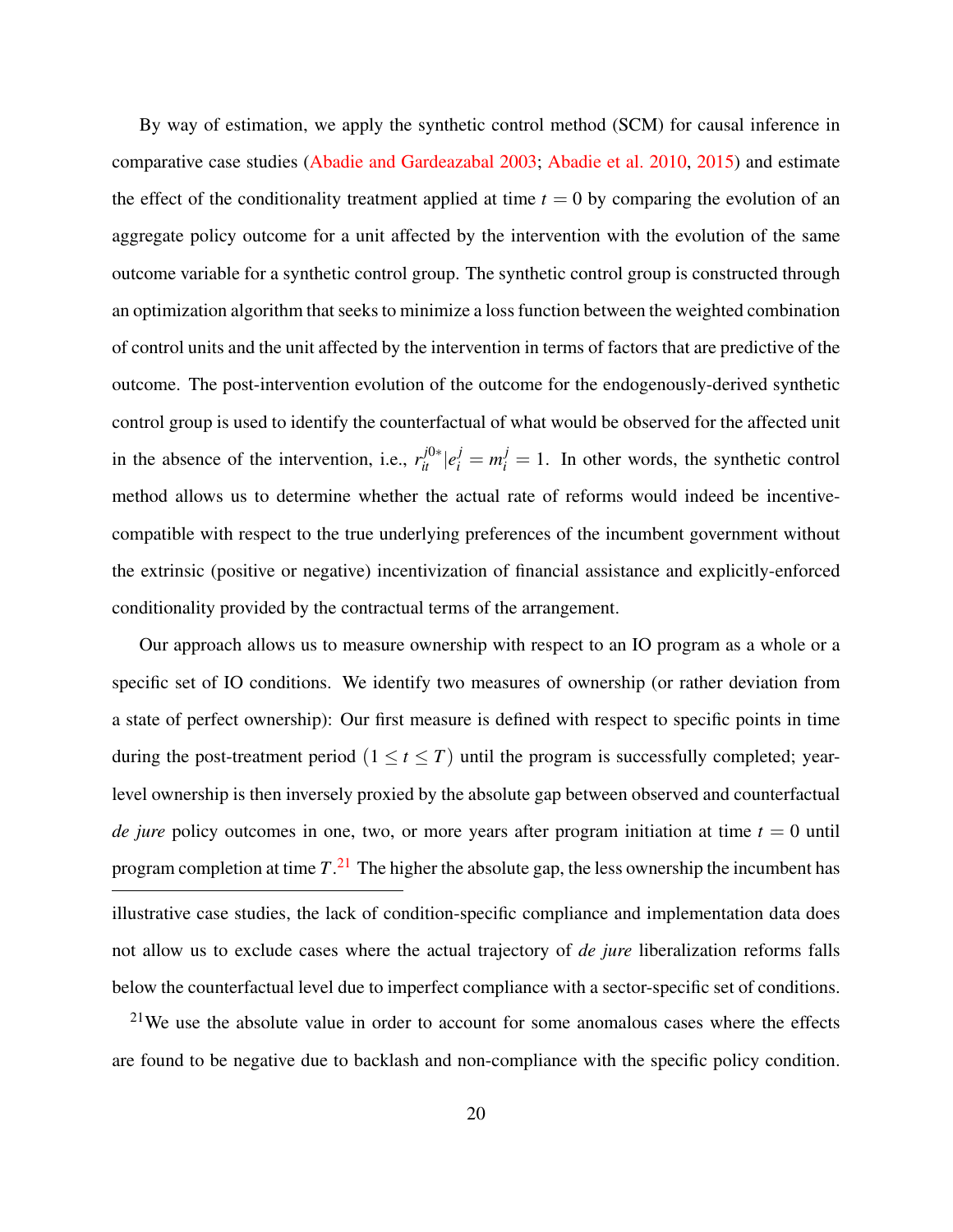over specific conditions or the program as a whole in any given year. This measure is informative because year-level ownership can vary throughout the duration of a program due to changes in domestic conditions that make a given program more or less viable from the perspective of the incumbent government.

Ownership may be counterfactually defined with respect to the scope and content of required reforms, the optimal mix of actions to achieve target outcomes, as well as the timing and sequencing of implementation. Accordingly, we identify two measures of ownership. Let *I* denote the set of treated units and *K* the "donor pool" of control units (with |*K*| as its measure). Then, our *first* year-level measure is defined as follows:

$$
\widehat{\alpha}_{it}^j = -\frac{\left| r_{it}^j - \sum_{k \in K} w_k^* r_{kt}^j \right|}{\sum_{k \in K} w_k^* r_{kt}^j}.
$$
\n(1)

Here,  $t = 1, \ldots, T$  refers to the successive years of the post-treatment period until the completion of the program at time *T* and  $r_{it}^{j}$  denotes the observed level of *de jure* structural reforms implemented by country  $i \in I$  at time *t* in sector  $j \in J$ . Let  $X_i$  be an  $x \times 1$  vector containing the values of the pre-intervention characteristics of the treated unit  $i \in I$  and  $X_0$  an  $x \times |K|$  matrix containing the values of the same variables for the control units in the donor pool *K*. Then, the optimal  $|K| \times 1$ synthetic control vector of weights *W*<sup>∗</sup> is such that  $||X_i - X_0W||$  is minimized subject to  $0 \le w_k \le 1$ for all  $k \in K$  and  $\sum_{k \in K} w_k = 1$ .

Our *second* measure is estimated with respect to the post-treatment goodness of fit between actual and counterfactual *de jure* policy outcomes throughout the duration of an (uninterrupted) IO arrangement. As such, it captures government ownership over the timing and sequencing of conditional structural reforms of an entire IO program. Even if cumulative policy outcomes do not differ as much between treated and synthetic units by the end of the program, borrowers may Alas, we are not able to systematically account for such cases due to the lack of condition-specific compliance data.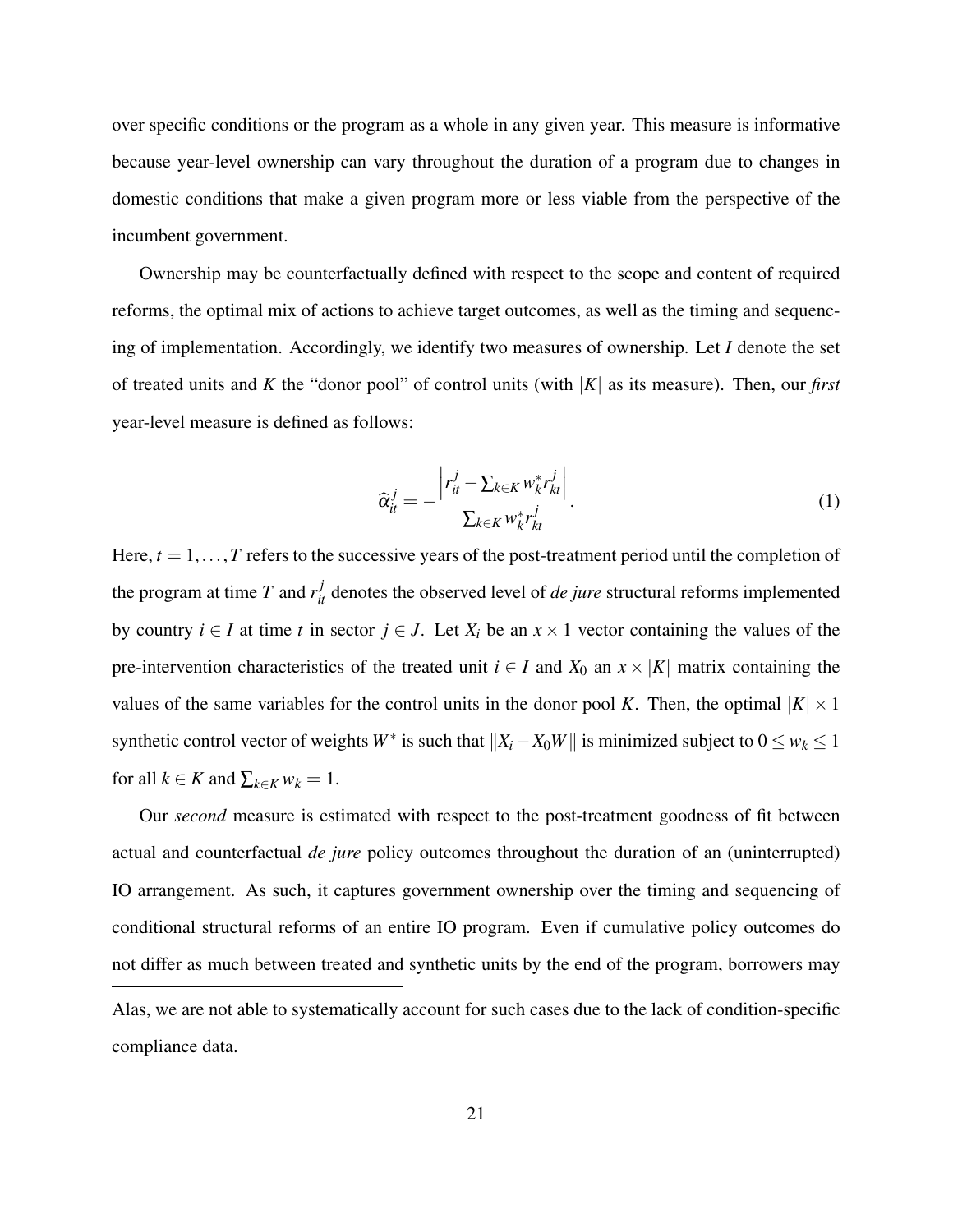find their conditionality programs relatively too front-loaded in terms of adjustment measures. In formal terms, a target government *i*'s ownership  $\hat{\rho}_i$  over the timing and sequencing of conditional reforms as stipulated in the LoI and MoU of an IO program at time  $t = 0$  is directly proportional to minus the root mean square prediction error (RMSPE), i.e.,

$$
\widehat{\rho}_{i}^{j} = -\frac{1}{T} \left( \sum_{t=1}^{T} \left( \widehat{\alpha}_{it}^{j} \right)^{2} \right)^{1/2} = -\frac{1}{T} \left( \sum_{t=1}^{T} \left( \frac{r_{it}^{j} - \sum_{k \in K} w_{k}^{*} r_{kt}^{j}}{\sum_{k \in K} w_{k}^{*} r_{kt}^{j}} \right)^{2} \right)^{1/2}.
$$
 (2)

As before, the maximum level of ownership is attained at value 0 when there is perfect overlap between the actual and the synthetic post-treatment *de jure* reform trajectories.

While our counterfactual-based identification strategy can apply to *program*-level measures of ownership over an IO program as a whole, our operationalization strategy estimates ownership over *sector*-specific policy conditions. In what follows, we operationalize our concept by using external-sector conditions as our treatment across the sample of IMF arrangements (1980-2014) and proceed to assess the reliability of our measure by deriving bootstrapped standard errors. Moreover, we probe its *face* validity against the case of the 1997-2003 IMF programs in Indonesia using anecdotal evidence from primary and secondary sources—and its *construct* validity through simple bivariate regressions with known predictors and outcomes of ownership.<sup>[22](#page-0-0)</sup>

## Operationalizing ownership of IMF conditionality (1980-2014)

In line with our definition, ownership may vary across policy sectors. Due to data limitations we focus on just two sectors for which IMF conditions can be clearly mapped onto specific *de jure* policy outcomes, namely the *external* sector, which includes measures of trade and capitalaccount liberalization, and the *financial* sector, which comprises measures of financial institutional

 $22$ Also see our case-study analysis of the 1998 IMF program in Bosnia and Herzegovina discussed in Online Appendix B.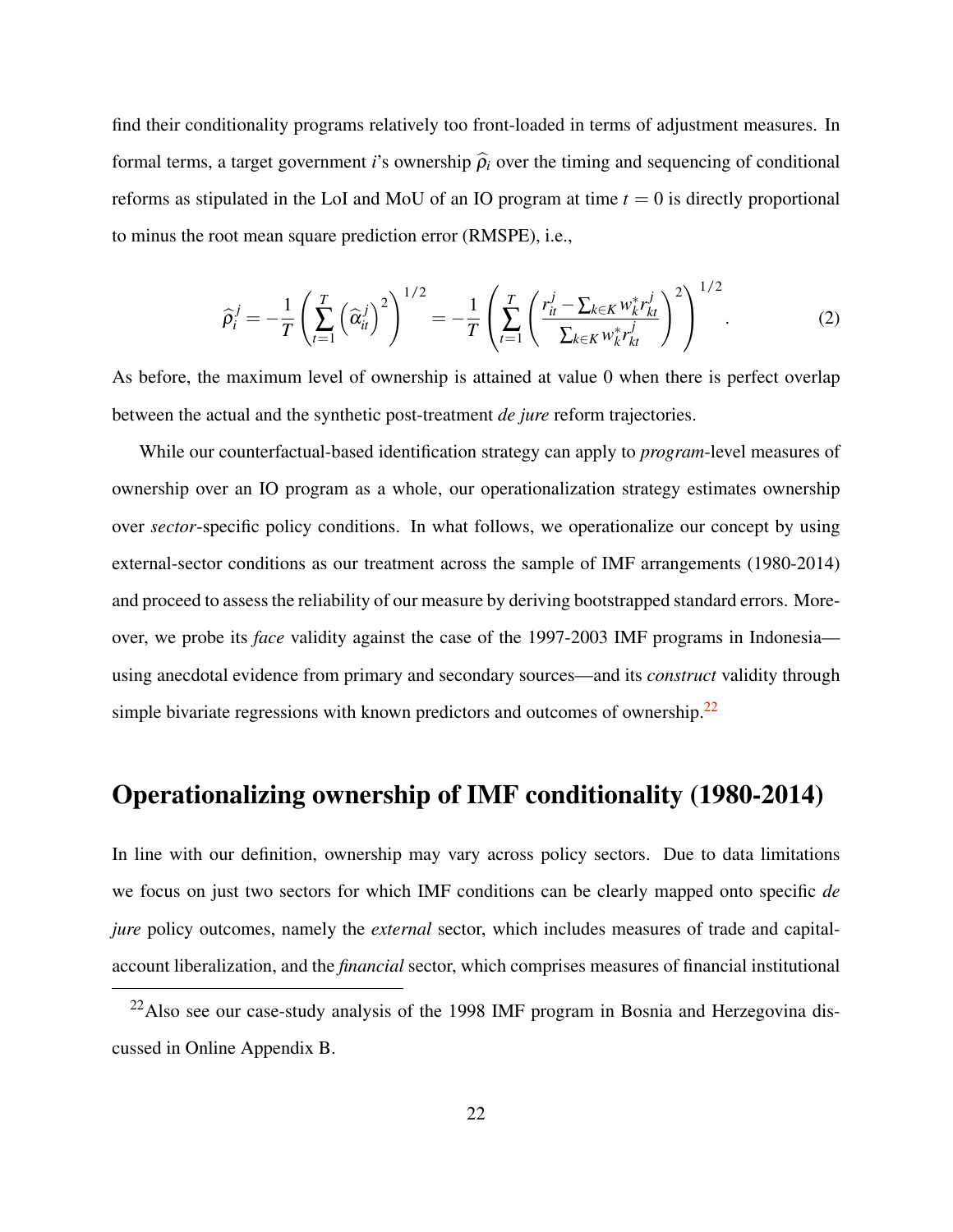reform and market liberalization.<sup>[23](#page-0-0)</sup> We then apply the SCM method on all uninterrupted IMF arrangements that comprised at least one external- or financial-sector condition, which allows us to compare actual *de jure* policy reforms to the level of *de jure* (economic or financial) structural reforms that would have materialized had the country not been subject to conditionality in either of those two sectors.

For our policy outcome variable  $r_{it}^j$ , we use the KOF index of *de jure* economic globalization [\(Dreher](#page-52-10) [2006;](#page-52-10) [Gygli et al.](#page-53-7) [2019\)](#page-53-7) (instead of its sub-component of trade liberalization) in order to match the relatively broad category of external-sector conditionality, which goes beyond trade liberalization and also includes capital-account liberalization. Its main advantage is that it is conceptually close to the types of sectoral reforms mandated by IMF programs that we examine here. An additional empirical advantage is that this measure is continuous and has extensive coverage.<sup>[24](#page-0-0)</sup>

 $^{23}$ In Online Appendix B, we carry out the same analysis with respect to financial-sector conditionality for robustness purposes. The financial sector comprises measures of financial institutional reform and market liberalization. Financial-sector conditions include, e.g., legal reforms, regulatory changes, supervisory policies on financial institutions, privatization of state-owned banks and insurance companies, as well as central-bank transparency and independence [\(Kentikelenis](#page-55-6) [et al.](#page-55-6) [2016\)](#page-55-6). In terms of financial institutions, these conditions typically require governments to strengthen central bank independence and to adopt stricter regulatory oversight over domestic banks [\(Kern et al.](#page-55-7) [2019\)](#page-55-7).

 $24$ We use a common outcome measure across both sectors for two reasons. First, the scope of conditionality in each sector is broader than what would be covered by the respective subcomponents of the KOF index. For example, the KOF index of *de jure* trade openness would only partially capture the policy outcomes of external-sector conditions, which include both current- and capital-account liberalization outcomes. Second, using the broader economic globalization measure for both the external and financial sectors preserves our ability to pool results, which would not be possible under two separate outcome variables. Our results are similar when disaggregating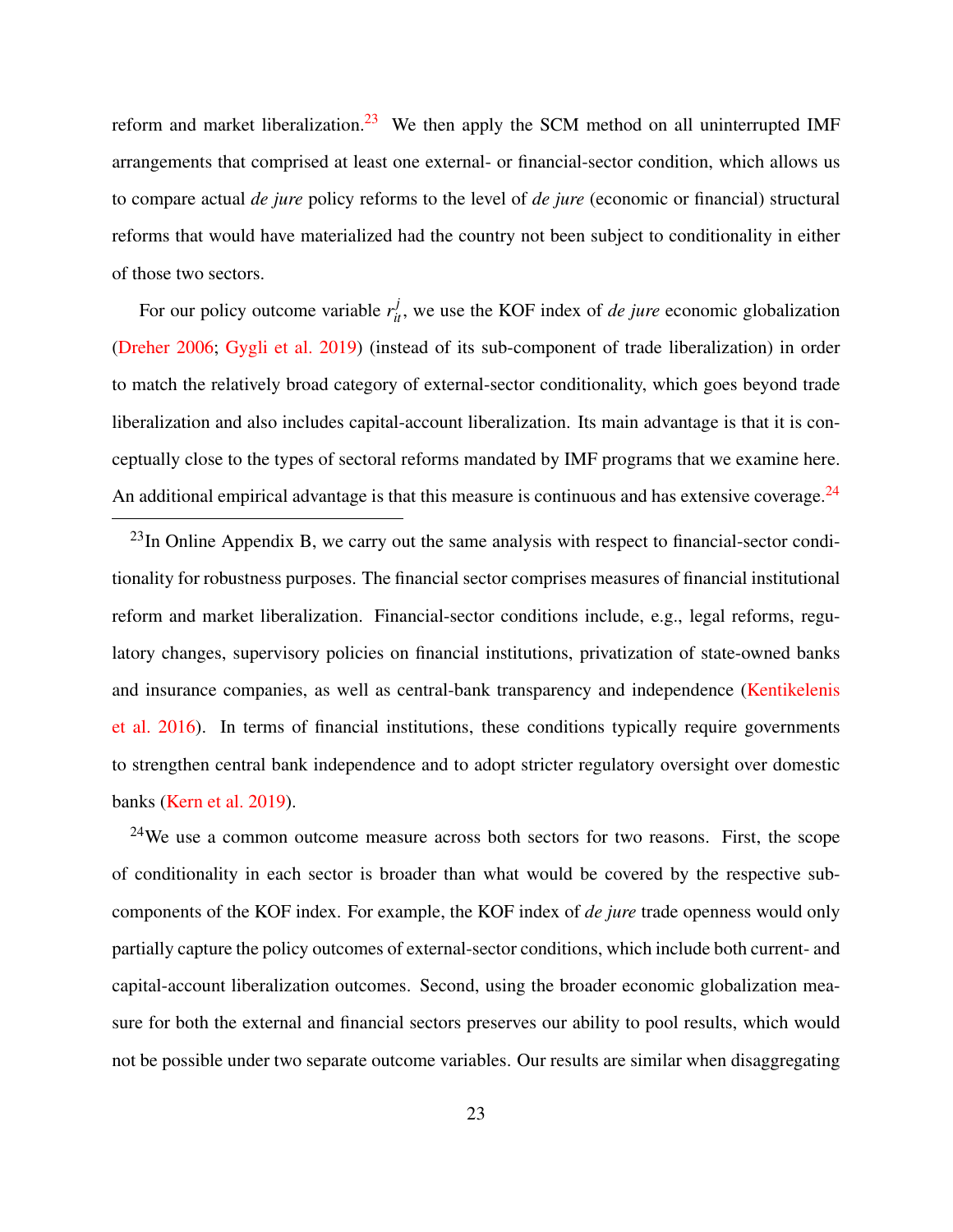As for our treatment variable, we use a dummy variable indicating the presence of structural conditions in the external or financial sectors during the first year of the program. In line with the IMF classification, external-sector conditions comprise trade-related issues (e.g, lifting of tariffs and non-tariff barriers, quotas changes, etc.), exchange-rate regimes, capital-account liberalization, and foreign direct investment policies, among others [\(Kentikelenis et al.](#page-55-6) [2016\)](#page-55-6). Financial-sector conditions include measures such as financial market liberalization, legal reforms, privatization of state-owned banks and insurance companies, regulatory oversight over domestic banks, as well as central-bank transparency and independence [\(Kentikelenis et al.](#page-55-6) [2016\)](#page-55-6). We focus on *structural* conditions because these specify the exact legislative instruments that governments are expected to adopt, typically in order to achieve broader macroeconomic aims. By contrast, *quantitative* conditions specify policy goals that cannot be effectively legislated, which renders them less useful for measuring ownership as governments can simply choose policy instruments as they see fit.

To obtain well-identified treatment effects on treated compliers, we need to ensure that countries have not been under an IMF program during the *pre*-intervention period and that the program remains uninterrupted during the *post*-intervention period.[25](#page-0-0) Therefore, we impose a gap of at least five years from the last active program in order to avoid picking up reform activity from a previous program, which would bias our results. The same gap is required for control units. Moreover, for lack of a systematic way to code program spells, we apply a uniform program duration *T* of four years. Furthermore, we restrict our sample to only include programs that were subject to temporary or permanent interruptions after initiation in order to eliminate negative deviations from economic globalization into trade liberalization and financial liberalization.

<sup>25</sup>While we have verified that the assumption of full compliance holds for the purposes of our illustrative case studies, the lack of condition-specific compliance and implementation data does not allow us to exclude cases where the actual trajectory of *de jure* liberalization reforms falls below the counterfactual level due to imperfect compliance with a sector-specific set of conditions.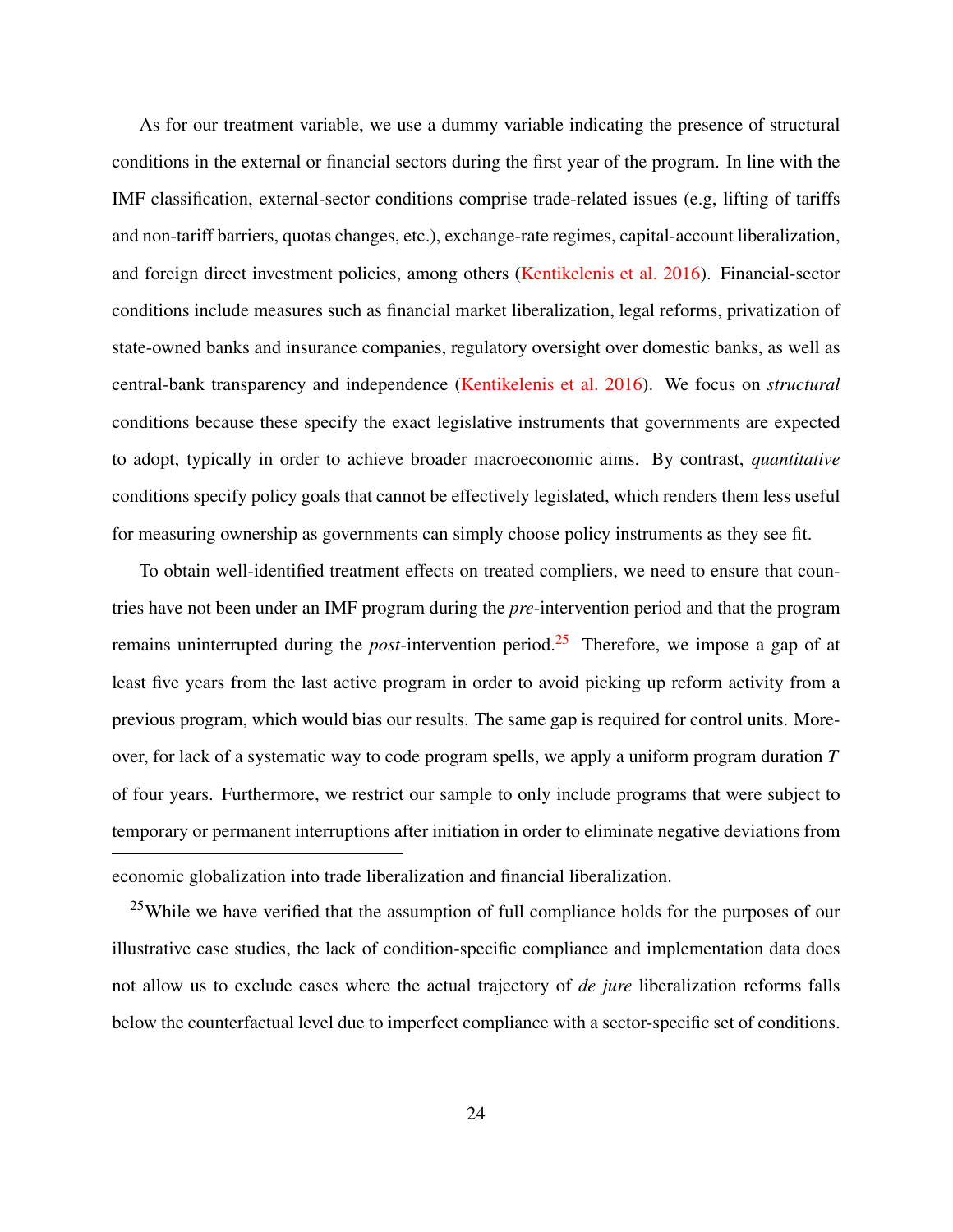the counterfactual trend due to imperfect compliance.<sup>[26](#page-0-0)</sup> As many countries have had consecutive spells of IMF programs, these exclusion rules, treatments, and sampling criteria reduce the number of treated cases available for analysis and allow us to estimate ownership measures for 32 IMF arrangements in total. $27$ 

By way of calibrating our SCM model, we include covariates reflecting fundamental macroeconomic characteristics, features of the political system, the international environment, and pretreatment outcomes in order to make synthetic control units as similar as possible to treated units along this range of observable predictors. We control for the following covariates because they likely predict both IMF conditionality and *de jure* structural reforms. In terms of macroeconomic variables, we include (logged) GDP per capita reflecting the level of economic development of a country [\(The World Bank](#page-59-11) [2019\)](#page-59-11), (logged) population as a proxy for country size, the level of economic growth, the stock of foreign-exchange reserves in months of imports, the current-account balance as a percentage of GDP, and debt service as a percentage of GNI [\(The World Bank](#page-59-11) [2019\)](#page-59-11). These variables collectively help predict whether countries will require IMF financial assistance in the first place [\(Moser and Sturm](#page-57-8) [2011;](#page-57-8) [Vreeland](#page-59-0) [2003\)](#page-59-0). Our domestic political predictors in-

<sup>26</sup>In fact, we find that almost all negative deviations from the counterfactual in the full sample of 59 treated cases are due to program interruptions occurring in the four years after the initial treatment. Since we are interested in estimating the treatment effect on treated compliers (TETC), we drop these cases altogether. This leaves us with a small number of cases with negative deviations we cannot readily explain mainly due to the lack of data on program interruptions and condition-specific compliance. Exclusion of these anomalous cases does not substantively alter the diagnostic plots and, therefore, we keep them in the diagnostic sample.

 $27$ For the sake of robustness, we extend the time distance to prior treatment to either three or seven years. While this alters sample size, we obtain qualitatively similar results for the intersecting set of treated cases. Furthermore, we re-run our models using a time distance of three years to prior treatment. The results are again similar.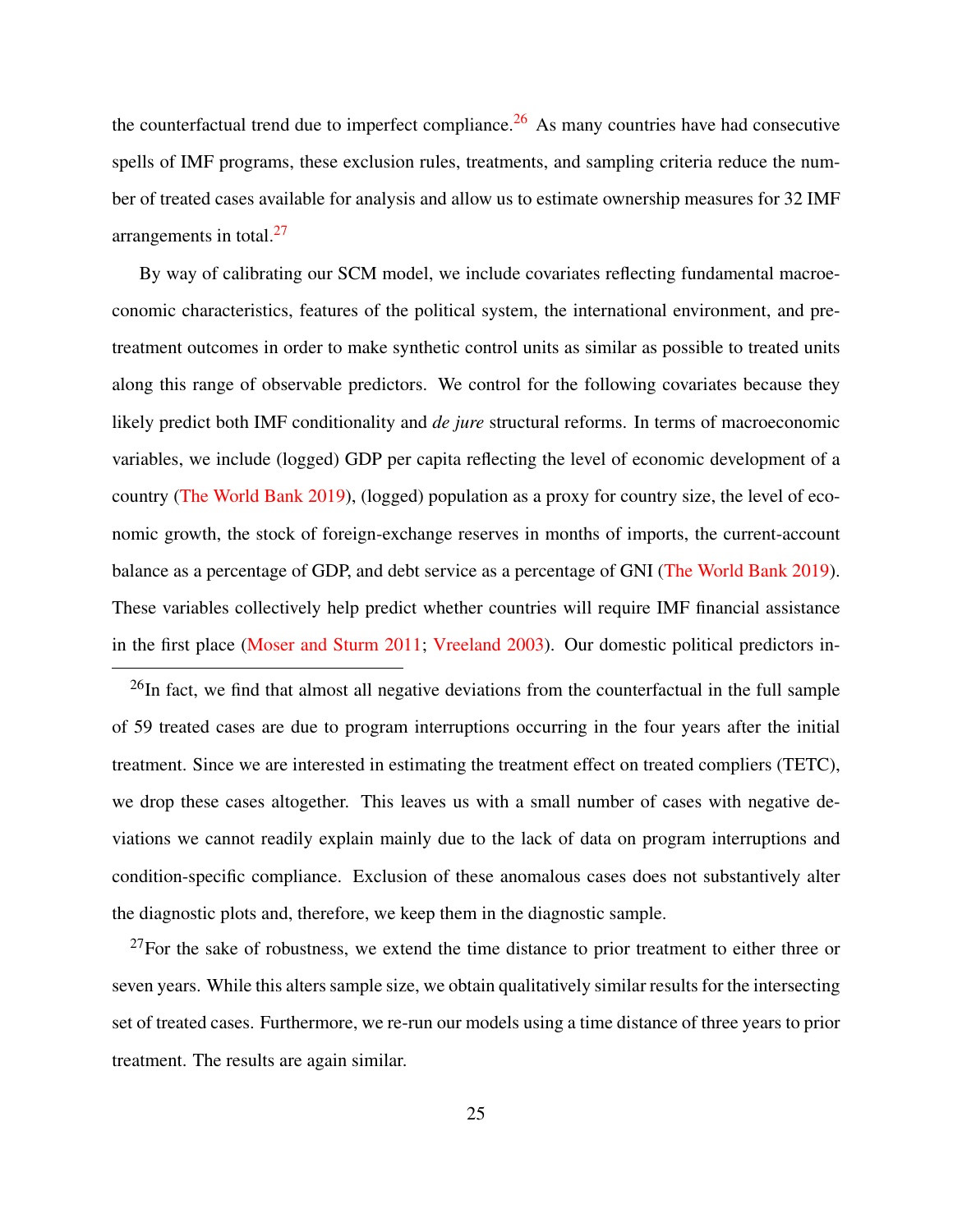clude the Veto Player Index [\(Henisz](#page-54-4) [2002\)](#page-54-4), which denotes the relative strength of actors that can undermine policy reforms, as well as the State Capacity Index [\(Hanson and Sigman](#page-54-5) [2021\)](#page-54-5), which captures limits in the technical and/or bureaucratic capacity of governments to implement reforms. Finally, we control for international linkages, including a measure of fuel exports, military expenditures as a percentage of GDP [\(The World Bank](#page-59-11) [2019\)](#page-59-11), the political globalization index [\(Dreher](#page-52-10) [2006;](#page-52-10) [Gygli et al.](#page-53-7) [2019\)](#page-53-7), and the fraction of time in which a country has been involved in any type of war during the previous five years [\(Gleditsch et al.](#page-53-8) [2002;](#page-53-8) [Sarkees and Wayman](#page-58-5) [2010\)](#page-58-5). As shown in Online Appendix A, our results are robust to the inclusion of additional control variables such as political instability and business cycle effects.[28](#page-0-0)

We choose these variables because they likely predict both IMF conditionality and *de jure* liberalization reforms. In addition, we control for the total number of conditions as well as the scope of conditionality at the start of the program [\(Kentikelenis et al.](#page-55-6) [2016\)](#page-55-6) in order to ensure that similar IMF programs will be matched, thereby isolating the effect of sector-specific conditionality on post-treatment outcomes. To control for unobserved factors and to enhance the fit, we also match on pre-treatment outcomes, both one year before treatment and five years before treatment. Finally, we match treated and synthetic control units with respect to the number of countries under IMF programs in the year before treatment. As this systemic variable varies only over time, its inclusion allows us to effectively control for unobserved time-period effects.<sup>[29](#page-0-0)</sup> The time window for optimizing covariate balance comprises the five years before the onset of the IMF conditionality treatment.[30](#page-0-0)

 $28$ Controlling for government turnover could help reduce estimation uncertainty in the posttreatment period given that deviations from ownership may be a result of political instability.

<sup>29</sup>Since we do not require synthetic control units to be observed throughout the same time period as treated units, this variable helps eliminate bias due to omitted global trends [\(Stubbs et al.](#page-58-6) [2018\)](#page-58-6).

 $30$ For treated units before 1985 we use the years available from 1980 onwards, with the earliest possible treatment year being 1981.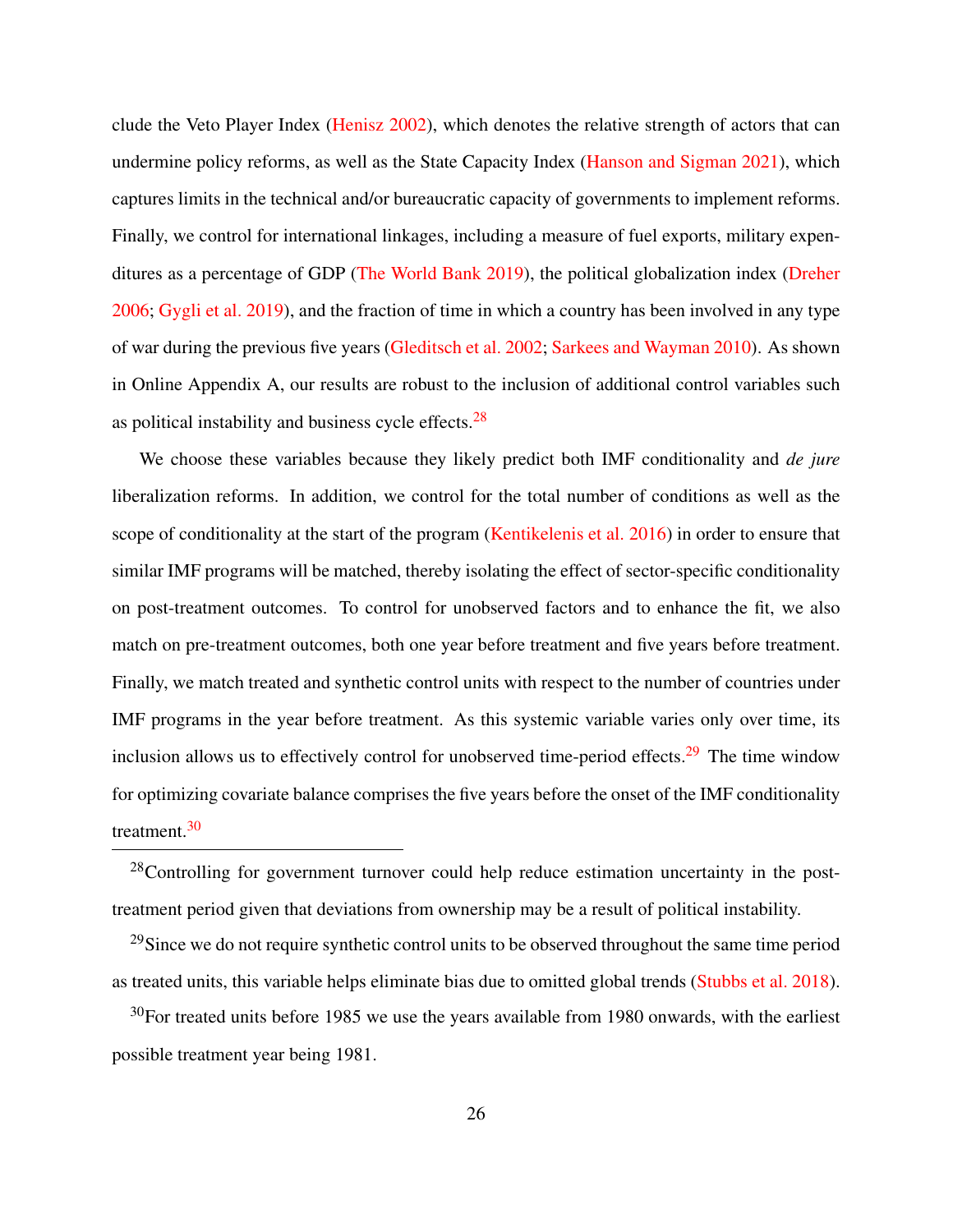An important aspect of the synthetic control method is how best to define the "donor pool", i.e., the universe of potential cases that the matching algorithm considers when constructing the synthetic control unit [\(Abadie and Gardeazabal](#page-50-3) [2003;](#page-50-3) [Abadie et al.](#page-50-1) [2010,](#page-50-1) [2015\)](#page-50-2). Our preferred donor pool includes observations of all onset years of IMF programs without structural conditionality in the treated sector (external or financial). This choice of donor pool balances the need to maximize available observations with the need to include similar-enough cases for which the hypothesized mechanism can plausibly hold. Our donor pool—consisting of 195 programs—is relatively large as we do not restrict the search to control units under IMF program in the same year. While this permissive donor pool sampling strategy deviates from the standard SCM approach, it helps us achieve the necessary enlargement of the donor pool so that it includes control units that are similar enough to treated ones in terms of requesting IMF assistance, thereby allowing for better matching in line with the so-called "possibility principle" [\(Mahoney and Goertz](#page-56-8) [2004\)](#page-56-8).

By way of robustness, we consider several alternatives to our proposed donor pool specification. *One* is to include all IMF programs without sectoral conditionality starting in the same year as the treated unit as potential control units. This specification drastically reduces our donor pool size and thus leads to poor matching. A *second* alternative is to also include untreated observations not under an IMF program, while matching on their propensity score of being under an IMF program [\(Rosenbaum and Rubin](#page-58-7) [1983,](#page-58-7) [1985\)](#page-58-8). To obtain the propensity score, we use a probit model of IMF program selection with standard variables from the literature [\(Moser and Sturm](#page-57-8) [2011;](#page-57-8) [Vree](#page-59-4)[land](#page-59-4) [2007\)](#page-59-4).<sup>[31](#page-0-0)</sup> A *third* donor pool specification matches on the propensity score of receiving the treatment, using a selection model for IMF programs and adding the scope of conditionality and the total number of conditions as additional program-specific predictors. A *fourth* alternative ex-

<sup>&</sup>lt;sup>31</sup>Predictors of IMF program participation include the number of countries under programs, temporary UN Security Council membership, UN General Assembly vote alignment with G7, civil liberties and political rights, executive elections, GDP per capita, GDP growth, reserves, debt service, British legal origin, region dummies, and year dummies.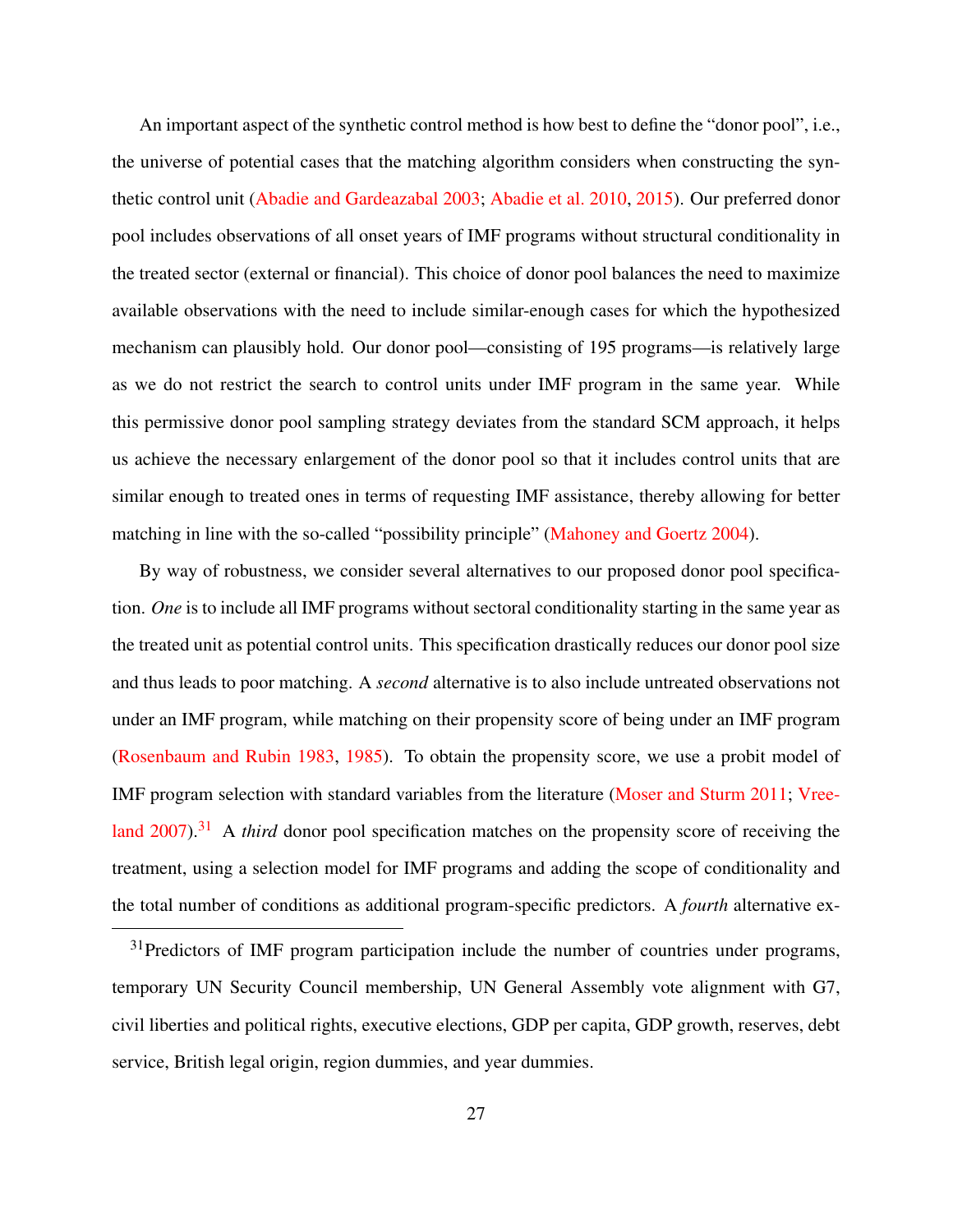cludes countries from the same region because their inclusion might introduce bias due to regional spillover effects. We find that our key results remain remarkably robust to different donor-pool specifications (see Online Appendix A).

A remaining task is to estimate confidence intervals around point estimates of ownership levels obtained from the SCM approach. We use a bootstrapping method, which entails the following three steps. First, in each bootstrap iteration, we perform the SCM approach using a (smaller) subsample of potential control cases obtained through resampling with replacement from the entire donor pool.[32](#page-0-0) Second, we store all ownership estimates in a vector of length *B*, where *B* denotes the number of bootstrap iterations. In the interest of computational efficiency, we perform seven iterations throughout as additional iterations yield similar results but take more time to compute. Third, we aggregate the SCM point estimates from the various donor pools and compute the confidence interval based on the standard error of the empirical distribution of point estimates.Specifically, the 90th percentile upper confidence band is

$$
\bar{r}_{kt}^j + 1.645 \sqrt{\frac{1}{B} \sum_{b=1}^B \left(\hat{y}_{bt}^j - \bar{r}_{kt}^j\right)^2},\tag{3}
$$

where  $\bar{y}_i$  is the mean policy outcome estimate.

We first present the results of our SCM-based estimation of ownership in the context of IMF programs with sector-specific conditionality. Table [1](#page-31-0) below presents the goodness-of-fit ownership estimate  $(\rho_i)$ , the pre-treatment RMSPE, and the ratio between post- and pre-treatments RMSPEs for all treated cases in our sample. Lower negative values of ownership indicate larger deviations

 $32$ In line with recent suggestions for inference under the SCM method [\(Li](#page-56-9) [2017\)](#page-56-9), our bootstrapped standard errors rely on "resampling with replacement" from the entire donor pool such that for each iteration we keep the unique donor pool units. This induces more variability than the traditional leave-one-out cross-validation procedure. Hence, our standard errors are more conservative.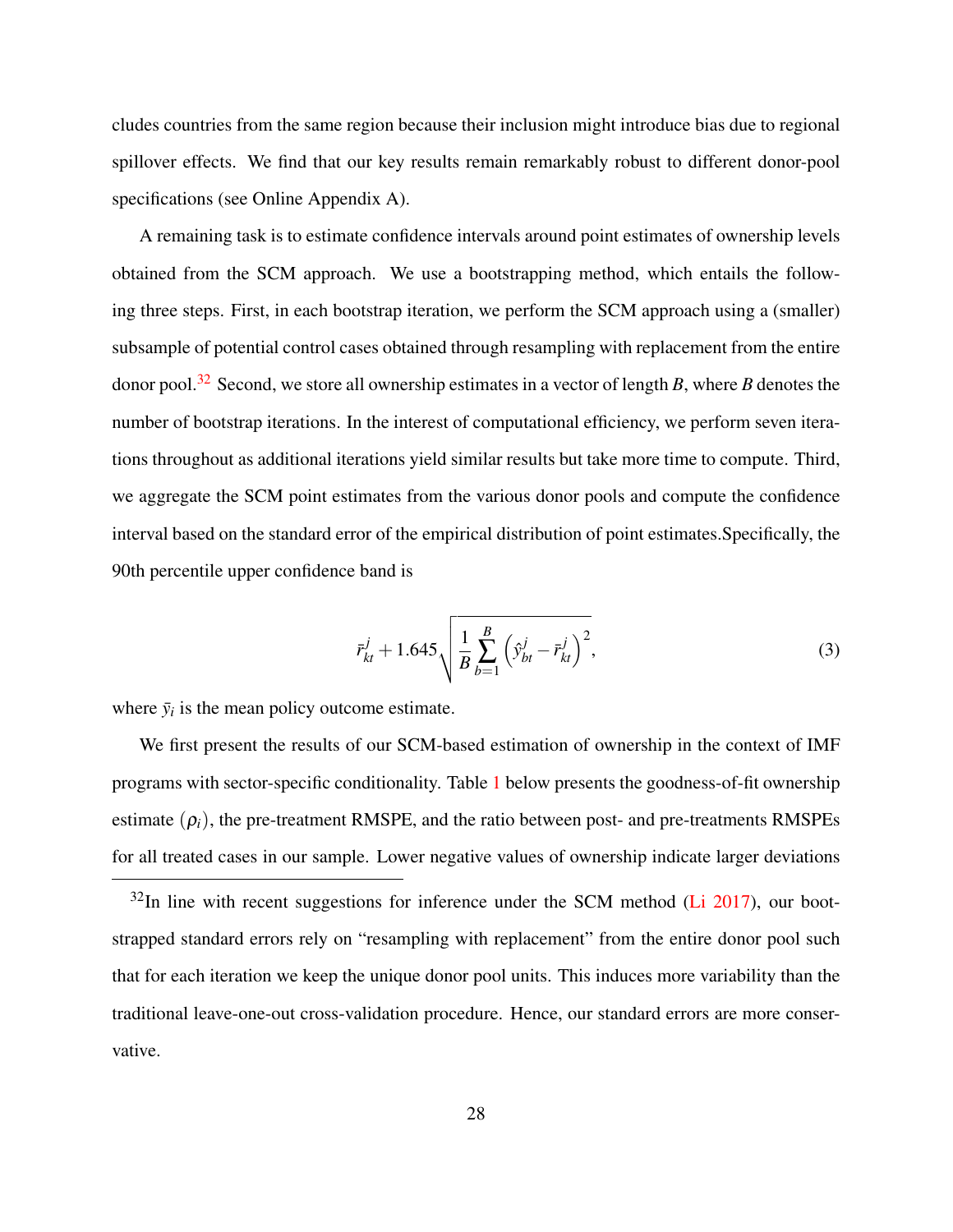from a state of perfect ownership (0). The last column lists the Mahalanobis distance, a commonly used measure of covariate imbalance [\(Hainmueller](#page-54-6) [2012\)](#page-54-6), where lower values indicate more covariate balance between treated and synthetic control units. To get a better sense of which factors have higher loadings in the matching process, we also track covariate weights for all treated units. We find that pre-treatment outcomes are particularly influential, while other domestic and systemic factors such as population, past conflict, the number of countries under an IMF program, and military expenditures are on average less important (see Table A.2 in Online Appendix A).

Across world regions, we find that high-income economies have the highest levels of ownership (-2.33), followed by East Asian/Pacific (-3.12), Latin American (-4.32), Sub-Saharan African (- 5.70), and South Asian countries (-8.47). The region of Eastern Europe and Central Asia (-14.07) has the lowest average level of ownership in our sample.<sup>[33](#page-0-0)</sup> Along the temporal dimension, we do not find evidence of enhanced ownership following the so-called "Streamlining Initiative", a rhetorical commitment by the IMF leadership in 2000-01 to cut back on structural conditions. To the contrary, it seems that ownership levels have declined on average from -4.6 in 1980-2000 to -7.3 in 2001-2014. At the same time, their variance has increased from 3.6 to 10.1 over these two periods, suggesting more heterogeneous country experiences with IMF programs. Comparing RMSPE ratios across the sample, Latin America has the lowest ownership levels ( $\mu = 12.7$ , with range from 2.8 to 32.6), whereas high-income economies have the highest ( $\mu = 2.1$ , with range from 1.1 to 3.5), with Sub-Saharan Africa, East Asia, and the Pacific region being in the middle. The programs with the lowest level of ownership seem to fall within the post-Soviet transition era and the Asian Financial Crisis. Moreover, our ownership estimates seem to increase on average following the rhetorical commitment by the IMF leadership to cut back on structural conditionality ("Streamlining Initiative") from 8.0 in 1980-2000 to 6.3 in 2001-2014.

 $33$ This does not seem to be driven by outliers given that two out of the five programs have low levels of ownership.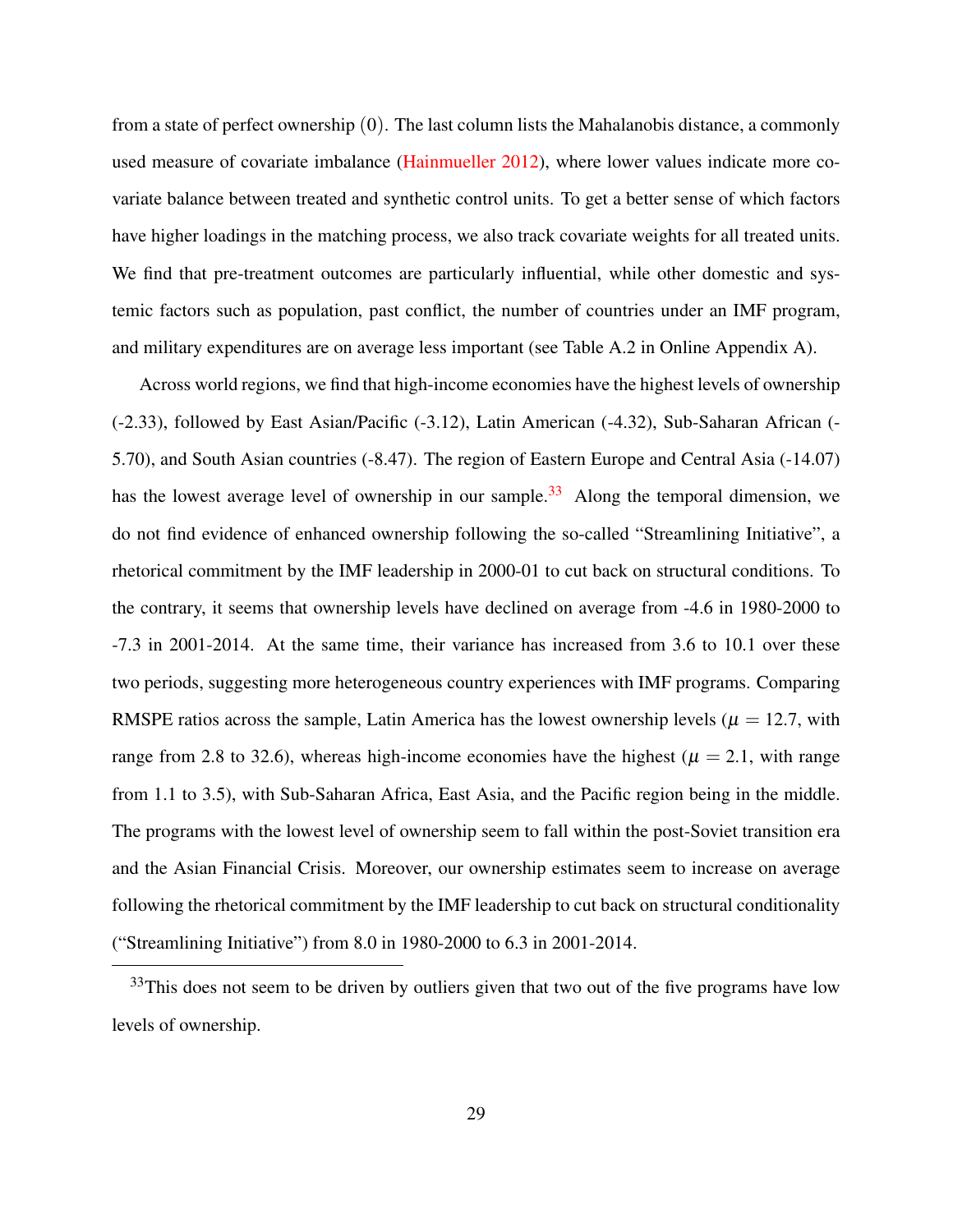<span id="page-31-0"></span>

| <b>RMSPE</b><br>ratio<br>$(\rho_i)$<br>imbalance<br>2.789<br>BIH<br>1998<br><b>EXT</b><br>12<br>50<br><b>SBA</b><br>$-0.052$<br>0.006<br>8.878<br><b>CZE</b><br>12<br><b>SBA</b><br>3.087<br>$0.992*$<br>1993<br><b>EXT</b><br>30<br>$-0.056$<br>0.018<br>36<br>2.387*<br><b>GHA</b><br>2009<br><b>EXT</b><br>81<br><b>ECF</b><br>$-0.055$<br>0.008<br>7.144<br><b>GRC</b><br>2010<br>36<br>0.004<br>3.383<br>$0.697*$<br><b>EXT</b><br>1088<br><b>SBA</b><br>$-0.015$<br>36<br>2006<br>90<br>0.009<br>12.355<br>1.276<br><b>HTI</b><br><b>EXT</b><br><b>PRGF</b><br>$-0.113$<br>36<br>$IDN$<br>1997<br><b>EXT</b><br>490<br><b>SBA</b><br>5.253<br>1.757<br>$-0.055$<br>0.011<br>36<br><b>KHM</b><br>1999<br><b>EXT</b><br>67<br><b>ESAF</b><br>$-0.121$<br>0.046<br>2.607<br>1.489<br>LBR<br>2008<br><b>EXT</b><br>36<br>185<br>$-0.004$<br>0.005<br>0.853<br>2.741<br>PRGF<br><b>LTU</b><br><b>EXT</b><br>15<br>43<br><b>SBA</b><br>0.013<br>1.394<br>2000<br>$-0.019$<br>1.382<br><b>MDG</b><br><b>EXT</b><br>36<br>5.546<br>0.375<br>1996<br>90<br><b>ESAF</b><br>$-0.025$<br>0.004<br>18<br><b>SBA</b><br>0.009<br>2.659<br><b>MEX</b><br>1995<br><b>EXT</b><br>688<br>$-0.023$<br>1.821<br>12<br><b>MMR</b><br>1981<br><b>EXT</b><br>25<br><b>SBA</b><br>0.010<br>0.959<br>$2.523*$<br>$-0.009$<br>36<br>50<br>2006<br><b>FIN</b><br>0.011<br>8.965<br>1.736<br><b>AFG</b><br><b>PRGF</b><br>$-0.101$<br>36<br><b>FIN</b><br>0.012<br>3.056<br>1.405<br><b>ALB</b><br>1998<br>100<br><b>ESAF</b><br>$-0.037$<br><b>AZE</b><br>2001<br><b>FIN</b><br>36<br>50<br>0.001<br>3.120<br><b>PRGF</b><br>$-0.063$<br>49.547<br>$12\,$<br><b>BIH</b><br>1998<br><b>FIN</b><br>50<br><b>SBA</b><br>0.004<br>9.398<br>3.106<br>$-0.039$<br>36<br><b>BOL</b><br>1994<br><b>FIN</b><br>80<br><b>ESAF</b><br>0.006<br>4.685<br>1.277<br>$-0.026$<br><b>CRI</b><br><b>FIN</b><br>15<br>1.138*<br>2009<br>300<br><b>SBA</b><br>$-0.029$<br>0.013<br>2.163<br><b>CZE</b><br><b>FIN</b><br>12<br>30<br><b>SBA</b><br>3.005<br>1993<br>$-0.055$<br>0.018<br>0.957<br>${\rm FIN}$<br>24<br><b>SBA</b><br><b>DOM</b><br>2003<br>200<br>0.059<br>1.806<br>1.523<br>$-0.106$<br>36<br>2009<br>81<br><b>ECF</b><br>0.014<br>4.538<br>2.442<br><b>GHA</b><br><b>FIN</b><br>$-0.062$<br>2010<br>36<br>0.004<br>0.693<br><b>GRC</b><br><b>FIN</b><br>1088<br><b>SBA</b><br>$-0.017$<br>4.293<br>36<br>121<br>1.392<br><b>HND</b><br>1999<br><b>FIN</b><br><b>ESAF</b><br>$-0.091$<br>0.013<br>7.095<br><b>FIN</b><br>48<br>25<br>1.344<br>2.623<br><b>HTI</b><br>2011<br>ECF<br>$-0.039$<br>0.029<br>36<br><b>IDN</b><br><b>FIN</b><br>490<br><b>SBA</b><br>0.013<br>4.549<br>1.714<br>1997<br>$-0.061$<br><b>KEN</b><br>2011<br><b>FIN</b><br>36<br>180<br><b>ECF</b><br>1.390<br>1.654<br>$-0.012$<br>0.009<br>36<br><b>KHM</b><br>1999<br><b>FIN</b><br>67<br><b>ESAF</b><br>$-0.147$<br>0.038<br>3.822<br>3.004<br>2010<br><b>FIN</b><br>30<br><b>SBA</b><br><b>KOS</b><br>112<br>$-0.042$<br>0.049<br>0.856<br>0.959<br>2009<br><b>FIN</b><br>36<br>286<br><b>SBA</b><br>0.017<br>2.232<br>$0.780*$<br><b>LKA</b><br>$-0.037$<br>1.040<br>2000<br>15<br>43<br><b>SBA</b><br>0.017<br>1.050<br><b>LTU</b><br><b>FIN</b><br>$-0.017$<br>36<br>90<br>1996<br><b>FIN</b><br><b>ESAF</b><br>0.004<br>5.358<br>0.579<br><b>MDG</b><br>$-0.024$<br><b>MEX</b><br>1995<br><b>FIN</b><br>18<br>688<br><b>SBA</b><br>0.015<br>1.501<br>1.779<br>$-0.023$ | Country | Year | Sector Duration | Size | Facility | Ownership | Pre- | <b>RMSPE</b> | Covariate |
|---------------------------------------------------------------------------------------------------------------------------------------------------------------------------------------------------------------------------------------------------------------------------------------------------------------------------------------------------------------------------------------------------------------------------------------------------------------------------------------------------------------------------------------------------------------------------------------------------------------------------------------------------------------------------------------------------------------------------------------------------------------------------------------------------------------------------------------------------------------------------------------------------------------------------------------------------------------------------------------------------------------------------------------------------------------------------------------------------------------------------------------------------------------------------------------------------------------------------------------------------------------------------------------------------------------------------------------------------------------------------------------------------------------------------------------------------------------------------------------------------------------------------------------------------------------------------------------------------------------------------------------------------------------------------------------------------------------------------------------------------------------------------------------------------------------------------------------------------------------------------------------------------------------------------------------------------------------------------------------------------------------------------------------------------------------------------------------------------------------------------------------------------------------------------------------------------------------------------------------------------------------------------------------------------------------------------------------------------------------------------------------------------------------------------------------------------------------------------------------------------------------------------------------------------------------------------------------------------------------------------------------------------------------------------------------------------------------------------------------------------------------------------------------------------------------------------------------------------------------------------------------------------------------------------------------------------------------------------------------------------------------------------------------------------------------------------------------------------------------------------------------------------------------------------------------------------------------------------------------------------------------------------------------------------------------------------------------------------------------------------------------------------------------------------------|---------|------|-----------------|------|----------|-----------|------|--------------|-----------|
|                                                                                                                                                                                                                                                                                                                                                                                                                                                                                                                                                                                                                                                                                                                                                                                                                                                                                                                                                                                                                                                                                                                                                                                                                                                                                                                                                                                                                                                                                                                                                                                                                                                                                                                                                                                                                                                                                                                                                                                                                                                                                                                                                                                                                                                                                                                                                                                                                                                                                                                                                                                                                                                                                                                                                                                                                                                                                                                                                                                                                                                                                                                                                                                                                                                                                                                                                                                                                                 |         |      |                 |      |          |           |      |              |           |
|                                                                                                                                                                                                                                                                                                                                                                                                                                                                                                                                                                                                                                                                                                                                                                                                                                                                                                                                                                                                                                                                                                                                                                                                                                                                                                                                                                                                                                                                                                                                                                                                                                                                                                                                                                                                                                                                                                                                                                                                                                                                                                                                                                                                                                                                                                                                                                                                                                                                                                                                                                                                                                                                                                                                                                                                                                                                                                                                                                                                                                                                                                                                                                                                                                                                                                                                                                                                                                 |         |      |                 |      |          |           |      |              |           |
|                                                                                                                                                                                                                                                                                                                                                                                                                                                                                                                                                                                                                                                                                                                                                                                                                                                                                                                                                                                                                                                                                                                                                                                                                                                                                                                                                                                                                                                                                                                                                                                                                                                                                                                                                                                                                                                                                                                                                                                                                                                                                                                                                                                                                                                                                                                                                                                                                                                                                                                                                                                                                                                                                                                                                                                                                                                                                                                                                                                                                                                                                                                                                                                                                                                                                                                                                                                                                                 |         |      |                 |      |          |           |      |              |           |
|                                                                                                                                                                                                                                                                                                                                                                                                                                                                                                                                                                                                                                                                                                                                                                                                                                                                                                                                                                                                                                                                                                                                                                                                                                                                                                                                                                                                                                                                                                                                                                                                                                                                                                                                                                                                                                                                                                                                                                                                                                                                                                                                                                                                                                                                                                                                                                                                                                                                                                                                                                                                                                                                                                                                                                                                                                                                                                                                                                                                                                                                                                                                                                                                                                                                                                                                                                                                                                 |         |      |                 |      |          |           |      |              |           |
|                                                                                                                                                                                                                                                                                                                                                                                                                                                                                                                                                                                                                                                                                                                                                                                                                                                                                                                                                                                                                                                                                                                                                                                                                                                                                                                                                                                                                                                                                                                                                                                                                                                                                                                                                                                                                                                                                                                                                                                                                                                                                                                                                                                                                                                                                                                                                                                                                                                                                                                                                                                                                                                                                                                                                                                                                                                                                                                                                                                                                                                                                                                                                                                                                                                                                                                                                                                                                                 |         |      |                 |      |          |           |      |              |           |
|                                                                                                                                                                                                                                                                                                                                                                                                                                                                                                                                                                                                                                                                                                                                                                                                                                                                                                                                                                                                                                                                                                                                                                                                                                                                                                                                                                                                                                                                                                                                                                                                                                                                                                                                                                                                                                                                                                                                                                                                                                                                                                                                                                                                                                                                                                                                                                                                                                                                                                                                                                                                                                                                                                                                                                                                                                                                                                                                                                                                                                                                                                                                                                                                                                                                                                                                                                                                                                 |         |      |                 |      |          |           |      |              |           |
|                                                                                                                                                                                                                                                                                                                                                                                                                                                                                                                                                                                                                                                                                                                                                                                                                                                                                                                                                                                                                                                                                                                                                                                                                                                                                                                                                                                                                                                                                                                                                                                                                                                                                                                                                                                                                                                                                                                                                                                                                                                                                                                                                                                                                                                                                                                                                                                                                                                                                                                                                                                                                                                                                                                                                                                                                                                                                                                                                                                                                                                                                                                                                                                                                                                                                                                                                                                                                                 |         |      |                 |      |          |           |      |              |           |
|                                                                                                                                                                                                                                                                                                                                                                                                                                                                                                                                                                                                                                                                                                                                                                                                                                                                                                                                                                                                                                                                                                                                                                                                                                                                                                                                                                                                                                                                                                                                                                                                                                                                                                                                                                                                                                                                                                                                                                                                                                                                                                                                                                                                                                                                                                                                                                                                                                                                                                                                                                                                                                                                                                                                                                                                                                                                                                                                                                                                                                                                                                                                                                                                                                                                                                                                                                                                                                 |         |      |                 |      |          |           |      |              |           |
|                                                                                                                                                                                                                                                                                                                                                                                                                                                                                                                                                                                                                                                                                                                                                                                                                                                                                                                                                                                                                                                                                                                                                                                                                                                                                                                                                                                                                                                                                                                                                                                                                                                                                                                                                                                                                                                                                                                                                                                                                                                                                                                                                                                                                                                                                                                                                                                                                                                                                                                                                                                                                                                                                                                                                                                                                                                                                                                                                                                                                                                                                                                                                                                                                                                                                                                                                                                                                                 |         |      |                 |      |          |           |      |              |           |
|                                                                                                                                                                                                                                                                                                                                                                                                                                                                                                                                                                                                                                                                                                                                                                                                                                                                                                                                                                                                                                                                                                                                                                                                                                                                                                                                                                                                                                                                                                                                                                                                                                                                                                                                                                                                                                                                                                                                                                                                                                                                                                                                                                                                                                                                                                                                                                                                                                                                                                                                                                                                                                                                                                                                                                                                                                                                                                                                                                                                                                                                                                                                                                                                                                                                                                                                                                                                                                 |         |      |                 |      |          |           |      |              |           |
|                                                                                                                                                                                                                                                                                                                                                                                                                                                                                                                                                                                                                                                                                                                                                                                                                                                                                                                                                                                                                                                                                                                                                                                                                                                                                                                                                                                                                                                                                                                                                                                                                                                                                                                                                                                                                                                                                                                                                                                                                                                                                                                                                                                                                                                                                                                                                                                                                                                                                                                                                                                                                                                                                                                                                                                                                                                                                                                                                                                                                                                                                                                                                                                                                                                                                                                                                                                                                                 |         |      |                 |      |          |           |      |              |           |
|                                                                                                                                                                                                                                                                                                                                                                                                                                                                                                                                                                                                                                                                                                                                                                                                                                                                                                                                                                                                                                                                                                                                                                                                                                                                                                                                                                                                                                                                                                                                                                                                                                                                                                                                                                                                                                                                                                                                                                                                                                                                                                                                                                                                                                                                                                                                                                                                                                                                                                                                                                                                                                                                                                                                                                                                                                                                                                                                                                                                                                                                                                                                                                                                                                                                                                                                                                                                                                 |         |      |                 |      |          |           |      |              |           |
|                                                                                                                                                                                                                                                                                                                                                                                                                                                                                                                                                                                                                                                                                                                                                                                                                                                                                                                                                                                                                                                                                                                                                                                                                                                                                                                                                                                                                                                                                                                                                                                                                                                                                                                                                                                                                                                                                                                                                                                                                                                                                                                                                                                                                                                                                                                                                                                                                                                                                                                                                                                                                                                                                                                                                                                                                                                                                                                                                                                                                                                                                                                                                                                                                                                                                                                                                                                                                                 |         |      |                 |      |          |           |      |              |           |
|                                                                                                                                                                                                                                                                                                                                                                                                                                                                                                                                                                                                                                                                                                                                                                                                                                                                                                                                                                                                                                                                                                                                                                                                                                                                                                                                                                                                                                                                                                                                                                                                                                                                                                                                                                                                                                                                                                                                                                                                                                                                                                                                                                                                                                                                                                                                                                                                                                                                                                                                                                                                                                                                                                                                                                                                                                                                                                                                                                                                                                                                                                                                                                                                                                                                                                                                                                                                                                 |         |      |                 |      |          |           |      |              |           |
|                                                                                                                                                                                                                                                                                                                                                                                                                                                                                                                                                                                                                                                                                                                                                                                                                                                                                                                                                                                                                                                                                                                                                                                                                                                                                                                                                                                                                                                                                                                                                                                                                                                                                                                                                                                                                                                                                                                                                                                                                                                                                                                                                                                                                                                                                                                                                                                                                                                                                                                                                                                                                                                                                                                                                                                                                                                                                                                                                                                                                                                                                                                                                                                                                                                                                                                                                                                                                                 |         |      |                 |      |          |           |      |              |           |
|                                                                                                                                                                                                                                                                                                                                                                                                                                                                                                                                                                                                                                                                                                                                                                                                                                                                                                                                                                                                                                                                                                                                                                                                                                                                                                                                                                                                                                                                                                                                                                                                                                                                                                                                                                                                                                                                                                                                                                                                                                                                                                                                                                                                                                                                                                                                                                                                                                                                                                                                                                                                                                                                                                                                                                                                                                                                                                                                                                                                                                                                                                                                                                                                                                                                                                                                                                                                                                 |         |      |                 |      |          |           |      |              |           |
|                                                                                                                                                                                                                                                                                                                                                                                                                                                                                                                                                                                                                                                                                                                                                                                                                                                                                                                                                                                                                                                                                                                                                                                                                                                                                                                                                                                                                                                                                                                                                                                                                                                                                                                                                                                                                                                                                                                                                                                                                                                                                                                                                                                                                                                                                                                                                                                                                                                                                                                                                                                                                                                                                                                                                                                                                                                                                                                                                                                                                                                                                                                                                                                                                                                                                                                                                                                                                                 |         |      |                 |      |          |           |      |              |           |
|                                                                                                                                                                                                                                                                                                                                                                                                                                                                                                                                                                                                                                                                                                                                                                                                                                                                                                                                                                                                                                                                                                                                                                                                                                                                                                                                                                                                                                                                                                                                                                                                                                                                                                                                                                                                                                                                                                                                                                                                                                                                                                                                                                                                                                                                                                                                                                                                                                                                                                                                                                                                                                                                                                                                                                                                                                                                                                                                                                                                                                                                                                                                                                                                                                                                                                                                                                                                                                 |         |      |                 |      |          |           |      |              |           |
|                                                                                                                                                                                                                                                                                                                                                                                                                                                                                                                                                                                                                                                                                                                                                                                                                                                                                                                                                                                                                                                                                                                                                                                                                                                                                                                                                                                                                                                                                                                                                                                                                                                                                                                                                                                                                                                                                                                                                                                                                                                                                                                                                                                                                                                                                                                                                                                                                                                                                                                                                                                                                                                                                                                                                                                                                                                                                                                                                                                                                                                                                                                                                                                                                                                                                                                                                                                                                                 |         |      |                 |      |          |           |      |              |           |
|                                                                                                                                                                                                                                                                                                                                                                                                                                                                                                                                                                                                                                                                                                                                                                                                                                                                                                                                                                                                                                                                                                                                                                                                                                                                                                                                                                                                                                                                                                                                                                                                                                                                                                                                                                                                                                                                                                                                                                                                                                                                                                                                                                                                                                                                                                                                                                                                                                                                                                                                                                                                                                                                                                                                                                                                                                                                                                                                                                                                                                                                                                                                                                                                                                                                                                                                                                                                                                 |         |      |                 |      |          |           |      |              |           |
|                                                                                                                                                                                                                                                                                                                                                                                                                                                                                                                                                                                                                                                                                                                                                                                                                                                                                                                                                                                                                                                                                                                                                                                                                                                                                                                                                                                                                                                                                                                                                                                                                                                                                                                                                                                                                                                                                                                                                                                                                                                                                                                                                                                                                                                                                                                                                                                                                                                                                                                                                                                                                                                                                                                                                                                                                                                                                                                                                                                                                                                                                                                                                                                                                                                                                                                                                                                                                                 |         |      |                 |      |          |           |      |              |           |
|                                                                                                                                                                                                                                                                                                                                                                                                                                                                                                                                                                                                                                                                                                                                                                                                                                                                                                                                                                                                                                                                                                                                                                                                                                                                                                                                                                                                                                                                                                                                                                                                                                                                                                                                                                                                                                                                                                                                                                                                                                                                                                                                                                                                                                                                                                                                                                                                                                                                                                                                                                                                                                                                                                                                                                                                                                                                                                                                                                                                                                                                                                                                                                                                                                                                                                                                                                                                                                 |         |      |                 |      |          |           |      |              |           |
|                                                                                                                                                                                                                                                                                                                                                                                                                                                                                                                                                                                                                                                                                                                                                                                                                                                                                                                                                                                                                                                                                                                                                                                                                                                                                                                                                                                                                                                                                                                                                                                                                                                                                                                                                                                                                                                                                                                                                                                                                                                                                                                                                                                                                                                                                                                                                                                                                                                                                                                                                                                                                                                                                                                                                                                                                                                                                                                                                                                                                                                                                                                                                                                                                                                                                                                                                                                                                                 |         |      |                 |      |          |           |      |              |           |
|                                                                                                                                                                                                                                                                                                                                                                                                                                                                                                                                                                                                                                                                                                                                                                                                                                                                                                                                                                                                                                                                                                                                                                                                                                                                                                                                                                                                                                                                                                                                                                                                                                                                                                                                                                                                                                                                                                                                                                                                                                                                                                                                                                                                                                                                                                                                                                                                                                                                                                                                                                                                                                                                                                                                                                                                                                                                                                                                                                                                                                                                                                                                                                                                                                                                                                                                                                                                                                 |         |      |                 |      |          |           |      |              |           |
|                                                                                                                                                                                                                                                                                                                                                                                                                                                                                                                                                                                                                                                                                                                                                                                                                                                                                                                                                                                                                                                                                                                                                                                                                                                                                                                                                                                                                                                                                                                                                                                                                                                                                                                                                                                                                                                                                                                                                                                                                                                                                                                                                                                                                                                                                                                                                                                                                                                                                                                                                                                                                                                                                                                                                                                                                                                                                                                                                                                                                                                                                                                                                                                                                                                                                                                                                                                                                                 |         |      |                 |      |          |           |      |              |           |
|                                                                                                                                                                                                                                                                                                                                                                                                                                                                                                                                                                                                                                                                                                                                                                                                                                                                                                                                                                                                                                                                                                                                                                                                                                                                                                                                                                                                                                                                                                                                                                                                                                                                                                                                                                                                                                                                                                                                                                                                                                                                                                                                                                                                                                                                                                                                                                                                                                                                                                                                                                                                                                                                                                                                                                                                                                                                                                                                                                                                                                                                                                                                                                                                                                                                                                                                                                                                                                 |         |      |                 |      |          |           |      |              |           |
|                                                                                                                                                                                                                                                                                                                                                                                                                                                                                                                                                                                                                                                                                                                                                                                                                                                                                                                                                                                                                                                                                                                                                                                                                                                                                                                                                                                                                                                                                                                                                                                                                                                                                                                                                                                                                                                                                                                                                                                                                                                                                                                                                                                                                                                                                                                                                                                                                                                                                                                                                                                                                                                                                                                                                                                                                                                                                                                                                                                                                                                                                                                                                                                                                                                                                                                                                                                                                                 |         |      |                 |      |          |           |      |              |           |
|                                                                                                                                                                                                                                                                                                                                                                                                                                                                                                                                                                                                                                                                                                                                                                                                                                                                                                                                                                                                                                                                                                                                                                                                                                                                                                                                                                                                                                                                                                                                                                                                                                                                                                                                                                                                                                                                                                                                                                                                                                                                                                                                                                                                                                                                                                                                                                                                                                                                                                                                                                                                                                                                                                                                                                                                                                                                                                                                                                                                                                                                                                                                                                                                                                                                                                                                                                                                                                 |         |      |                 |      |          |           |      |              |           |
|                                                                                                                                                                                                                                                                                                                                                                                                                                                                                                                                                                                                                                                                                                                                                                                                                                                                                                                                                                                                                                                                                                                                                                                                                                                                                                                                                                                                                                                                                                                                                                                                                                                                                                                                                                                                                                                                                                                                                                                                                                                                                                                                                                                                                                                                                                                                                                                                                                                                                                                                                                                                                                                                                                                                                                                                                                                                                                                                                                                                                                                                                                                                                                                                                                                                                                                                                                                                                                 |         |      |                 |      |          |           |      |              |           |
|                                                                                                                                                                                                                                                                                                                                                                                                                                                                                                                                                                                                                                                                                                                                                                                                                                                                                                                                                                                                                                                                                                                                                                                                                                                                                                                                                                                                                                                                                                                                                                                                                                                                                                                                                                                                                                                                                                                                                                                                                                                                                                                                                                                                                                                                                                                                                                                                                                                                                                                                                                                                                                                                                                                                                                                                                                                                                                                                                                                                                                                                                                                                                                                                                                                                                                                                                                                                                                 |         |      |                 |      |          |           |      |              |           |
|                                                                                                                                                                                                                                                                                                                                                                                                                                                                                                                                                                                                                                                                                                                                                                                                                                                                                                                                                                                                                                                                                                                                                                                                                                                                                                                                                                                                                                                                                                                                                                                                                                                                                                                                                                                                                                                                                                                                                                                                                                                                                                                                                                                                                                                                                                                                                                                                                                                                                                                                                                                                                                                                                                                                                                                                                                                                                                                                                                                                                                                                                                                                                                                                                                                                                                                                                                                                                                 |         |      |                 |      |          |           |      |              |           |
|                                                                                                                                                                                                                                                                                                                                                                                                                                                                                                                                                                                                                                                                                                                                                                                                                                                                                                                                                                                                                                                                                                                                                                                                                                                                                                                                                                                                                                                                                                                                                                                                                                                                                                                                                                                                                                                                                                                                                                                                                                                                                                                                                                                                                                                                                                                                                                                                                                                                                                                                                                                                                                                                                                                                                                                                                                                                                                                                                                                                                                                                                                                                                                                                                                                                                                                                                                                                                                 |         |      |                 |      |          |           |      |              |           |
|                                                                                                                                                                                                                                                                                                                                                                                                                                                                                                                                                                                                                                                                                                                                                                                                                                                                                                                                                                                                                                                                                                                                                                                                                                                                                                                                                                                                                                                                                                                                                                                                                                                                                                                                                                                                                                                                                                                                                                                                                                                                                                                                                                                                                                                                                                                                                                                                                                                                                                                                                                                                                                                                                                                                                                                                                                                                                                                                                                                                                                                                                                                                                                                                                                                                                                                                                                                                                                 |         |      |                 |      |          |           |      |              |           |
|                                                                                                                                                                                                                                                                                                                                                                                                                                                                                                                                                                                                                                                                                                                                                                                                                                                                                                                                                                                                                                                                                                                                                                                                                                                                                                                                                                                                                                                                                                                                                                                                                                                                                                                                                                                                                                                                                                                                                                                                                                                                                                                                                                                                                                                                                                                                                                                                                                                                                                                                                                                                                                                                                                                                                                                                                                                                                                                                                                                                                                                                                                                                                                                                                                                                                                                                                                                                                                 |         |      |                 |      |          |           |      |              |           |

Table 1: Estimates of ownership over external- and financial-sector IMF conditionality.

Program duration is measured in months. Size denotes the loan amount as percentage of the quota of the country. Facilities include Stand-By Arrangement (SBA), Enhanced Structural Adjustment Facility (ESAF), Extended Credit Facility (ECF), and Poverty Reduction and Growth Facility (PRGF). The root mean square prediction error (RMSPE) ratio is the post-RMSPE divided by the pre-RMSPE. Covariate imbalance is measured by the Mahalanobis distance. Cases marked with an asterisk are those that comprise negative deviations from their counterfactual trend in the post-treatment period and for which it is  $\frac{30}{100}$  to ascertain whether they involved some type of implementation failure.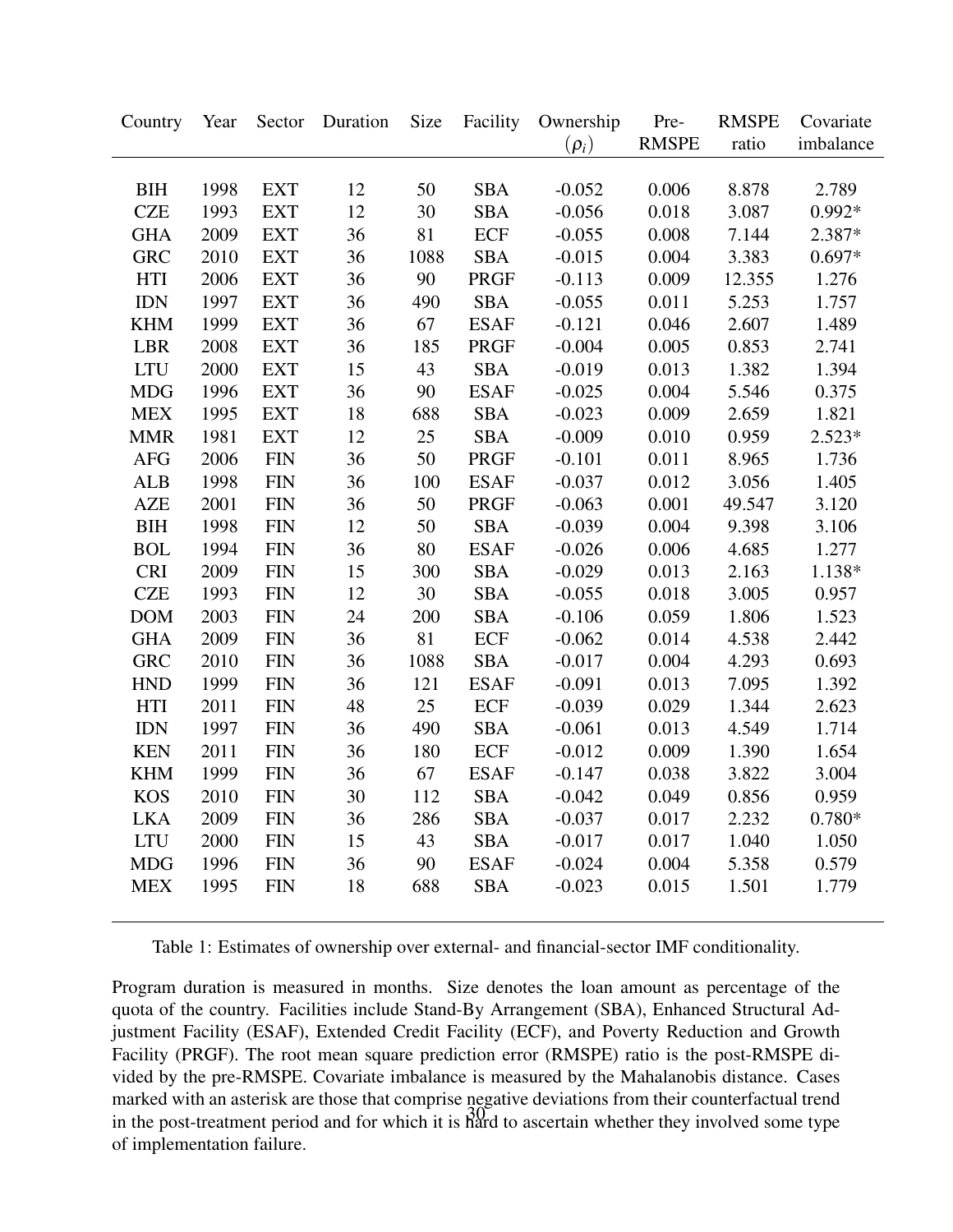## Validating measures of ownership

In Subsection , we proceed to discuss the well-studied case of IMF-induced external-sector structural reforms in Indonesia (1997-2003), which allows us to probe the face validity of our estimation results against the qualitative findings from the literature. We also provide some additional diag-nostics for the SCM-based ownership estimates.<sup>[34](#page-0-0)</sup>

#### Qualitative validation of ownership measures: Indonesia (1997-2003)

Indonesia turned to the Fund amid the Asian Financial Crisis of 1997-8. The country entered the crisis with relatively strong macroeconomic fundamentals: Since the early 1970s, the country had sustained annual real GDP growth rates averaging about 7 percent while maintaining inflation rates below 10 percent. Poverty rates had also declined from 60 to 11 percent [\(Cerra and Saxena](#page-51-9) [2000\)](#page-51-9). This positive performance had been driven by prudent macroeconomic policies, rising investment and saving rates, as well as substantial economic liberalization efforts. These strong fundamentals, however, masked the underlying roots of the crisis. Trade and investment reforms aimed at opening the real economy were accompanied by measures in the financial sector to foster competition and growth in capital markets. Following a decade of reforms to remove controls on interest rates, entry, and credit allocation as well as to lower reserve requirements, Indonesia had come to possess one of the most liberal banking systems [\(Pincus and Ramli](#page-57-9) [2001\)](#page-57-9). This encouraged ex-

<sup>34</sup>In this case we present our analysis of ownership with respect to reforms in the external sector. Online Appendix B presents the Bosnia and Herzegovina 1998 case with respect to reform outcomes in the financial sector and replicates our main findings. The plots look exactly the same for Indonesia using financial-sector conditions and for Bosnia and Herzegovina using externalsector conditions as the two treatments respectively. Therefore, our sector-specific measure of ownership does not appear to be sensitive to the choice of sector, capturing instead a more general feature of the contractual relationship between the IO and the target government.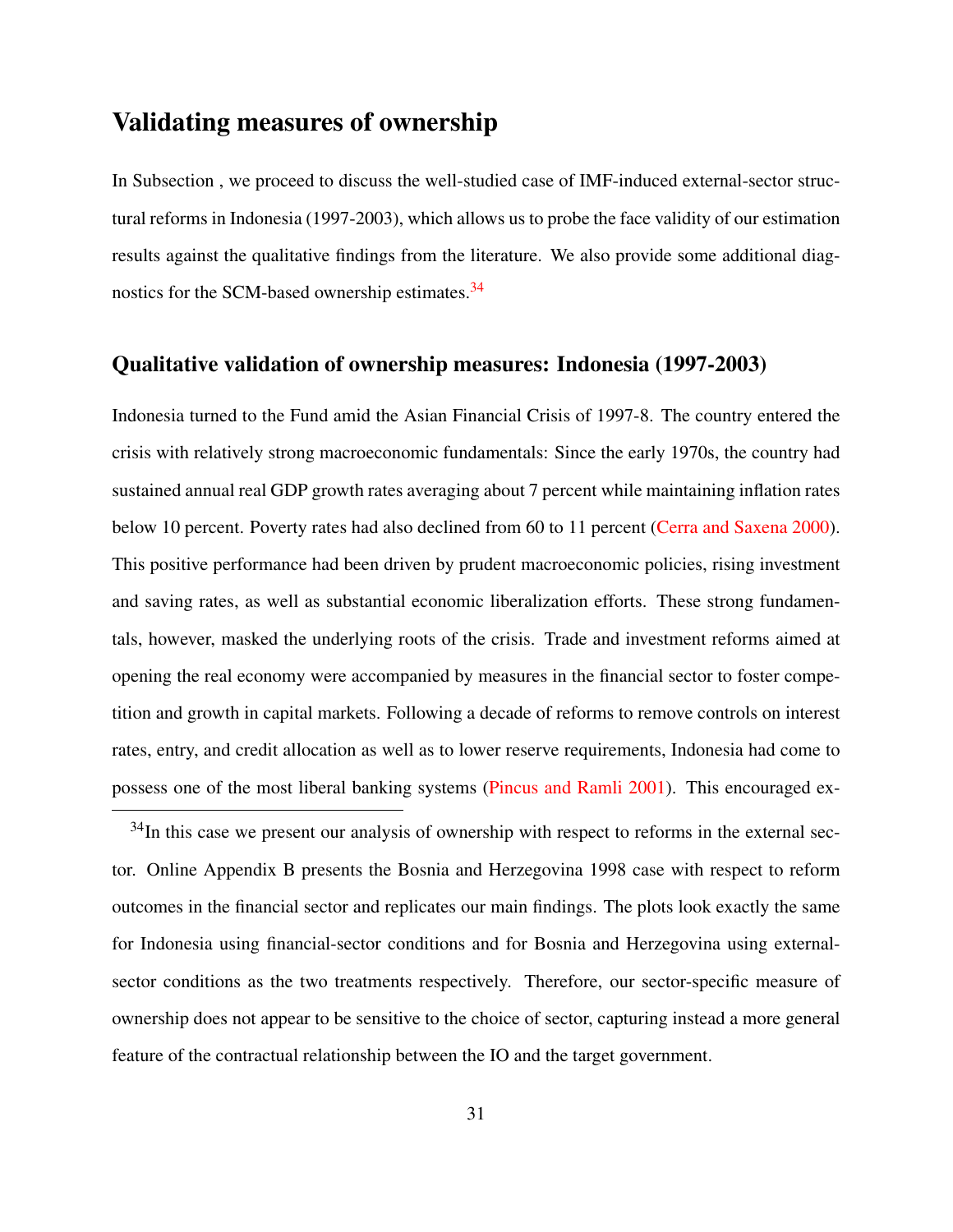cessive risk-taking among financial institutions in an environment of lax supervision. The absence of restraint on borrowing and lending practices led to the overexposure and overleveraging of Indonesian businesses, taking advantage of the spread between international and domestic interest rates.

After the Thai government was forced to float the baht in early July 1997, concerns of contagion started to spread, undermining confidence in the Indonesian economy as well. To counter what were then considered temporary speculative pressures, the Bank of Indonesia widened its intervention band and later floated the rupiah in August. As the currency depreciated by 30 percent over the following three months, the government sought assistance from the IMF primarily to boost confidence in its economy [\(International Monetary Fund](#page-55-8) [2000c\)](#page-55-8). In a meeting with IMF Deputy Managing Director Stanley Fisher, the former governor of the Central Bank of Indonesia Soedradjad Djiwandono proposed a Precautionary Arrangement with the Fund instead of a full-fledged Stand-by Arrangement (SBA). That proposal was later pushed aside in follow-up discussions between the team under the IMF Director for the Asia–Pacific, Hubert Neiss, and the Indonesian delegation during the IMF Annual Meetings in 1997 [\(Djiwandono](#page-52-11) [2000,](#page-52-11) 53). Outlining the reasons for his proposal, Djiwandono argues: "[O]ur problem then was to restore market confidence, and this objective could be well served by the presence of the IMF under a precautionary arrangement. But a more important reason was that I was afraid I would not be able to persuade the President to agree to the stringent conditionality of a stand-by arrangement. A precautionary arrangement would bear much less stringent conditions even though it did not automatically include funds. Funding was not our major problem [...]" [\(Djiwandono](#page-52-11) [2000,](#page-52-11) 54).

Following self-imposed austerity measures and continuing depreciation of the rupiah, the Indonesian government once again approached the IMF in October 1997, requesting a three-year Stand-by Arrangement of SDR 7.3 billion, of which SDR 2.2 billion were to become immediately available upon Executive Board approval in November [\(Boughton](#page-51-10) [2012\)](#page-51-10). Another SDR 2.9 billion would be disbursed during 1998 subject to full program implementation, while the remainder of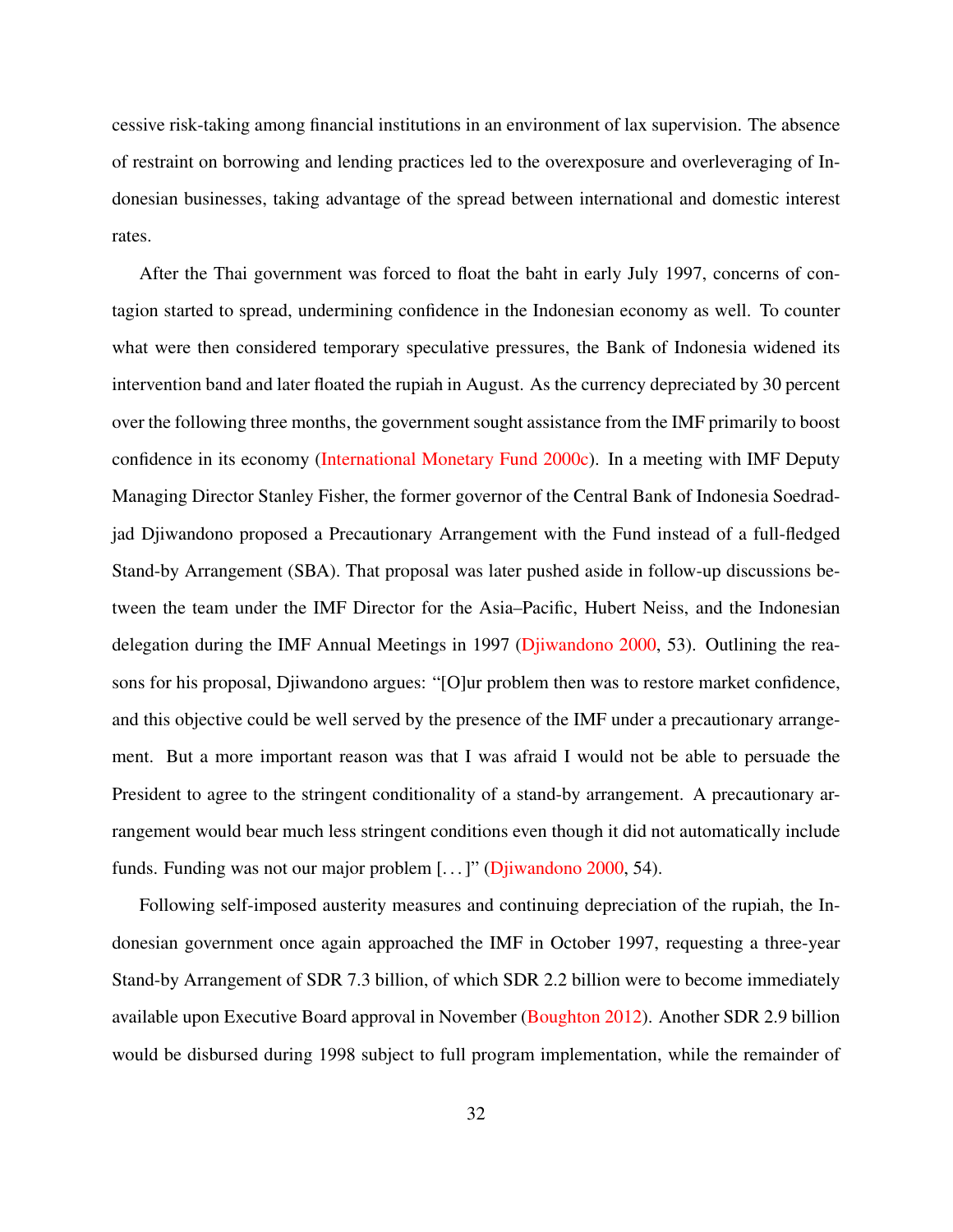the funds were scheduled for 1999-2000 [\(Boughton](#page-51-10) [2012\)](#page-51-10). The program focused on restructuring the financial sector and reducing barriers to trade. Trade-related structural measures targeted the elimination of import restrictions, monopolies, and large-scale projects with ties to associates of President Suharto. Two upfront measures included the dismantling of the government-owned Bulog trading monopoly in wheat, soybeans, and garlic, as well as the inclusion of chemicals, steel, and fishery products in the tariff reduction schedule [\(Schadler et al.](#page-58-9) [2009\)](#page-58-9). Additional reforms entailed the reduction in export taxes and restrictions, and the liberalization of FDI [\(Schadler et al.](#page-58-9) [2009\)](#page-58-9).

Despite a short-lived recovery of the rupiah, the IMF program did not put a halt to massive capital flight and thus triggered wider sociopolitical backlash. Djiwandono notes: "After some 'flipflop' implementation of the IMF-supported program, the confidence problem shifted from being just an economic problem to being one of national leadership" [\(Djiwandono](#page-52-11) [2000,](#page-52-11) 55). Bank closures, which were unavoidable as the floating of the rupiah together with tightened monetary policy exposed the high-risk positions of banks and undermined the viability of the banking system [\(Basri](#page-51-11) [2018\)](#page-51-11), led to a loss of confidence at a time when "monopoly practices and other inconsistencies reappeared in the implementation of the program for restructuring the real sector" [\(Djiwandono](#page-52-11) [2000,](#page-52-11) 55). President Suharto had perfected a system of "crony capitalism," whereby power and wealth was concentrated in monopolies controlled by a coterie of individuals well-connected to him, thus generating controversy and mistrust in the government. As a result, not only was the devaluation of the rupiah difficult to rein in, but "the economic crisis was [also] spiraling into a 'total crisis'" [\(Djiwandono](#page-52-11) [2000,](#page-52-11) 56).

The first program review was delayed due to non-implementation of performance criteria on base money, net reserves, short-term debt, fiscal deficits, and price increases, which were eventually waived by the Fund. To bring program implementation back on track and restore investor confidence, then-IMF Managing Director Michel Camdessus decided to personally intervene in January 1998 and persuade President Suharto to carry out the reform package [\(Boughton](#page-51-10) [2012\)](#page-51-10). The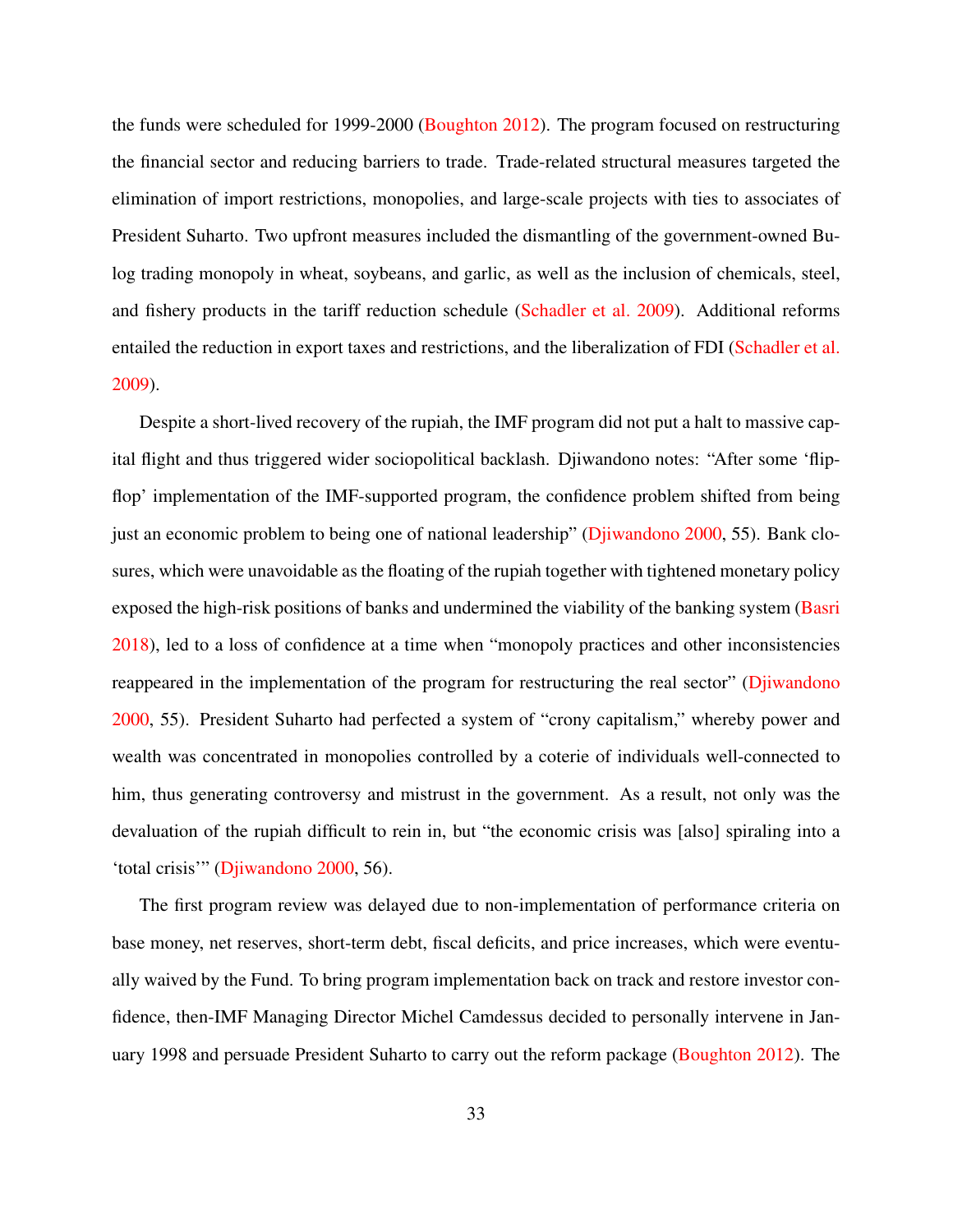infamous picture of Suharto hunching over to sign a document dictated by the IMF and Camdessus standing next to him with folded arms belied the initial expectation that Suharto would assume full responsibility himself. As he almost immediately informed his cabinet that a full implementation would not be necessary, the agreement never reached the IMF Executive Board for approval [\(Boughton](#page-51-10) [2012\)](#page-51-10).

The revised SBA included 20 prior actions and 114 structural conditions to be implemented over the lifetime of the program [\(Boughton](#page-51-10) [2012\)](#page-51-10). Regarding the external sector, Indonesia would have to reduce tariffs and lift restrictions on foreign investment in wholesale trade. The government would also have to issue instructions to local governors to eliminate all local export taxes [\(Kentikelenis et al.](#page-55-6) [2016\)](#page-55-6). To control the budget deficit, the Fund devised a sharp increase in fuel and electricity prices as prior action. The announcement of this unpopular measure by Suharto himself intensified riots that had already started in response to skyrocketing food prices, resulting in his resignation and replacement by Bacharuddin Jusuf Habibie [\(Boughton](#page-51-10) [2012\)](#page-51-10).

The program went completely off track in August 1998, following the expansion of access to IMF credit by one billion SDR (to a total of SDR 8.3 billion) during the delayed second review [\(Boughton](#page-51-10) [2012\)](#page-51-10). The Indonesian government requested the SBA be canceled and replaced by an Enhanced Funding Facility (EFF), covering the undrawn amount in the SBA (SDR 4.7 billion) [\(International Monetary Fund](#page-55-9) [2009a\)](#page-55-9). The second program was tied to a strengthened reform agenda, primarily targeting inflation in order to restore food security. Corporate restructuring, an effective bankruptcy system, deregulation, privatization, and improved governance accompanied banking-sector reforms as another pillar of the program [\(International Monetary Fund](#page-55-8) [2000c\)](#page-55-8). Trade conditionality was largely carried over from the previous SBA. As a further structural performance criterion (SPC), the IMF requested the reduction of export taxes on logs and sawn timber to 20 percent alongside the elimination of Bulog's last monopoly in the rice market [\(Schadler et al.](#page-58-9) [2009\)](#page-58-9). Trade-related measures were extended to privatization, the enactment of new legislation in the areas of competition and investment, as well as new mechanisms to administer food and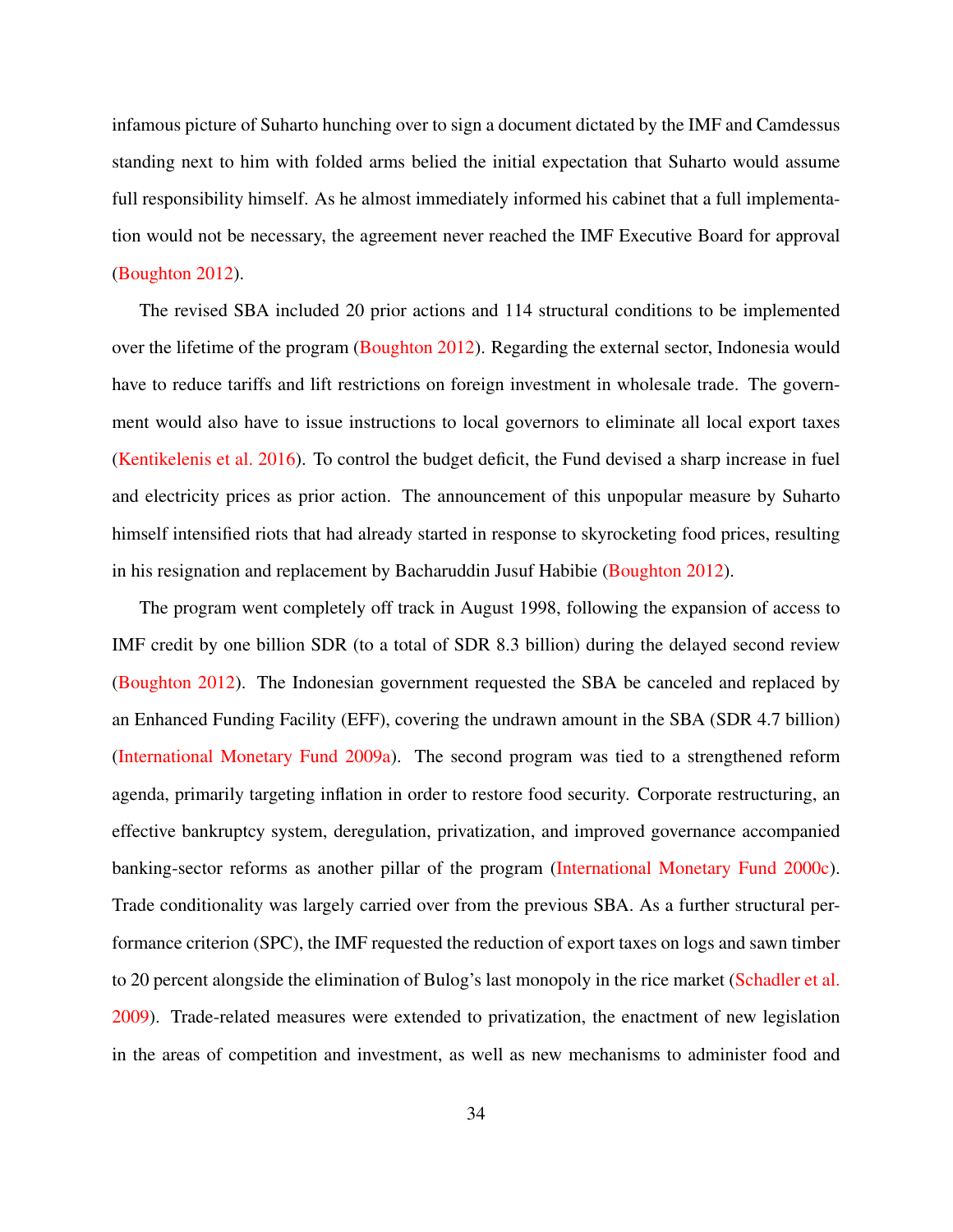fuel prices. The program was eventually replaced by another EFF in January 2000. The third program included additional trade commitments, establishing a three-tier tariff structure, removing all exemptions from import tariffs, non-tariff barriers, and export restrictions, as well as allowing transitional import tariffs on rice and sugar [\(Schadler et al.](#page-58-0) [2009\)](#page-58-0).

The fact that, according to historical records, key actors in the Indonesian government disagreed with many of the policy measures imposed by the Fund would imply low levels of government ownership. First and foremost, the Indonesian government initially questioned the need for a full-fledged SBA, arguing that countries under similar circumstances had obtained precautionary credit lines in the past. Furthermore, Indonesian authorities were uncomfortable with agreeing to the state provision of full guarantees for bank deposits and bank liabilities [\(Djiwandono](#page-52-0) [2000,](#page-52-0) 63), while at the same time the Fund addressed neither the problem of unsustainable corporate debts denominated in foreign currency nor the question of social safety nets. These two issues were tackled by the IMF only upon the insistence of the Indonesian team and following criticism by international pundits all over the world [\(Djiwandono](#page-52-0) [2000,](#page-52-0) 64).

When Suharto took charge of the negotiations with Camdessus, disagreements with the IMF continued. In late January 1998, Suharto proposed a currency board as a way to stabilize the rupiah. IMF officials declined to take the currency board proposal seriously; upon realizing that it was a real option for Suharto, they concluded it would quickly lead to disaster [\(Boughton](#page-51-0) [2012,](#page-51-0) 531). After Suharto signed the revised SBA agreement, he immediately proclaimed his lack of commitment to and ownership of the program. The infamous picture of Suharto hunching over to sign a document dictated by the IMF and Camdessus standing next to him with folded arms belied the initial expectation that Suharto would assume full responsibility himself. As he almost immediately informed his cabinet that a full implementation would not be necessary, the agreement never reached the IMF Executive Board for approval [\(Boughton](#page-51-0) [2012\)](#page-51-0). At the IMF Executive Board meeting of May 1998, several developing country directors argued that the Fund was injecting itself much too deeply into micromanaging Indonesia's structural policies, while directors from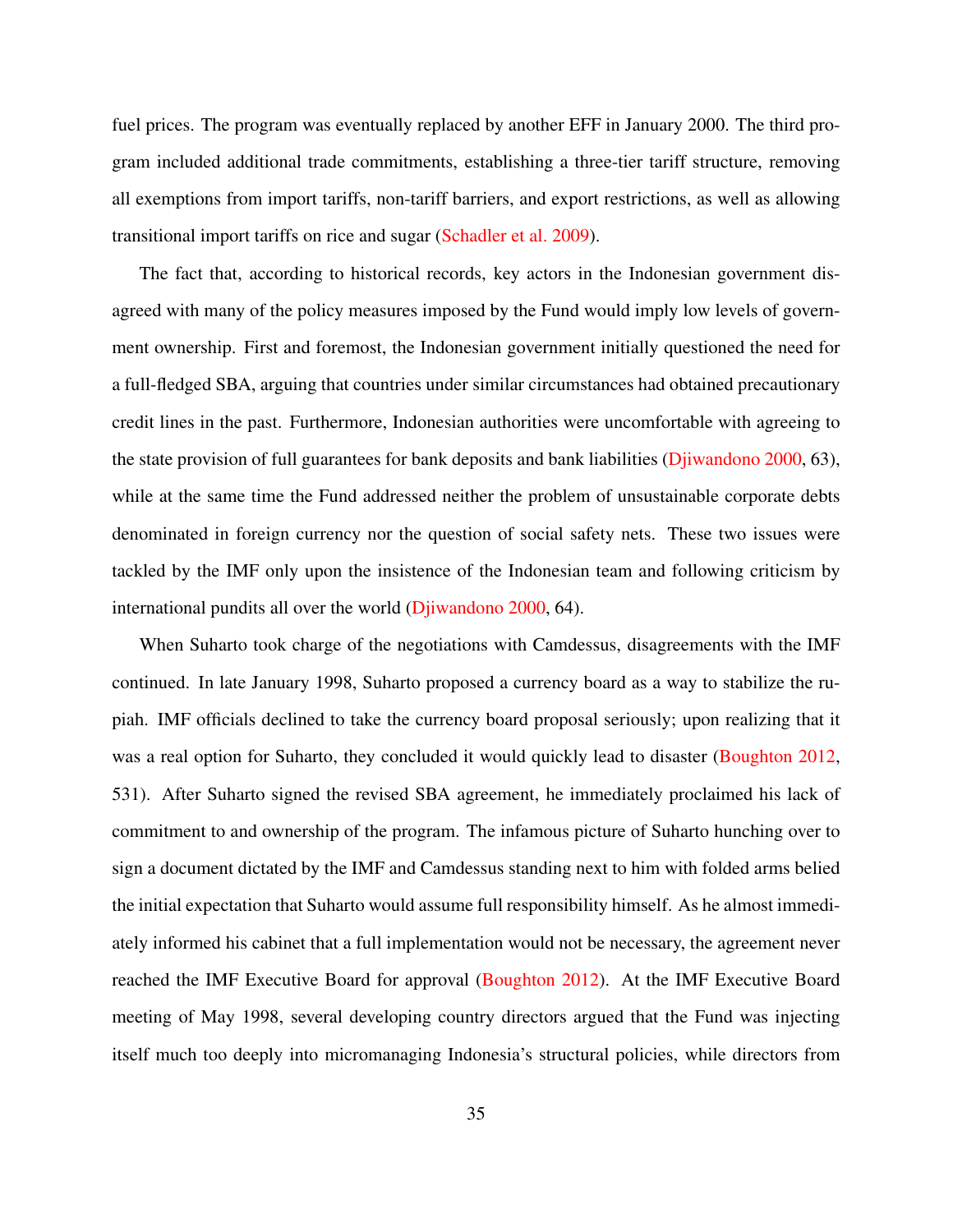key creditor countries were highly skeptical of the government's willingness or ability to reform and carry out the program [\(Boughton](#page-51-0) [2012,](#page-51-0) 537). All in all, it is safe to conclude that the case of IMF-induced structural reforms in Indonesia was characterized by low levels of ownership.

Our own analysis of the Indonesian case using the SCM approach confirms these findings. Figure [2](#page-38-0) below shows that Indonesia—prompted by a bundle of structural conditions—was effective at reforming its external sector, as reflected in its increasing *de jure* economic liberalization score. In terms of ownership, however, the graph suggests that it was rather low throughout the duration of the program since there is a large discrepancy between the outcomes of the treated and the synthetic control units. Counterfactually speaking, Indonesia would not have undertaken these structural reforms on a similar scale or at the same pace had it not been for the hard conditionality of the IMF programs. It is only toward the end of the IMF's involvement in the country that the actual and counterfactual reform trajectories start to converge but again at a relatively lower level. This would also suggest that there is little evidence of long-term policy learning and capacity-building taking place.

While the IMF offered generous programs to Indonesia, it also imposed a number of conditions that were met with criticism by Indonesian authorities. Former central bank governor Djiwandono rejected the program because he thought that conditionality would not be necessary to restore market confidence, while Suharto reneged on his commitment to implement IMF-backed reforms, especially seeing how Camdessus forced him to sign the agreement in a humiliating posture. In sum, our ownership measure in this case is characterized by high levels of face validity, reflecting the fact that the Indonesian government substantially deviated from fully owning its IMF-sponsored structural adjustment program. The lack of ownership helps explain the high number of implementation waivers and the renegotiation of successive programs during a short period of time.

We also check which covariates weigh most heavily in the synthetic counterfactual. In line with our aggregate statistics presented in the main text, Table [2](#page-39-0) shows pre-treatment outcomes to be the most influential matching variables, followed by conflict history, scope of conditionality,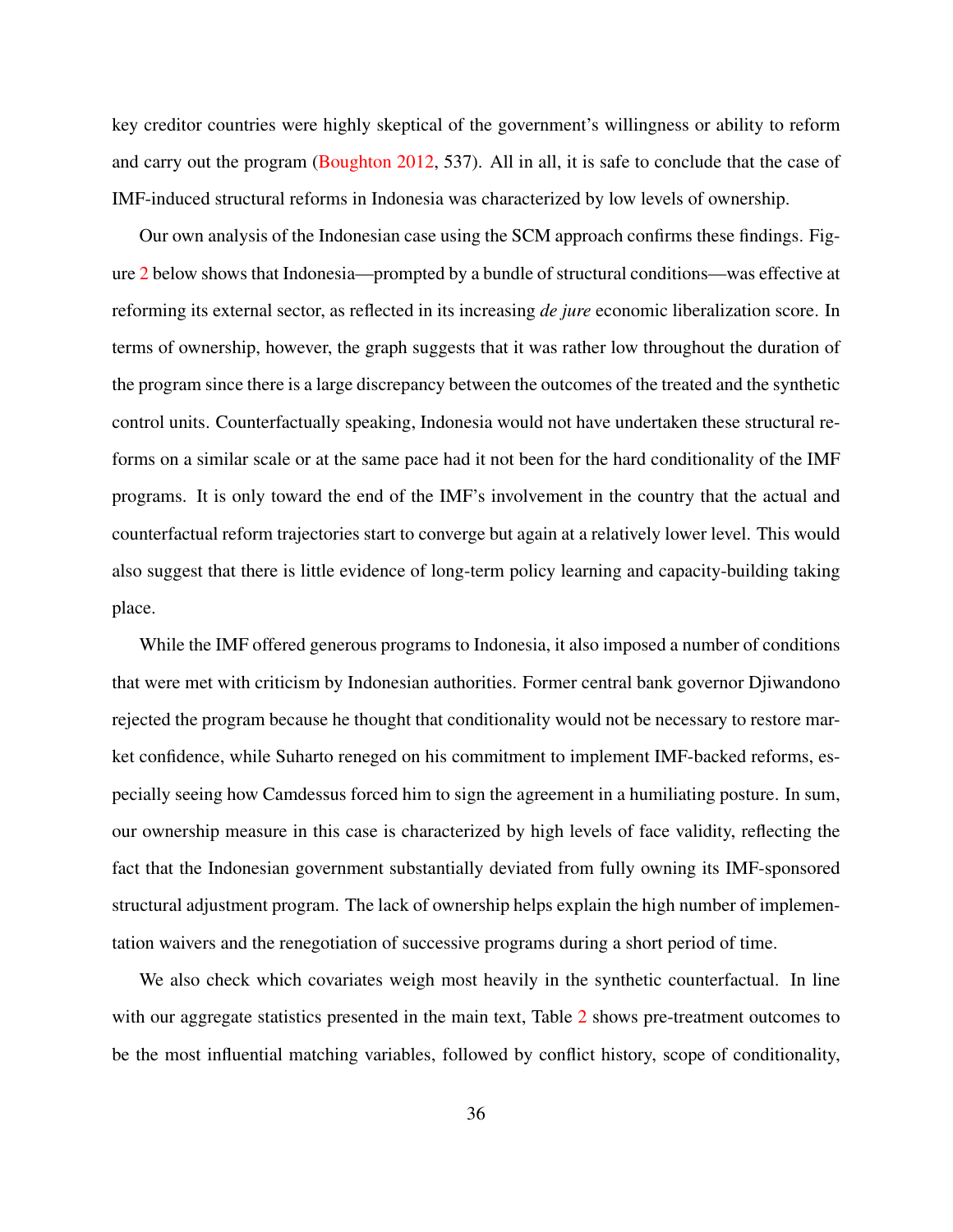<span id="page-38-0"></span>

Figure 2: *De jure* economic globalization (as measured by the KOF index) in actual and synthetic Indonesia before and after the initial IMF intervention (1997).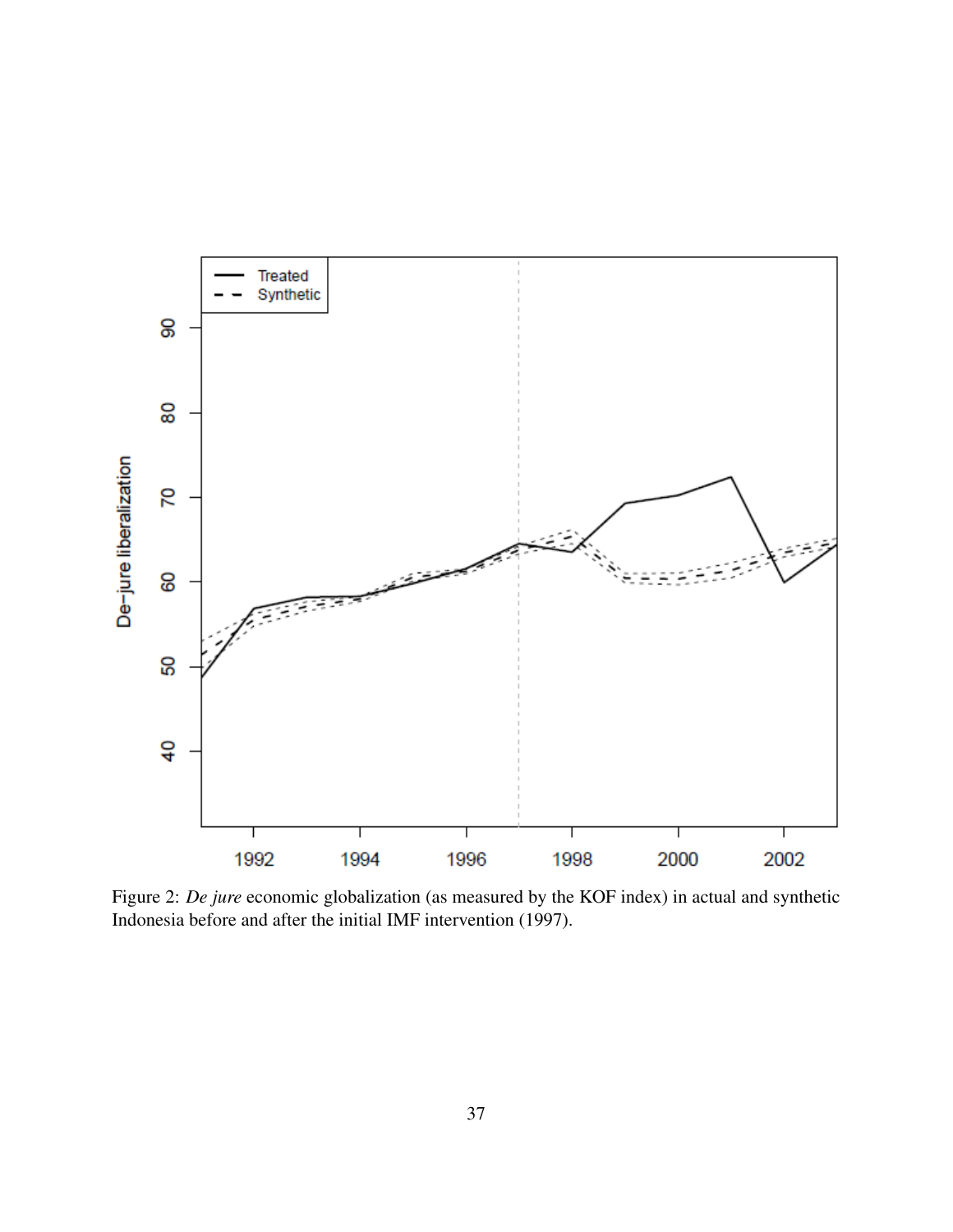<span id="page-39-0"></span>

| 0.009<br>GDP per capita<br>0.021<br>Population<br>0.006<br>State capacity<br>0.000<br>Political globalization<br>0.000<br>GDP growth<br>0.005<br>Reserves<br>0.010<br>Current account<br>0.047<br>Debt service<br>0.016<br>Fuel exports<br>0.011<br>Veto player index |
|-----------------------------------------------------------------------------------------------------------------------------------------------------------------------------------------------------------------------------------------------------------------------|
|                                                                                                                                                                                                                                                                       |
|                                                                                                                                                                                                                                                                       |
|                                                                                                                                                                                                                                                                       |
|                                                                                                                                                                                                                                                                       |
|                                                                                                                                                                                                                                                                       |
|                                                                                                                                                                                                                                                                       |
|                                                                                                                                                                                                                                                                       |
|                                                                                                                                                                                                                                                                       |
|                                                                                                                                                                                                                                                                       |
|                                                                                                                                                                                                                                                                       |
| 0.071<br>Past conflict                                                                                                                                                                                                                                                |
| 0.001<br>Military expenditure                                                                                                                                                                                                                                         |
| Total conditions<br>0.000                                                                                                                                                                                                                                             |
| 0.058<br>Scope of conditionality                                                                                                                                                                                                                                      |
| 0.400<br>Pre-treatment outcome (t-1)                                                                                                                                                                                                                                  |
| 0.328<br>Pre-treatment outcome $(t-5)$                                                                                                                                                                                                                                |
| 0.013<br>Trade openness $(t-1)$                                                                                                                                                                                                                                       |
| 0.002<br>Countries under programs (t-1)                                                                                                                                                                                                                               |

Table 2: Synthetic control variables and associated covariate weights for Indonesia 1997.

and debt service.

Table [3](#page-40-0) allows us to assess the covariate balance for all variables included in the matching model for the treated and the synthetic control units. It is reassuring that covariate balance is particularly good for those variables that are weighted most heavily in the synthetic control unit. The case also illustrates how lack of ownership leads to more frequent use of implementation waivers and renegotiation of programs over a short time period.

Finally, we use the Indonesian case to establish that lack of ownership lessens reform effort. To that end, we add the *de facto* economic liberalization index to the gap plot in which lack of ownership is indicated by a divergence in the *de jure* liberalization paths between Indonesia and its counterfactual (Figure [3\)](#page-41-0). In the first year of the IMF program, when ownership was high, *de facto* reform increased sharply, but began to fall steeply as the government lost ownership of the program. With the disengagement of the Fund, the country ended up at the same level of *de facto*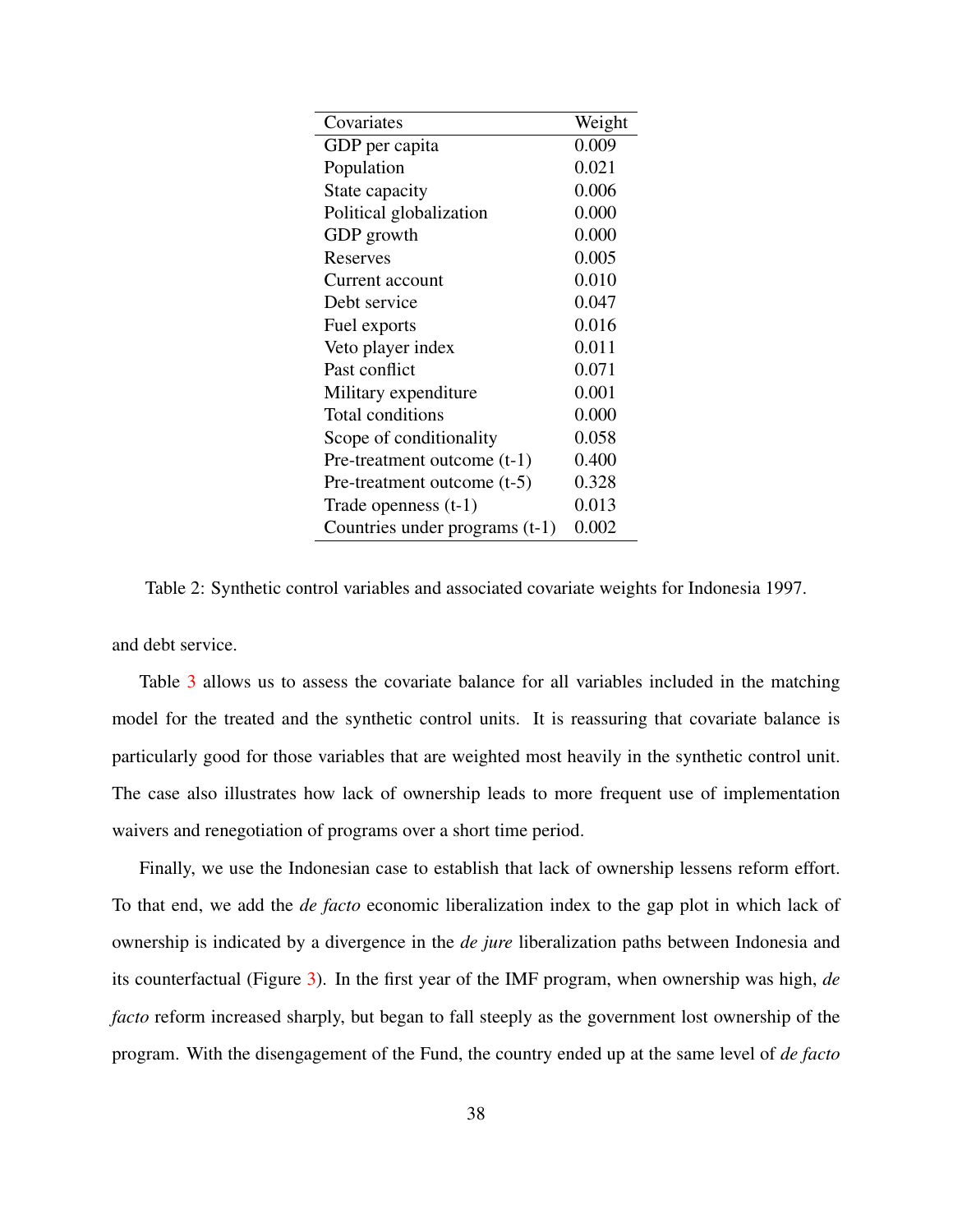<span id="page-40-0"></span>

| Covariate                      | Treated  | Synthetic | Sample   |
|--------------------------------|----------|-----------|----------|
| GDP per capita                 | 6.926    | 8.062     | 6.980    |
| Population                     | 19.064   | 17.817    | 15.804   |
| State capacity                 | 0.065    | 0.333     | $-0.303$ |
| Political globalization        | 73.045   | 74.608    | 48.898   |
| GDP growth                     | 7.830    | 3.091     | 2.639    |
| Reserves                       | 3.271    | 3.021     | 3.313    |
| Current account                | $-2.464$ | $-2.052$  | $-6.862$ |
| Debt service                   | 9.369    | 7.751     | 5.090    |
| Fuel exports                   | 29.630   | 27.996    | 15.378   |
| Veto player index              | 0.000    | 0.241     | 0.180    |
| Past conflict                  | 3.333    | 3.017     | 1.214    |
| Military expenditure           | 1.277    | 4.047     | 5.193    |
| Total conditions               | 9.000    | 18.660    | 19.267   |
| Scope of conditionality        | 5.000    | 4.840     | 4.923    |
| Pre-treatment outcome (t-1)    | 61.566   | 61.238    | 39.921   |
| Pre-treatment outcome $(t-5)$  | 56.852   | 55.519    | 39.199   |
| Trade openness $(t-1)$         | 52.265   | 50.914    | 69.868   |
| Countries under programs (t-1) | 75.000   | 58.079    | 56.631   |

Table 3: Covariate values for actual Indonesia 1997, synthetic Indonesia 1997, and sample means.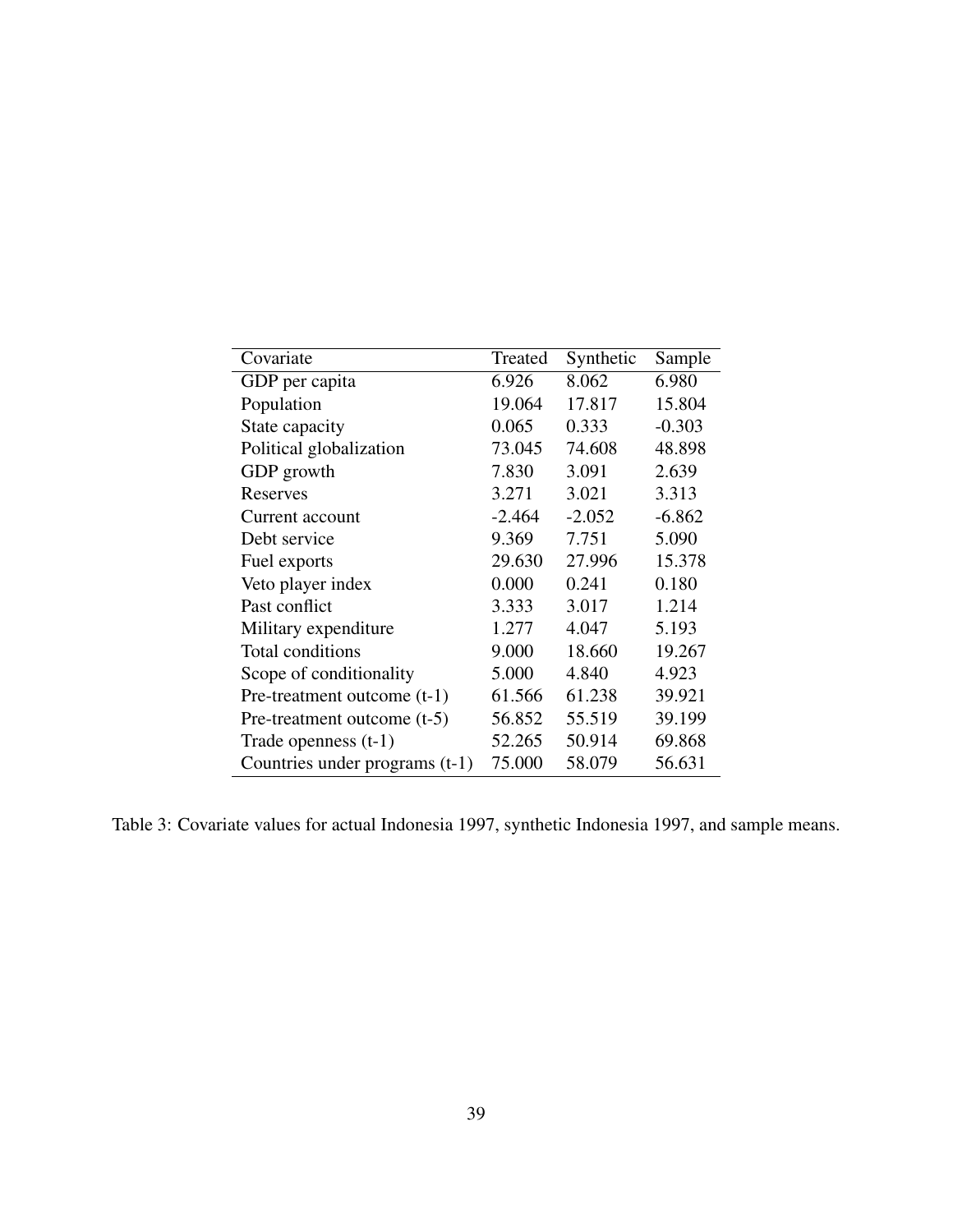<span id="page-41-0"></span>reform as in the pre-treatment period—a typical case of backsliding.



Figure 3: Year-level deviation from ownership and *de facto* reform in Indonesia (1997-2003).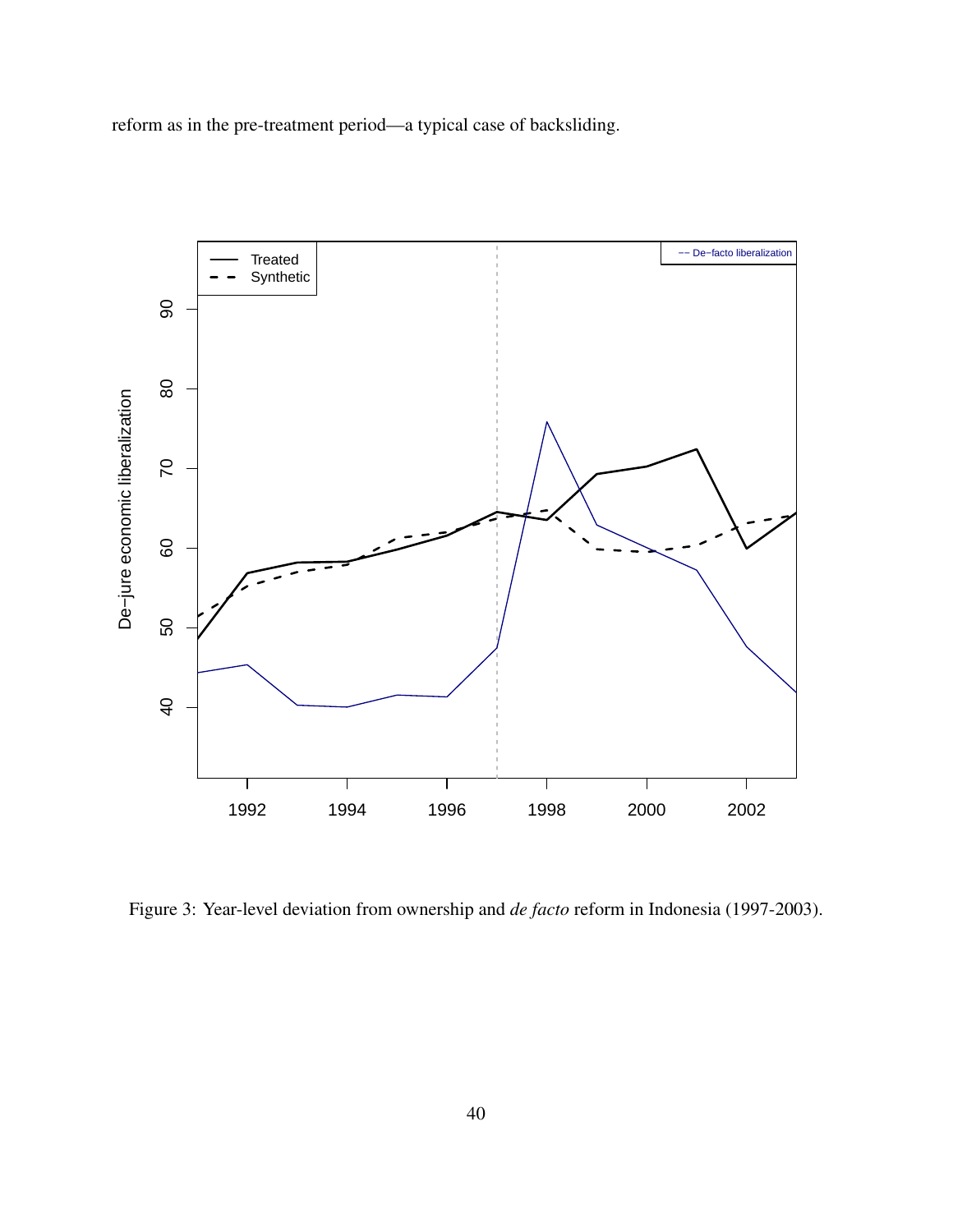#### Validation against known determinants, proxies, and effects of ownership

Using our sample of treated units, we proceed to conduct systematic tests of aggregate-level relationships between our ownership measure and known determinants, proxies, and effects of ownership to demonstrate the criterion and construct validity of our measure in the context of IMF conditionality programs. To that end, we first examine the determinants of ownership, focusing specifically on the relationship between the design of IMF conditionality and program ownership. We then turn to the impact of ownership on program compliance and *de facto* reform outcomes. Our graphical evidence below pools together treated units from both sectors, while Online Appendix A presents disaggregated results by sector as well as additional validation plots.

Figure [4](#page-43-0) below shows the relationship between the total number of structural conditions across the external and financial sectors (as outlined in IMF program LoIs and MoUs) and our goodnessof-fit ownership measure  $\rho_i$  (Equation [2\)](#page-23-0). To the extent that the extent of conditionality is an indicator of how much the IMF staff trusts the government to undertake reforms without external inducement, one would expect a larger deviation from a situation of perfect ownership in cases where the IMF staff prescribe more conditions [\(Erbas](#page-53-0) [2003;](#page-53-0) [Konstantinidis and Karagiannis](#page-56-0) [2020\)](#page-56-0). This expected pattern is borne out by the data. While the goodness-of-fit measure  $\rho_i$  in Figure [4](#page-43-0) captures the level of government ownership over the timing and sequencing of reforms throughout the duration of an IMF program, Online Appendix A illustrates the same relationship using the year-level ownership measure  $\hat{\alpha}_{it}$  (Equation [TET\)](#page-19-0).

Demonstrating the criterion validity of our measure, we further examine the correlation of our goodness-of-fit ownership measure with other plausibly related proxies. First, we consider the total number of prior actions in an IMF program as an indirect proxy for the lack of ownership in the sense that when the IMF staff make a negative subjective assessment of the borrower's willingness to reform, they are wont to ask governments to implement a higher number of reforms before lending can begin [\(Wei and Zhang](#page-59-0) [2010\)](#page-59-0). Figure [5](#page-44-0) below validates this expectation as indicated by the negative slope line of the fitted regression line between the total number of prior actions and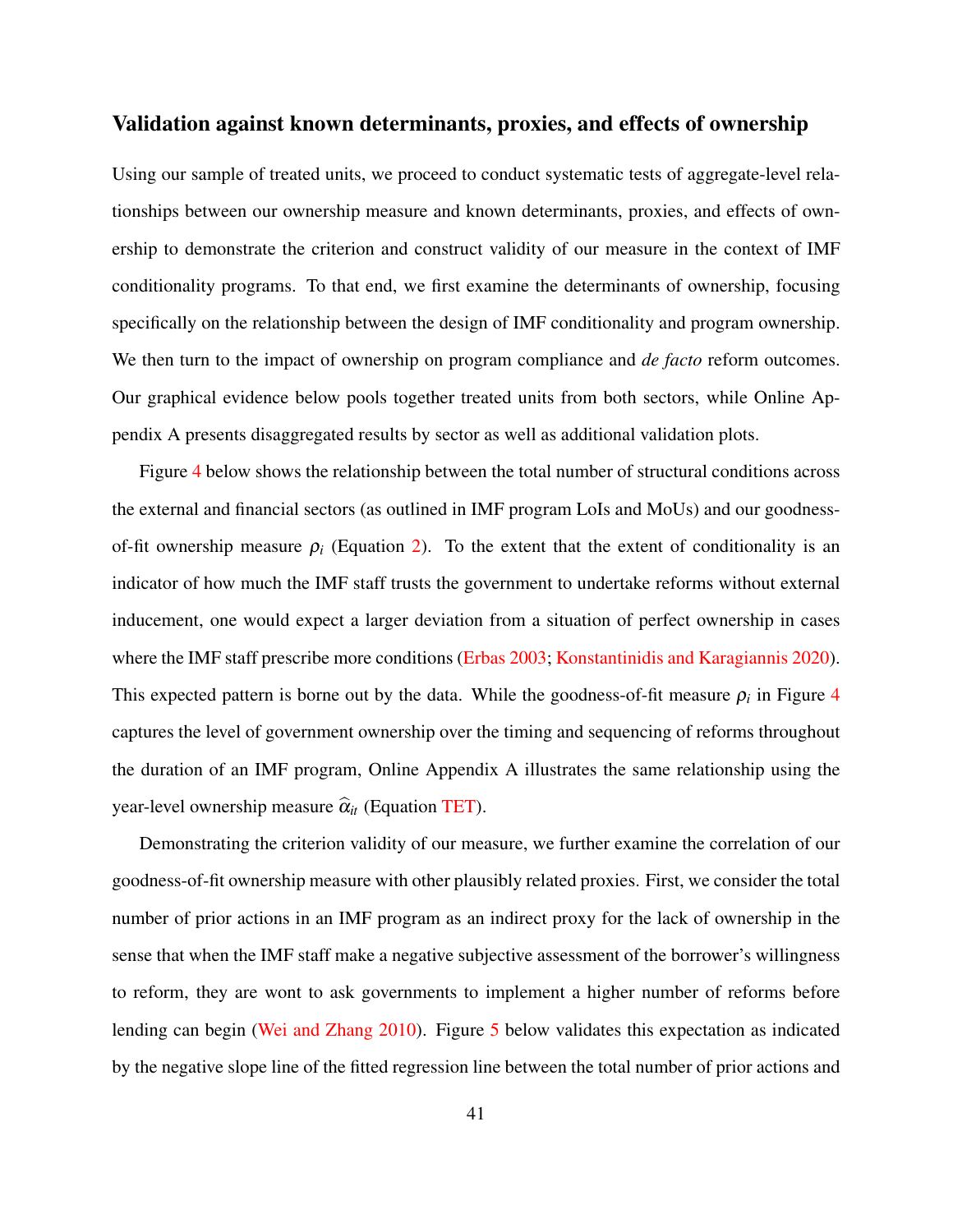<span id="page-43-0"></span>

Figure 4: Total number of external- and financial-sector structural conditions and government ownership as estimated by the goodness-of-fit measure  $\rho_i$ .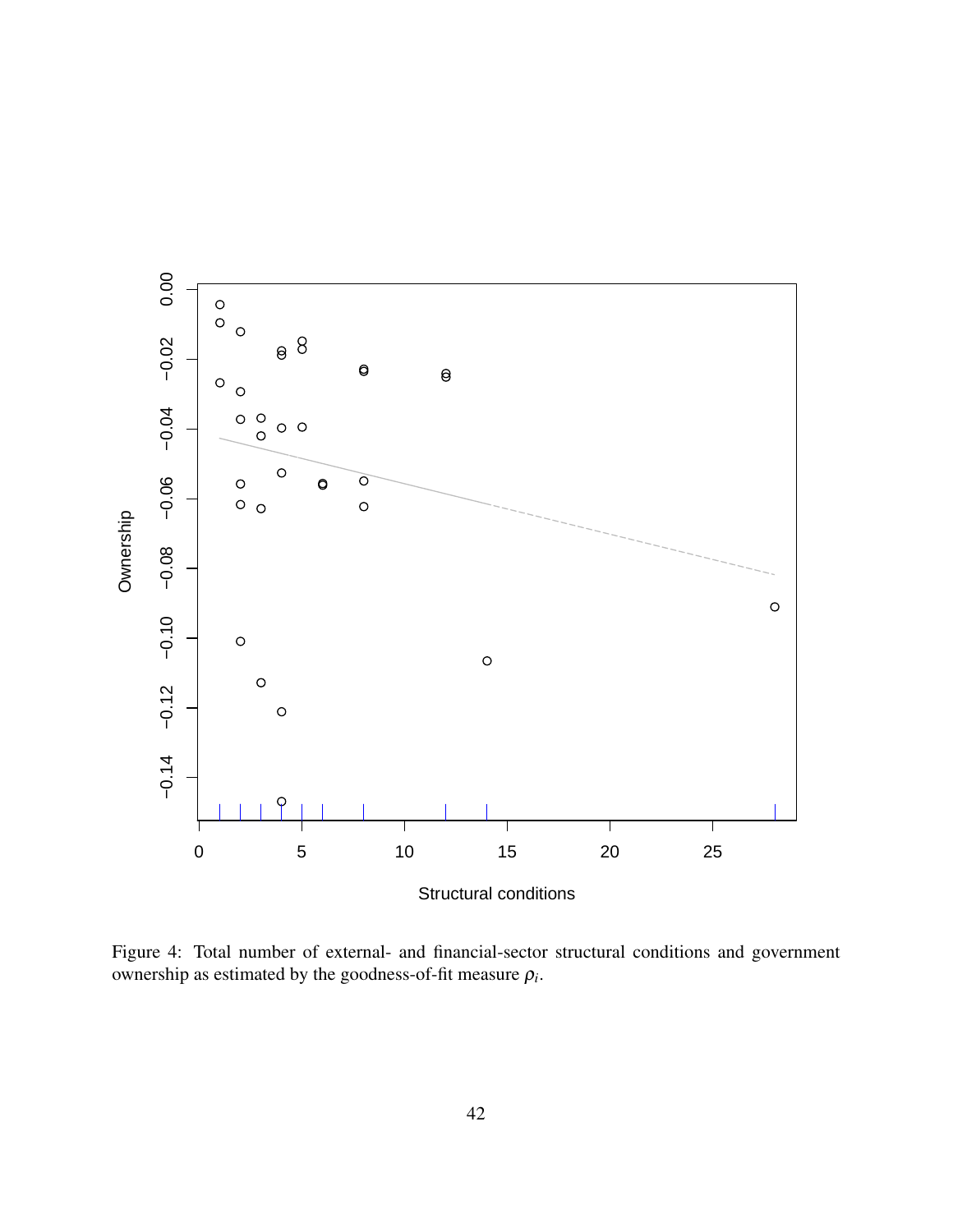<span id="page-44-0"></span>the goodness-of-fit ownership measure  $\rho_i$ .



Figure 5: Total number of prior actions per IMF arrangement and government ownership as estimated by the goodness-of-fit measure  $\rho_i$ .

A second set of plausible predictors of ownership are external to the program. In particular, we confirm that ownership levels are higher for more market-oriented governments in line with the expectation that such governments need less external inducement to commit to market-liberalizing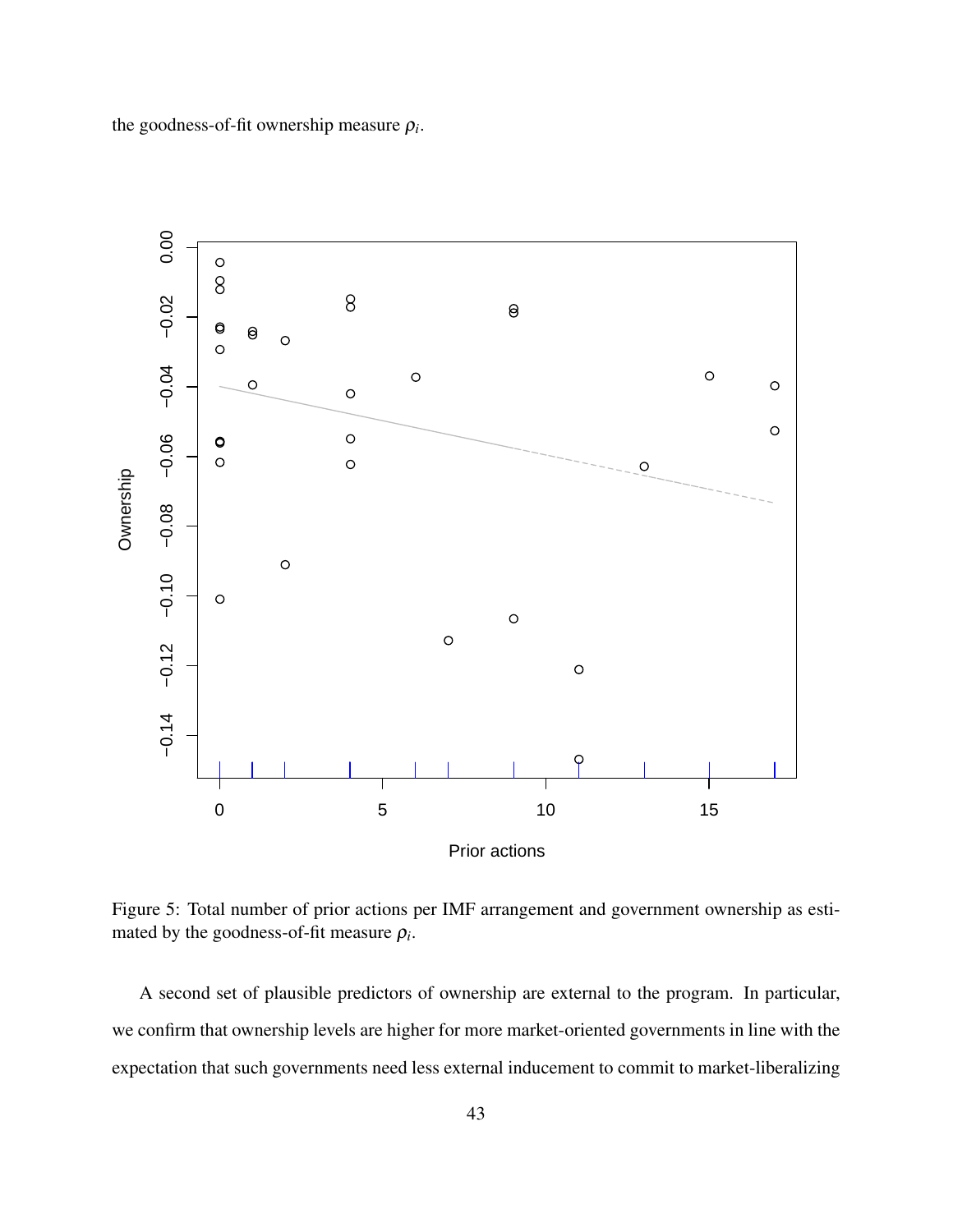reforms [\(Beazer and Woo](#page-51-1) [2016\)](#page-51-1). In addition, we find that ownership levels are higher when many foreign banks are present in the borrowing country. Our interpretation of this result is that the more exposed Western banks are to the borrower's economy, the more lenient Western governments will be in respect to the design of IMF conditionality [\(Copelovitch](#page-52-1) [2010\)](#page-52-1). Further analysis suggests that exposure of U.S. banks to the local economy has an even stronger association with ownership. All related figures are presented in Online Appendix A.

In terms of the effects of ownership, Figure [6](#page-46-0) below illustrates the relationship between ownership over the timing and sequencing of reforms and the post-program participation rate defined as the proportion of years in which a country has been under an IMF program during the five-year period after the completion of its original program. While borrowers generally show a tendency for such "IMF recidivism" [\(Vreeland](#page-59-1) [2003\)](#page-59-1), we find it to be particularly high among governments with low levels of ownership. This is likely so because such governments are not as effective in terms of implementing *de facto* reforms and addressing the structural problems of their economy, which makes them more prone to reapply for IMF assistance. Our bivariate correlation implies a strong effect given that the estimated likelihood of returning to the Fund during the five-year period after the end of the initial program is as low as 18% under perfect ownership and as high as 40% for the lowest level of ownership in our sample. $35$ 

As a final test of construct validity, we examine the relationship between ownership and *de facto* reform outcomes. Our hypothesis here is that if countries truly "own" a program, they will not only adopt reforms on paper but also really implement them on the ground. The KOF indices allow us to distinguish between *de jure* and *de facto* trade and financial globalization reforms. Figure [7](#page-47-0) below shows that the lower the level of ownership, the more will *de facto* reforms lag behind *de jure* reforms (i.e., the double difference between *de facto* and *de jure* globalization indices becomes negative), thereby confirming our expectations. We interpret this as evidence of

<sup>&</sup>lt;sup>35</sup>In Online Appendix A, we discuss some further results with respect to yet another implementation outcome, namely the share of waived conditions.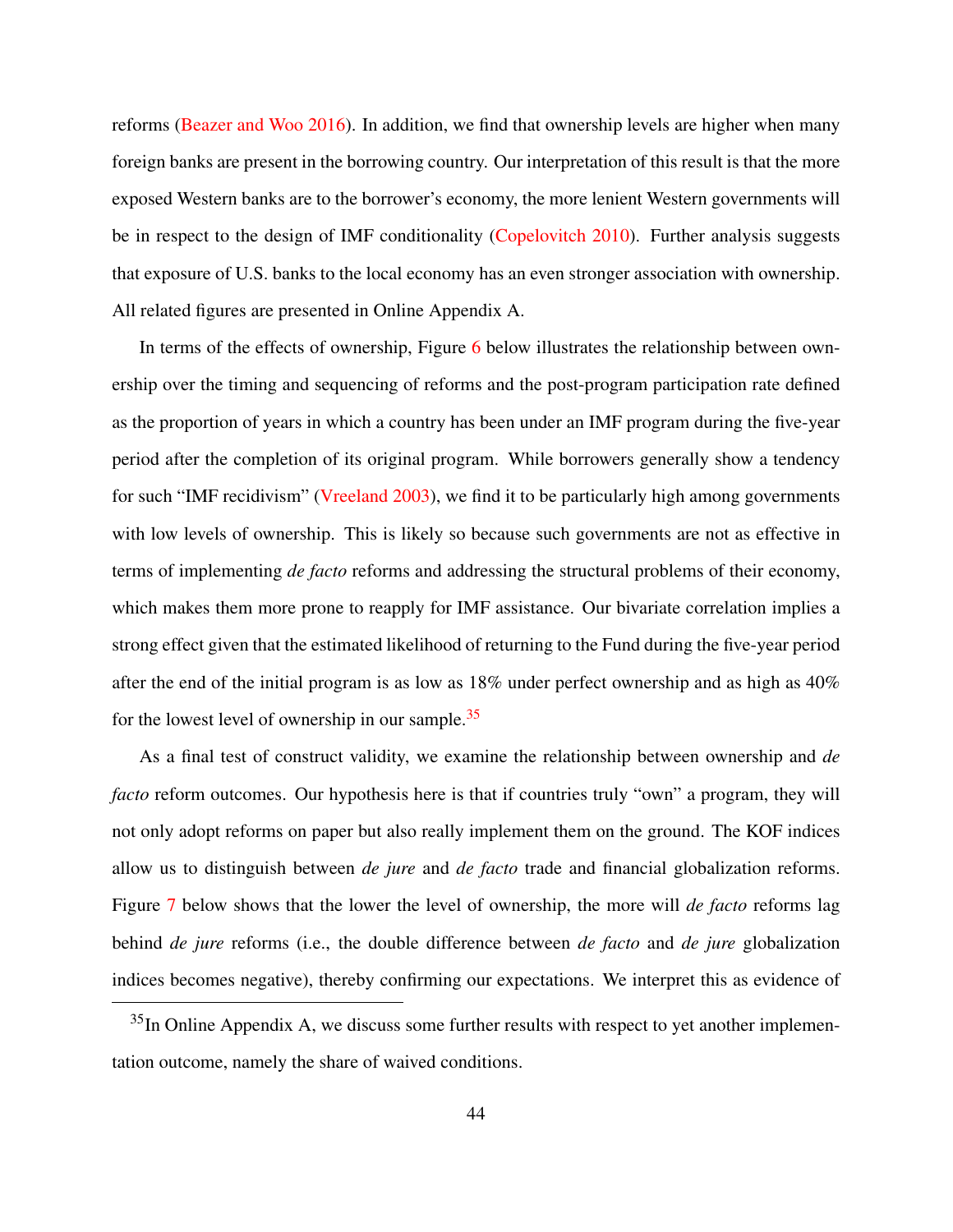<span id="page-46-0"></span>

Figure 6: Government ownership as estimated by the goodness-of-fit measure  $\rho_i$  and IMF recidivism as measured by the post-program participation rate.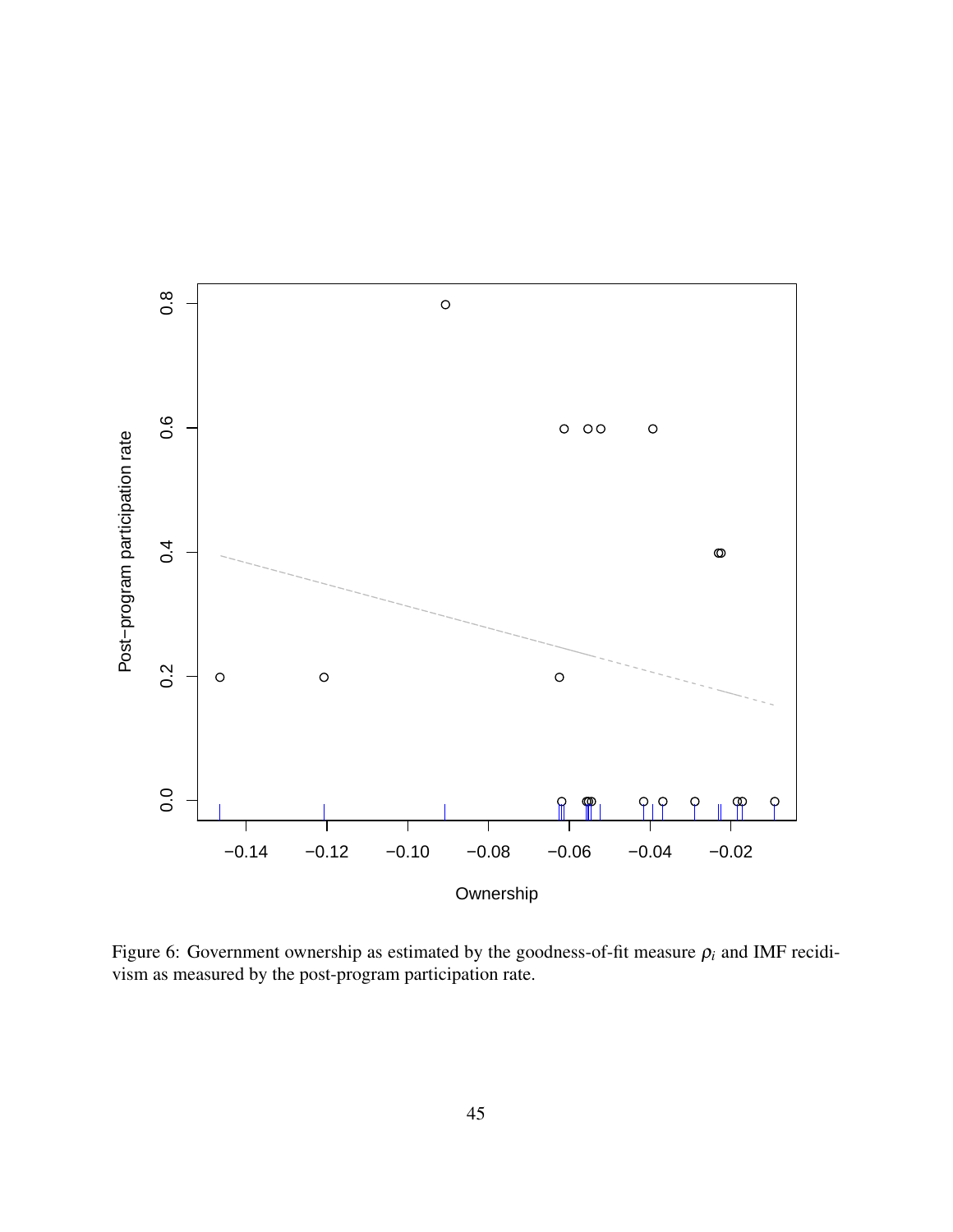backsliding on reforms, whereby governments with low levels of program ownership commit to the letter but not the spirit of a reform package.

<span id="page-47-0"></span>

Figure 7: Government ownership as estimated by the goodness-of-fit measure  $\rho_i$  and the double difference between *de facto* and *de jure* trade and financial globalization respectively.

The variable on the *x*-axis is the goodness-of-fit measure of government ownership  $(\rho_i)$  and the one on the *y*-axis is the double difference between *de facto* and *de jure* economic globalization *r* (as measured by the sector-specific KOF indices), i.e.,  $(r_{t=3}^{df} - r_{t=3}^{df})$  $(r_{t=0}^{df}) - (r_{t=3}^{dj} - r_{t=3}^{dj})$  $\binom{a_j}{t=0}$ .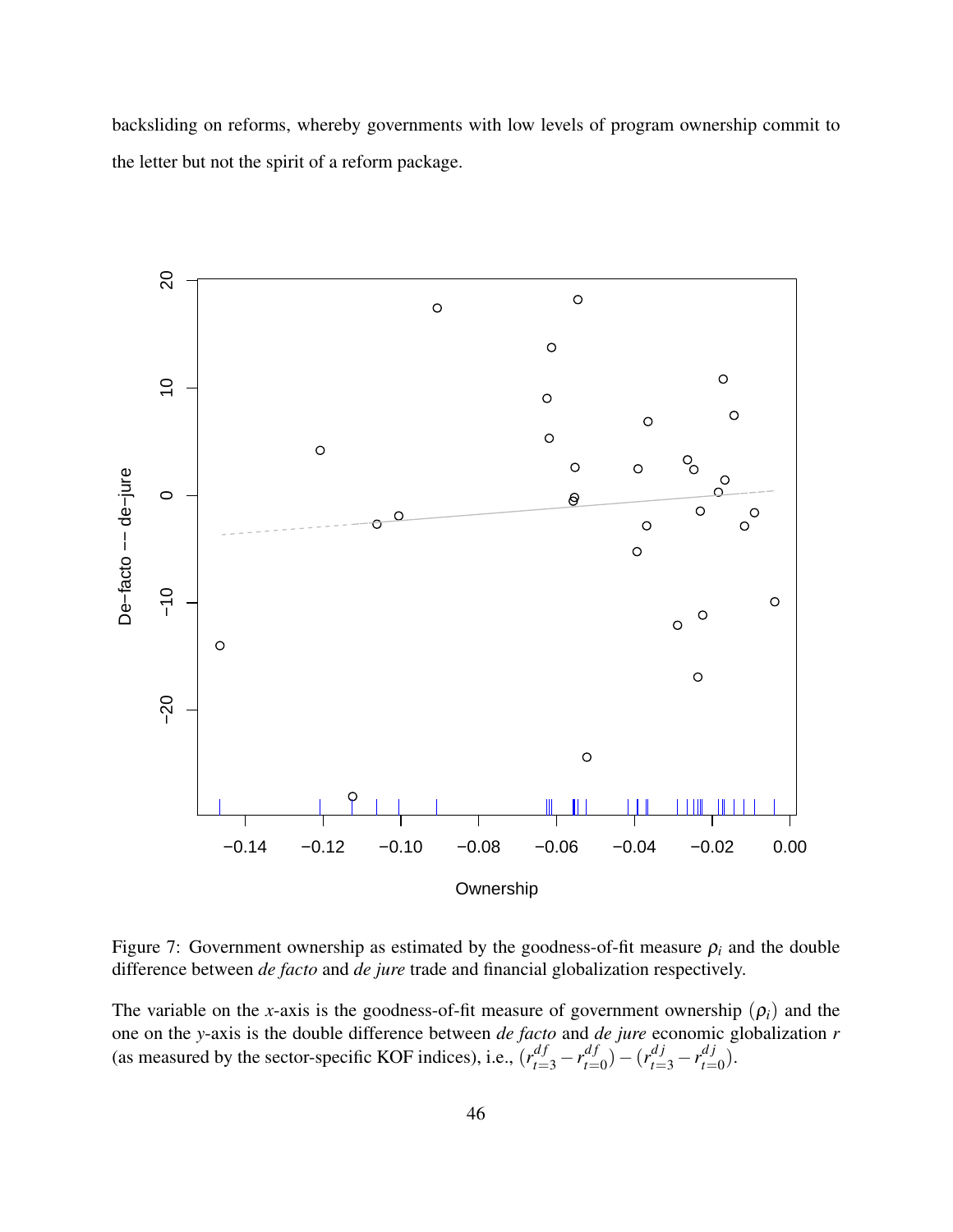#### **Conclusions**

Although IMF conditionality policies have been investigated to a considerable extent and with unambiguous success, we are still limited in our capacity to explain different responses in otherwise similar target countries. On the demand side of conditionality, a standard argument in the literature is that contracting governments often resort to external assistance to deflect the political costs of painful liberalization reforms and to restore international credibility. On the supply side, the design of conditionality programs is dictated by either the foreign policy interests of the major donor countries (especially the U.S.) or the policy agenda of international bureaucrats or even the domestic politics of the borrowing country. We argue that in order to provide a more complete picture of the political economy of IMF lending, one needs to fully identify and operationalize the concept of program ownership as a mediating link between program design and policy implementation.

In this paper, we propose what is to our knowledge the first reliable, replicable, valid, versatile, robust, and systematic measures of government ownership across a wide range of cases [\(Adcock](#page-50-0) [and Collier](#page-50-0) [2001\)](#page-50-0). We systematically operationalize our measures through the SCM method across a restricted sample of uninterrupted IMF arrangements (1980-2014) and assess its reliability by deriving bootstrapped standard errors. While our measurement approach is purely data-driven and non-axiomatic, it is nonetheless consistent with a wide range of assumptions and theories of ownership. To address concerns about potential endogeneity with respect to crisis conditions, we match treated units with countries that are also under IMF programs but without the sector-specific conditionality, whilst controlling for a host of pre-treatment variables capturing borrowers' underlying macroeconomic fundamentals, the severity of the crisis, the features of their political systems, and their bargaining power. We probe the face validity of our ownership measure against the case of IMF involvement in Indonesia (1997-2003) and demonstrate how it offers a sensible interpretation of the country's actual reform trajectory. Our measures pass several (criterion and construct) validity tests against known predictors, indicators, and effects of ownership. Finally, they are versatile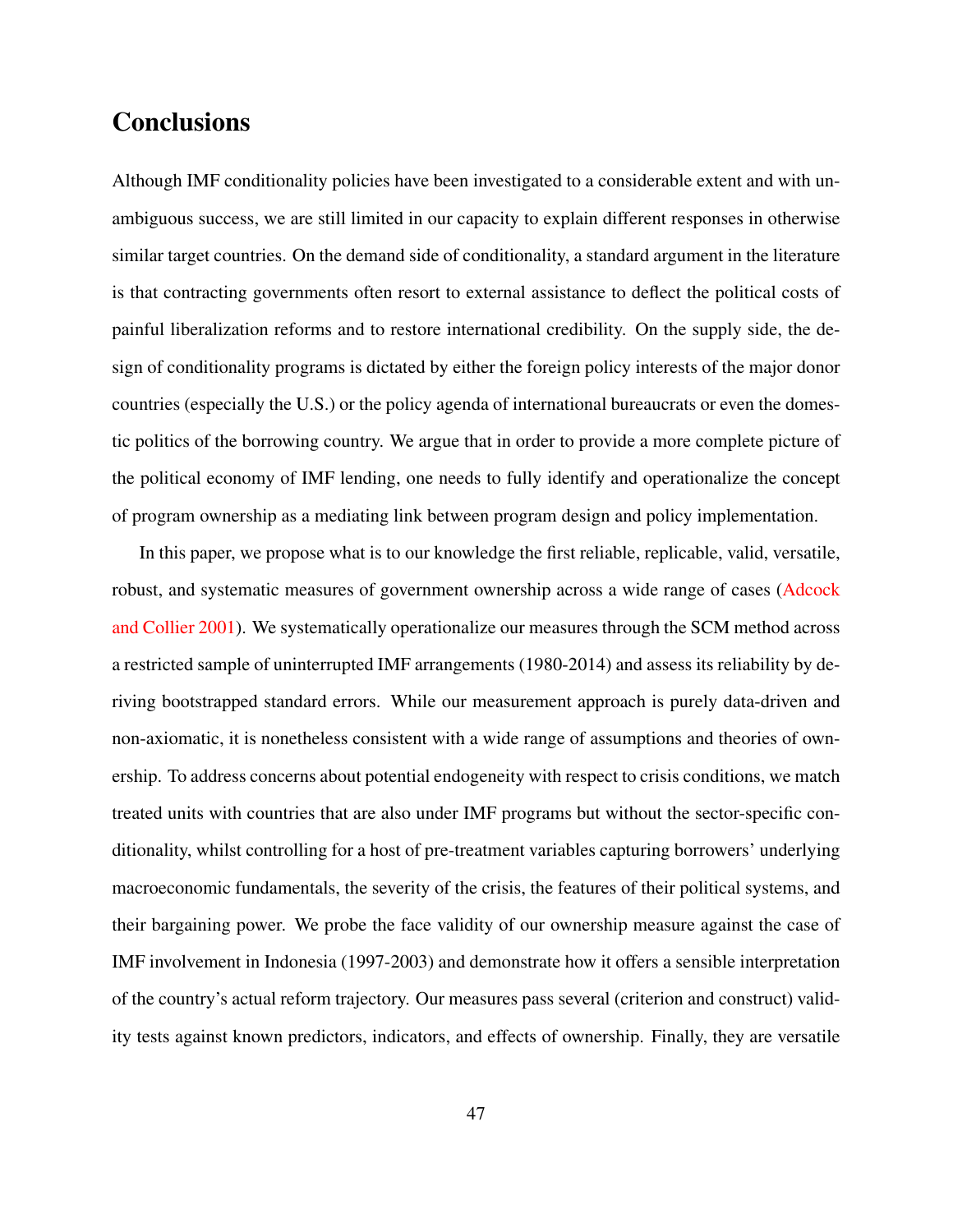with respect to both program- and year-specific levels of ownership over conditional structural reforms, qualitatively robust to any meaningful alterations in the setup of our operationalization strategy, and replicable across a wide range of sectors and IO programs.

This is a timely research project given the continued debate on structural conditions and country ownership in the context of IMF programs. As a recent IEO review of IMF conditionality highlights, "the IMF has significantly revamped its policies on structural conditionality over the past decade . . . to ease strains on the authorities' implementation capacity, reduce stigma, and enhance program ownership," noting at the same time that "interviews with executive directors indicated that authorities' implementation capacity and/or country ownership has remained strained" [\(Independent Evaluation Office of the International Monetary Fund](#page-54-0) [2018,](#page-54-0) 20). In fact, the number of structural conditions has risen in 2011–6, prompting IMF executive directors to "underscore the need to adhere to the macro-criticality criterion" [\(Independent Evaluation Office of the Interna](#page-54-0)[tional Monetary Fund](#page-54-0) [2018,](#page-54-0) 21). They further emphasize that "prior actions [are] not a substitute for country ownership and should ... be applied with great care" [\(Independent Evaluation Office](#page-54-0) [of the International Monetary Fund](#page-54-0) [2018,](#page-54-0) 8). In line with these concerns, we have found a negative relationship between conditionality and country ownership with potential adverse effects on compliance [\(Reinsberg et al.](#page-58-1) [2021\)](#page-58-1). Our findings, therefore, validate the IEO's recommendations by demonstrating the need to "examine the factors affecting compliance and ownership, analyzing trends in the depth and criticality of structural measures, and assessing the broader impact of structural conditionality on policies and performance" [\(Independent Evaluation Office of the](#page-54-0) [International Monetary Fund](#page-54-0) [2018,](#page-54-0) 21).

Beyond the IMF context, our work is also relevant to the normative concerns of other IOs. Along these lines, for example, the Paris Declaration on Aid Effectiveness [\(Organisation for Eco](#page-57-0)[nomic Co-operation and Development](#page-57-0) [2005\)](#page-57-0) established that aid policy should be reformed with the goal (among others) of increasing country ownership of reforms. Moreover, according to a 2005 WB report, "the experience [of the 1990s] showed that government discretion cannot be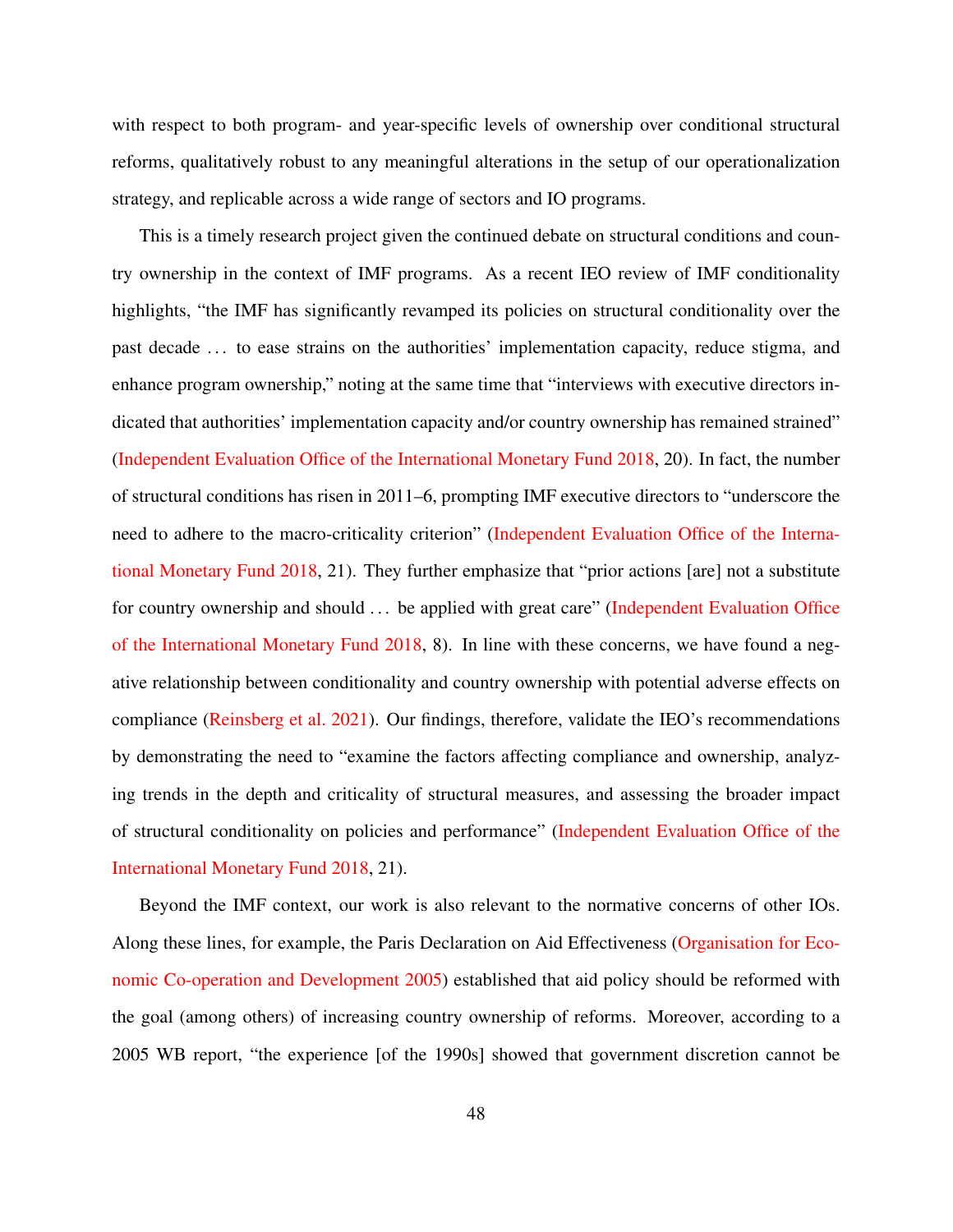bypassed" [\(The World Bank](#page-59-2) [2005,](#page-59-2) 14). Finally, our research also contributes to ongoing policy debates on debt suspension (e.g., the G20's 2020 Debt Service Suspension Initiative), fiscal expansion, public investments, and structural reforms (e.g., the EU's Recovery and Resilience Facility) in response to the COVID-19 crisis. We seek to advance these debates by proposing ways of operationalizing the direct and indirect links between the various components of the political economy of IO-sponsored financial assistance programs. Despite the weakening of the liberal economic order, IOs will continue playing an important role in the global financial system as most governments seem unable to single-handedly grapple with the economic uncertainty and turbulence of our times. And yet, the design of the contractual relationship between official creditors and national borrowers remains as contentious as ever.

### References

- Abadie, A. and M. D. Cattaneo (2018). Econometric methods for program evaluation. *Annual Review of Economics 10*(1), 465–503.
- Abadie, A., A. Diamond, and J. Hainmueller (2010). Synthetic control methods for comparative case studies: Estimating the effect of california's tobacco control program. *Journal of the American Statistical Association 105*(490), 493–505.
- Abadie, A., A. Diamond, and J. Hainmueller (2015). Comparative politics and the synthetic control method. *American Journal of Political Science 59*(2), 495–510.
- Abadie, A. and J. Gardeazabal (2003). The economic costs of conflict: A case study of the Basque Country. *American Economic Review 93*(1), 113–132.
- <span id="page-50-0"></span>Adcock, R. and D. Collier (2001). Measurement validity: A shared standard for qualitative and quantitative research. *American Political Science Review 95*(3), 529–546.
- <span id="page-50-1"></span>Alesina, A. F., D. Furceri, J. D. Ostry, C. Papageorgiou, and D. P. Quinn (2020). Structural reforms and elections: Evidence from a world-wide new dataset. NBER Working Paper 26720.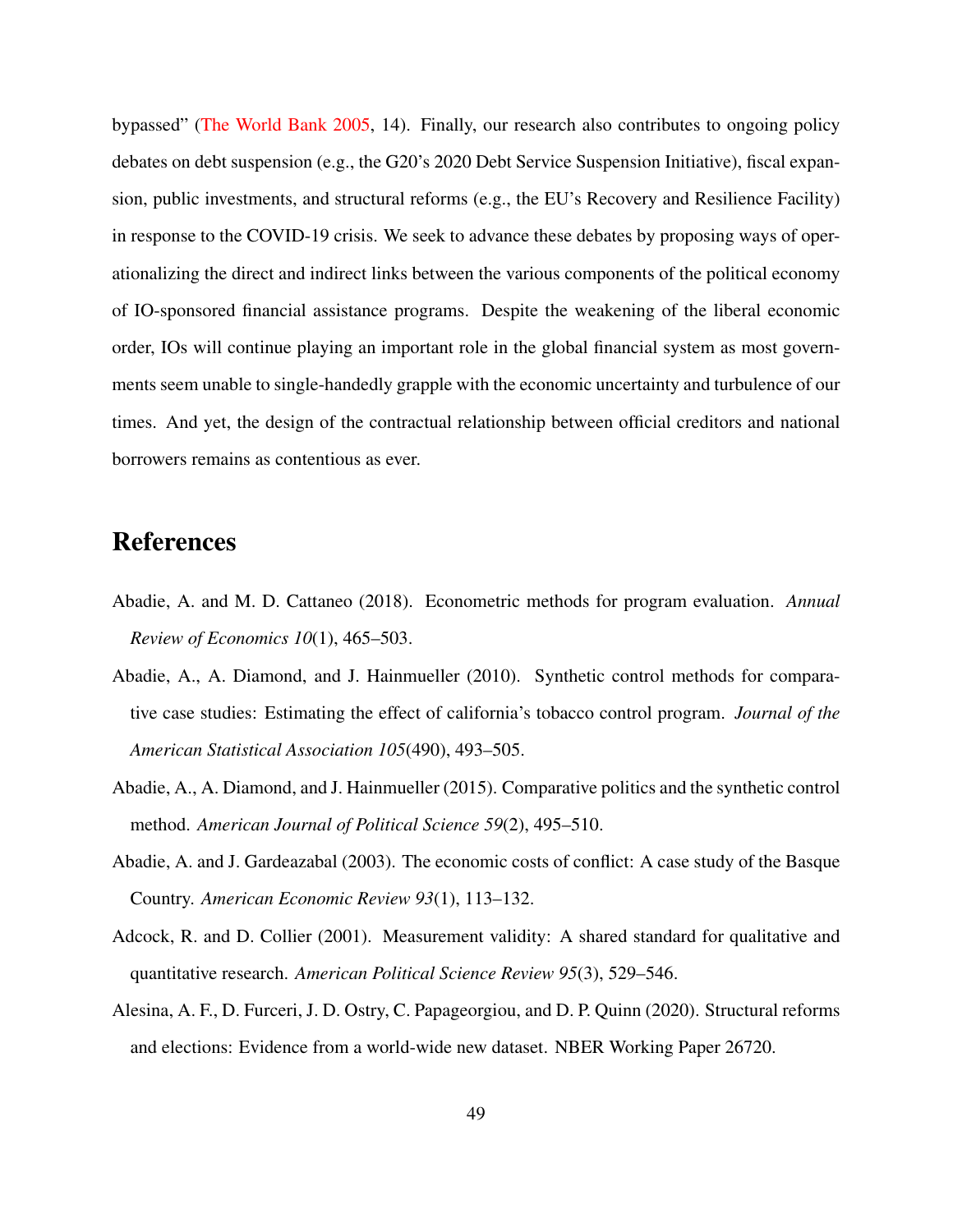- Angrist, J. D., G. W. Imbens, D. B. Rubin, J. M. Robins, S. Greenland, J. J. Heckman, R. A. Moffitt, and P. R. Rosenbaum (1996). Identification of causal effects using instrumental variables. *Journal of the American Statistical Association 91*(434), 444–472.
- Arpac, O. and G. Bird (2009). Turkey and the IMF: A case study in the political economy of policy implementation. *Review of International Organizations 4*, 135–157.
- Athey, S. and G. W. Imbens (2017, May). The state of applied econometrics: Causality and policy evaluation. *Journal of Economic Perspectives 31*(2), 3–32.
- Barro, R. J. and J.-W. Lee (2005). IMF programs: Who is chosen and what are the effects? *Journal of Monetary Economics 52*(7), 1245–1269.
- Bas, M. A. and R. W. Stone (2014). Adverse selection and growth under IMF programs. *Review of International Organizations 9*(1), 1–28.
- Basri, M. C. (2018). Twenty years after the Asian financial crisis. In L. E. Breuer, J. Guajardo, and T. Kinda (Eds.), *Realizing Indonesia's Economic Potential*, pp. 21–48. Washington, DC: International Monetary Fund.
- <span id="page-51-1"></span>Beazer, Q. H. and B. Woo (2016). IMF conditionality, government partisanship, and the progress of economic reforms. *American Journal of Political Science 60*(2), 304–321.
- Bird, G. and T. D. Willett (2004). IMF conditionality, implementation and the new political economy of ownership. *Comparative Economic Studies 46*(3), 423–450.
- <span id="page-51-0"></span>Boughton, J. M. (2012). Asian flu: Financial crisis in the Pacific. In *History of the International Monetary Fund: Tearing Down Walls - The International Monetary Fund 1990-1999*, pp. 497– 572. Washington, DC: International Monetary Fund.
- Candel-Sanchez, F. (2021). On foreign aid effectiveness: When conditionality met ownership. ´ *Journal of Economic Policy Reform 00*(00), 1–18.
- Caraway, T. L., S. J. Rickard, and M. S. Anner (2012). International negotiations and domestic politics: The case of IMF labor market conditionality. *International Organization 66*(1), 27–61.
- Cerra, V. and S. C. Saxena (2000). Contagion, monsoons, and domestic turmoil in indonesia: A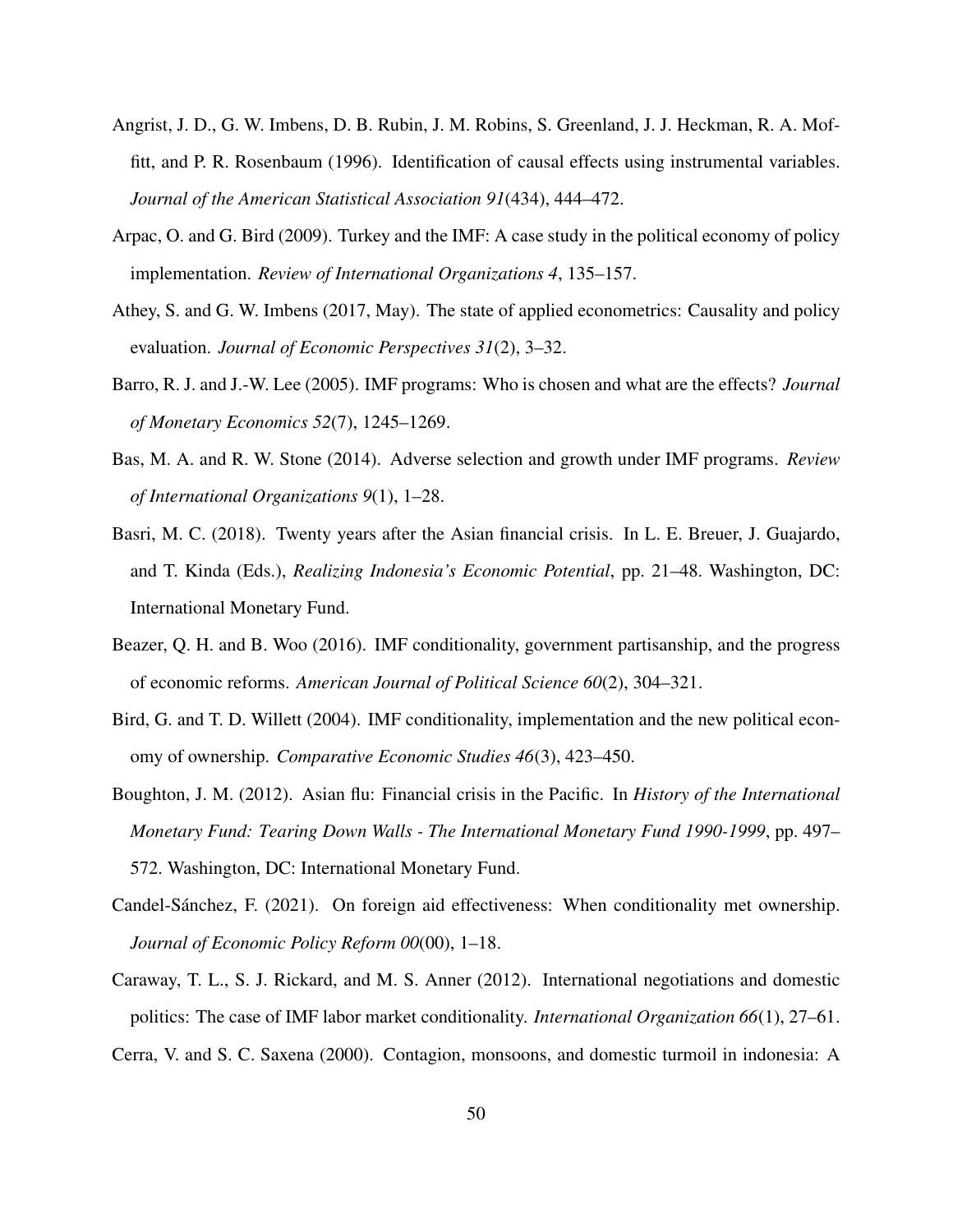case study in the Asian Currency Crisis. IMF Working Paper 00/60, International Monetary Fund.

- Chwieroth, J. M. (2013). "The silent revolution:" How the staff exercise informal governance over IMF lending. *Review of International Organizations 8*, 265–290.
- <span id="page-52-2"></span>Claessens, S. and N. Van Horen (2014). Foreign banks: Trends and impact. *Journal of Money, Credit and Banking 46*(S1), 295–326.
- <span id="page-52-1"></span>Copelovitch, M. S. (2010). Master or servant? Common agency and the political economy of IMF lending. *International Studies Quarterly 54*(1), 49–77.
- Dal Bó, P., A. Foster, and L. Putterman (2010). Institutions and behavior: Experimental evidence on the effects of democracy. *American Economic Review 100*(5), 2205–2229.
- Diwan, I. and D. Rodrik (1992). Debt reduction, adjustment lending, and burden sharing. NBER Working Paper 4007.
- <span id="page-52-0"></span>Dixit, A. (2000). IMF programs as incentive mechanisms. Prepared for the IMF.
- Djiwandono, J. S. (2000). Bank Indonesia and the recent crisis. *Bulletin of Indonesian Economic Studies 36*(1), 47–72.
- Dornan, M. (2017). How new is the "new" conditionality? Recipient perspectives on aid, country ownership and policy reform. *Development Policy Review 35*(S1), 46–63.
- Drazen, A. (2002). Conditionality and ownership in IMF lending: A political economy approach. *IMF Staff Papers 49*, 36–67.
- Drazen, A. and P. Isard (2004). Can public discussion enhance program ownership? NBER Working Paper 10927.
- Dreher, A. (2006). Does globalization affect growth? Evidence from a new index of globalization. *Applied Economics 38*(10), 1091–1110.
- Dreher, A. (2009). IMF conditionality: Theory and evidence. *Public Choice 141*(1/2), 233–267.
- Dreher, A. and N. Jensen (2007). Independent actor or agent? An empirical analysis of the impact of U.S. interests on International Monetary Fund conditions. *The Journal of Law & Eco-*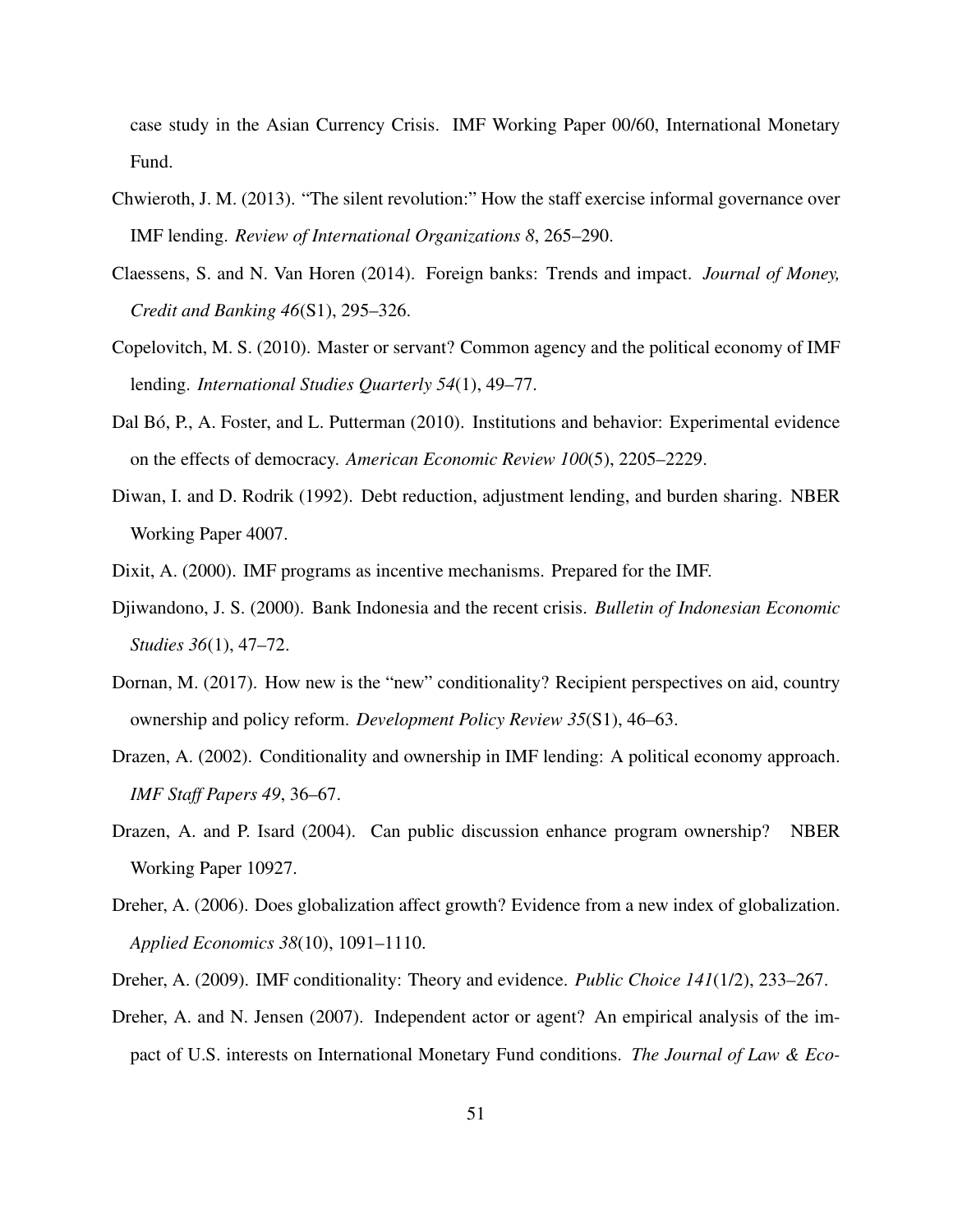*nomics 50*(1), 105–124.

- Dreher, A. and V. F. Lang (2019). The political economy of international organizations. In R. D. Congleton, B. Grofman, and S. Voigt (Eds.), *The Oxford Handbook of Public Choice*, pp. 607– 652. Oxford, UK: Oxford University Press.
- Dreher, A., J.-E. Sturm, and J. R. Vreeland (2009). Global horse trading: IMF loans for votes in the United Nations Security Council. *European Economic Review 53*(7), 742–757.
- Dreher, A., J.-E. Sturm, and J. R. Vreeland (2015). Politics and IMF conditionality. *Journal of Conflict Resolution 59*(1), 120–148.
- Dreher, A. and R. Vaubel (2004). The causes and consequences of IMF conditionality. *Emerging Markets Finance & Trade 40*(3), 26–54.
- <span id="page-53-2"></span>Elkins, Z., A. T. Guzman, and B. A. Simmons (2006). Competing for capital: The diffusion of bilateral investment treaties, 1960–2000. *International Organization 60*(4), 811–846.
- <span id="page-53-0"></span>Erbas, S. N. (2003). IMF conditionality and program ownership: A case for streamlined conditionality. IMF Working Paper 03/98, International Monetary Fund, Washington, DC.
- Gleditsch, N. P., P. Wallensteen, M. Eriksson, M. Sollenberg, and H. Strand (2002). Armed conflict 1946-2001: A new dataset. *Journal of Peace Research 39*(5), 615–637.
- <span id="page-53-3"></span>Goemans, H. E., K. S. Gleditsch, and G. Chiozza (2009). Introducing Archigos: A dataset of political leaders. *Journal of Peace Research 46*(2), 269–283.
- Gould, E. R. (2003). Money talks: Supplementary financiers and international monetary fund conditionality. *International Organization 57*(3), 551–586.
- Grossman, G. M. and E. Helpman (1994). Protection for sale. *American Economic Review 84*(4), 833–850.
- <span id="page-53-1"></span>Gwartney, J., R. Lawson, J. Hall, R. Murphy, N. Berggren, F. McMahon, and T. Nilsson (2020). Economic freedom of the world: 2020. Economic freedom dataset, Fraser Institute.
- Gygli, S., F. Haelg, N. Potrafke, and J.-E. Sturm (2019). The KOF globalisation index revisited. *Review of International Organizations 14*(3), 543–574.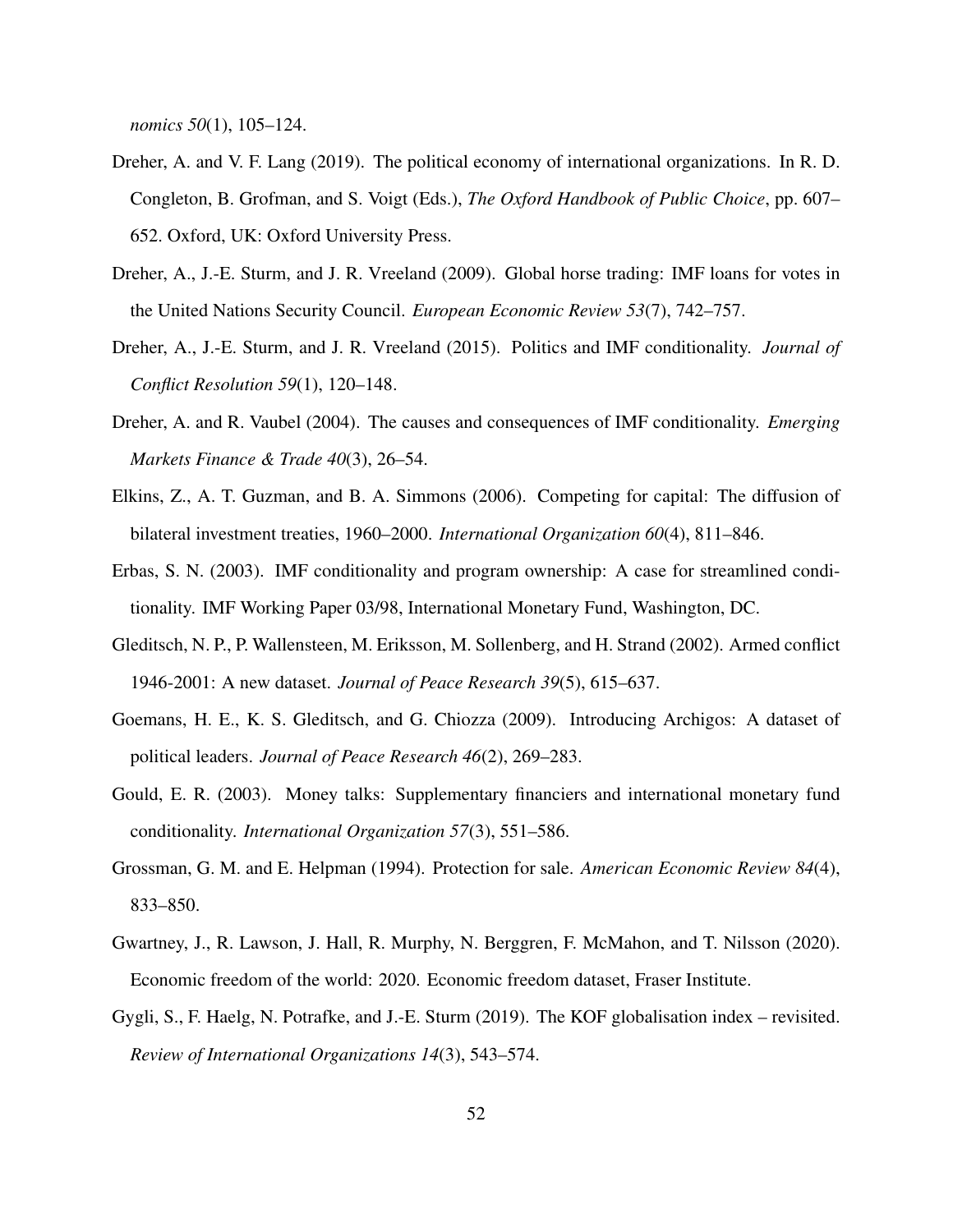- Hainmueller, J. (2012). Entropy balancing for causal effects: A multivariate reweighting method to produce balanced samples in observational studies. *Political Analysis 20*(1), 25–46.
- Hanson, J. K. and R. Sigman (2021). Leviathan's latent dimensions: Measuring state capacity for comparative political research. *The Journal of Politics*.
- Hart, O. D. and B. Holmström (1987). *The Theory of Contracts*. Cambridge, UK: Cambridge University Press.
- Henisz, W. J. (2002). The institutional environment for infrastructure investment. *Industrial and Corporate Change 11*(2), 355–389.
- Henisz, W. J. and E. D. Mansfield (2019). The Political Economy of Financial Reform: De Jure Liberalization vs. De Facto Implementation. *International Studies Quarterly 63*(3), 589–602.
- Honig, D. (2019). When reporting undermines performance: The costs of politically constrained organizational autonomy in foreign aid implementation. *International Organization 73*(1), 171– 201.
- <span id="page-54-0"></span>Independent Evaluation Office of the International Monetary Fund (2018). *Structural Conditionality in IMF-supported Programs: Evaluation Update 2018*. Washington D.C.: IEO.
- <span id="page-54-2"></span>International Monetary Fund (1998a). IMF approves stand-by for Bosnia and Herzegovina. <https://www.imf.org/en/News/Articles/2015/09/14/01/49/pr9819>. Accessed: 2020–06–29.
- <span id="page-54-1"></span>International Monetary Fund (1998b). IMF concludes article IV consultation with Bosnia and Herzegovina. <https://www.imf.org/en/News/Articles/2015/09/28/04/53/pn9849>. Accessed: 2020–06–29.
- <span id="page-54-3"></span>International Monetary Fund (1999). IMF approves augmentation and extension of Bosnia and Herzegovina's stand-by credit. [https://www.imf.org/en/News/Articles/2015/09/14/](https://www.imf.org/en/News/Articles/2015/09/14/01/49/pr9926) [01/49/pr9926](https://www.imf.org/en/News/Articles/2015/09/14/01/49/pr9926). Accessed: 2020–06–29.
- <span id="page-54-4"></span>International Monetary Fund (2000a). IMF approves augmentation and extension of Bosnia and Herzegovina's stand-by credit and completes second and third reviews. [https://www.imf.](https://www.imf.org/en/News/Articles/2015/09/14/01/49/pr0024)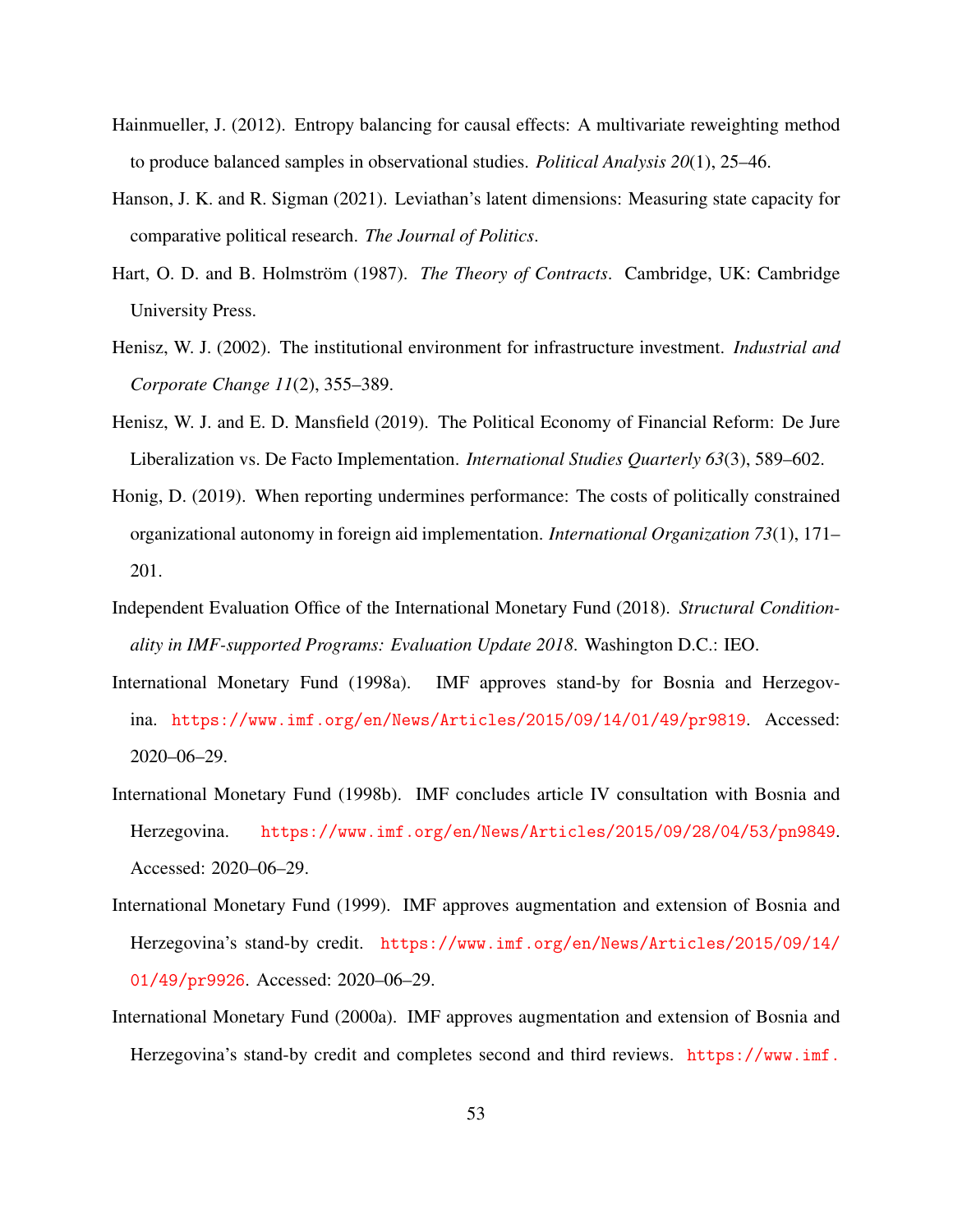[org/en/News/Articles/2015/09/14/01/49/pr0024](https://www.imf.org/en/News/Articles/2015/09/14/01/49/pr0024). Accessed: 2020–06–29.

- <span id="page-55-2"></span>International Monetary Fund (2000b). IMF approves extension of Bosnia and Herzegovina's stand-by credit and completes fourth and fifth reviews. [https://www.imf.org/en/News/](https://www.imf.org/en/News/Articles/2015/09/14/01/49/pr0082) [Articles/2015/09/14/01/49/pr0082](https://www.imf.org/en/News/Articles/2015/09/14/01/49/pr0082). Accessed: 2020–06–29.
- <span id="page-55-0"></span>International Monetary Fund (2000c). Recovery from the Asian Crisis and the role of the IMF. IMF Issues Brief 00/05.
- International Monetary Fund (2001). Strengthening country ownership of Fund-supported programs. Washington, DC.
- International Monetary Fund (2009a). Monitoring of Fund arrangements (MONA), archived data (1993-2003). [https://www.imf.org/external/np/pdr/mona/HistoricalData.](https://www.imf.org/external/np/pdr/mona/HistoricalData.aspx) [aspx](https://www.imf.org/external/np/pdr/mona/HistoricalData.aspx). Accessed: 2020–06–15.
- International Monetary Fund (2009b). Public information notice: IMF overhauls nonconcessional lending facilities and conditionality. [https://www.imf.org/en/News/Articles/2015/09/](https://www.imf.org/en/News/Articles/2015/09/28/04/53/pn0940) [28/04/53/pn0940](https://www.imf.org/en/News/Articles/2015/09/28/04/53/pn0940). Accessed: 2020–06–25.
- International Monetary Fund (2019). IMF conditionality. [https://www.imf.org/en/About/](https://www.imf.org/en/About/Factsheets/Sheets/2016/08/02/21/28/IMF-Conditionality) [Factsheets/Sheets/2016/08/02/21/28/IMF-Conditionality](https://www.imf.org/en/About/Factsheets/Sheets/2016/08/02/21/28/IMF-Conditionality). Accessed: 2019–08–25.
- Ivanova, A., W. Mayer, A. Mourmouras, and G. Anayiotos (2001). What determines the success or failure of Fund-supported programs? IMF Working Paper (November).
- Jensen, N. M. (2004). Crisis, conditions, and capital: The effect of International Monetary Fund agreements on foreign direct investment inflows. *Journal of Conflict Resolution 48*(2), 194–210.
- Keijzer, N., S. Klingebiel, and F. Scholtes (2020). Promoting ownership in a "post-aid effectiveness" World: Evidence from Rwanda and Liberia. *Development Policy Review 38*(S1), O32–O49.
- <span id="page-55-1"></span>Kentikelenis, A., T. H. Stubbs, and L. P. King (2016). IMF conditionality and development policy space, 1985–2014. *Review of International Political Economy 23*(4), 543–582.
- Kern, A., B. Reinsberg, and M. Rau-Göhring (2019). IMF conditionality and central bank inde-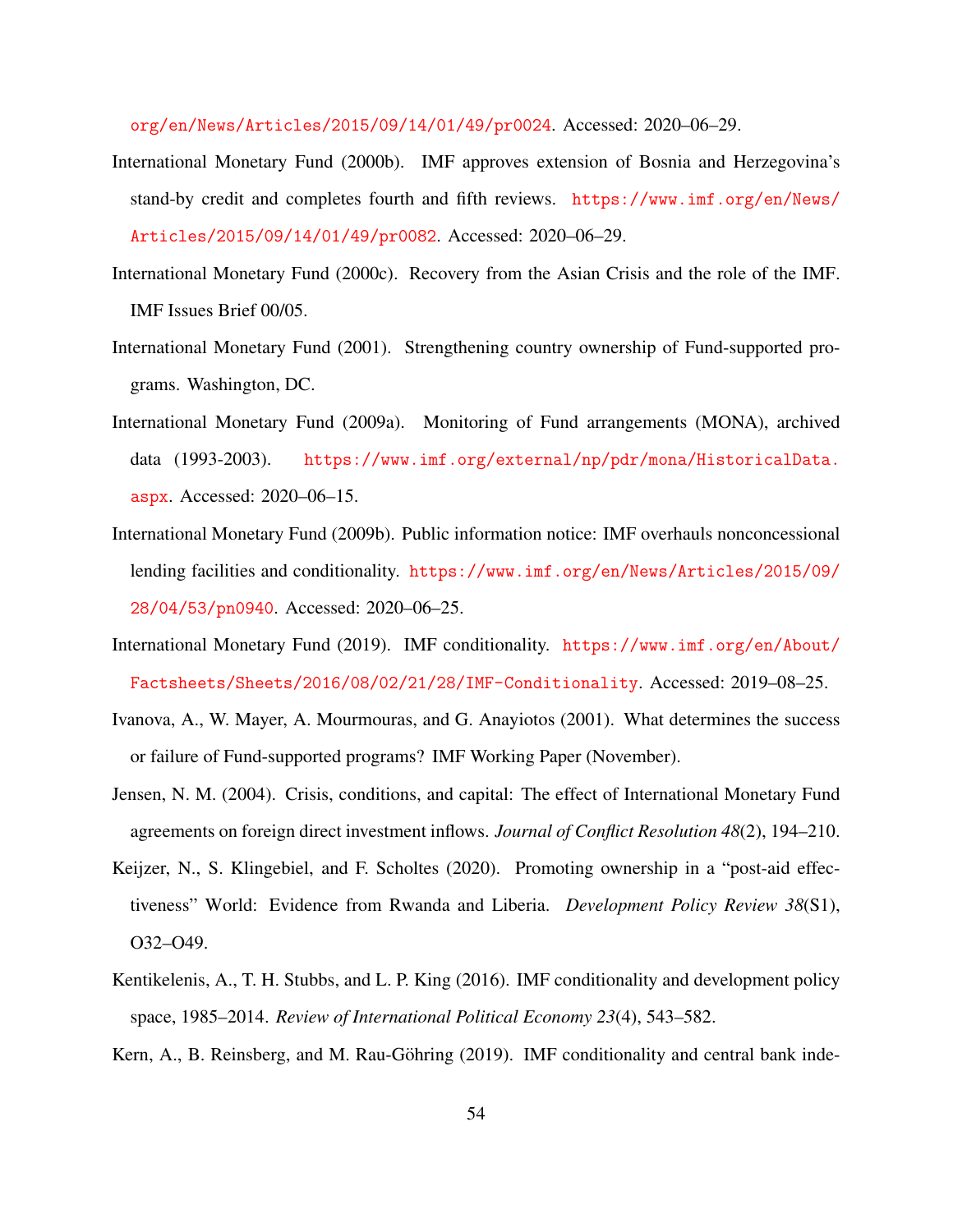pendence. *European Journal of Political Economy 59*, 212–229.

- Khan, M. S. and S. Sharma (2003). IMF conditionality and country ownership of adjustment programs. *The World Bank Research Observer 18*(2), 227–248.
- Killick, T. (1997). Principals, agents and the failings of conditionality. *Journal of International Development 9*(4), 483–495.
- <span id="page-56-0"></span>Konstantinidis, N. and Y. Karagiannis (2020). Intrinsic vs. extrinsic incentives for reform: An informational mechanism of E(M)U conditionality. *Review of International Organizations 15*, 601–632.
- <span id="page-56-1"></span>Kurtovic, M. (1998, 10). Press release no. 61: Statement by the Hon. Mirsad Kurtovic, Governor of the Bank for Bosnia and Herzegovina, at the Joint Annual Discussion. Accessed: 2020-06-29.
- Li, K. T. (2017). Estimating average treatment effects using a modified synthetic control method: Theory and applications. Wharton Business School. Unpublished.
- Mahoney, J. and G. Goertz (2004). The possibility principle: Choosing negative cases in comparative research. *American Political Science Review 98*(4), 653–669.
- Marbach, M. and D. Hangartner (2020). Profiling compliers and noncompliers for instrumentalvariable analysis. *Political Analysis 28*(3), 435–444.
- Marchesi, S., L. Sabani, and A. Dreher (2009). Agency and communication in IMF conditional lending: Theory and empirical evidence. IZA Discussion Papers 4041, Institute of Labor Economics (IZA).
- Marchesi, S., L. Sabani, and A. Dreher (2011). Read my lips: The role of information transmission in multilateral reform design. *Journal of International Economics 84*(1), 86–98.
- Marchesi, S. and J. P. Thomas (1999). IMF conditionality as a screening device. *The Economic Journal 109*(454), C111–C125.
- Martin, L. L. (2006). Distribution, information, and delegation to international organizations: The case of IMF conditionality. In D. Hawkins, D. A. Lake, D. L. Nielson, and M. J. Tierney (Eds.), *Delegation and Agency in International Organizations*, pp. 140–164. Cambridge, UK: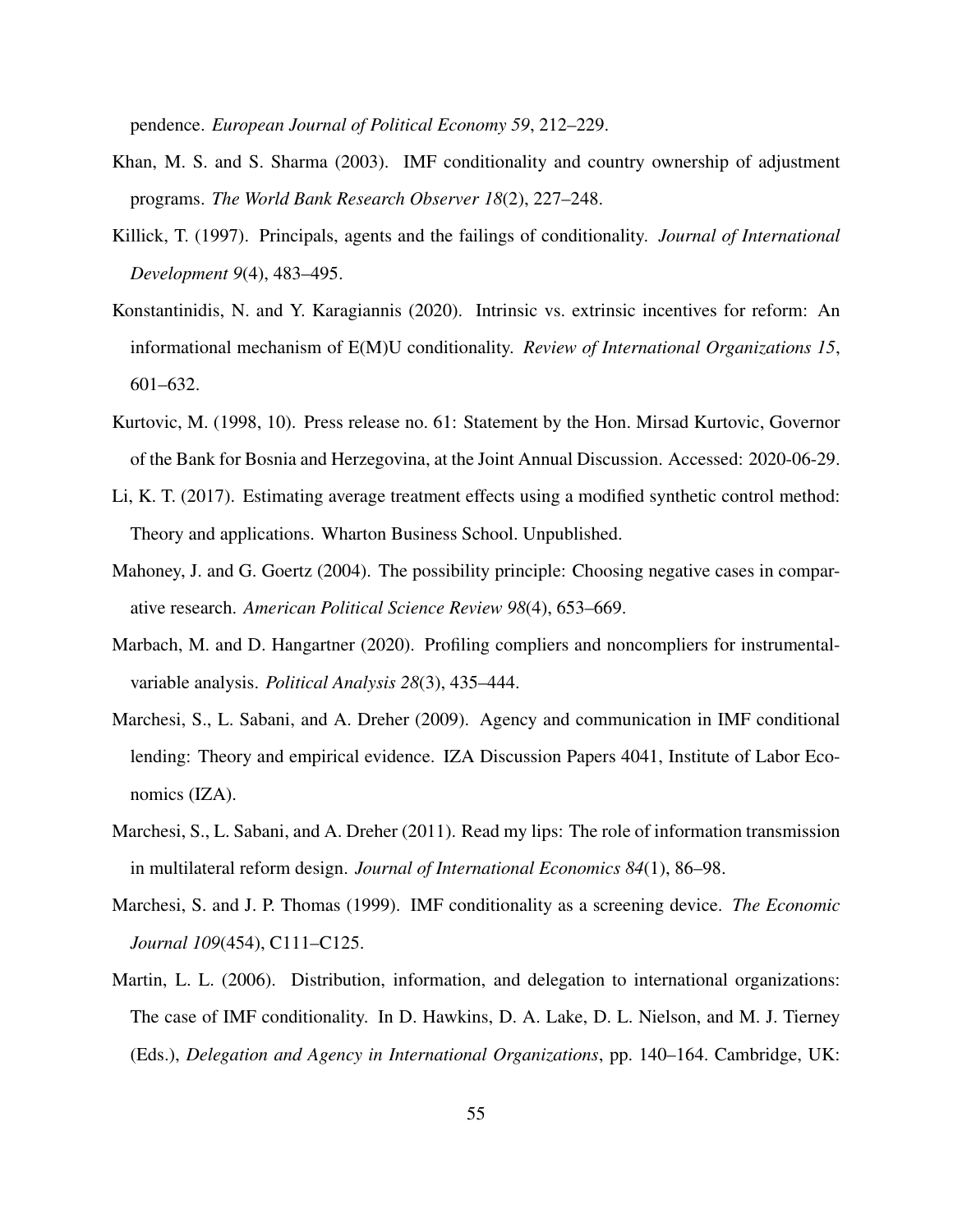Cambridge University Press.

- Mayer, W. and A. Mourmouras (2004). IMF conditionality and the theory of special interest politics. *Comparative Economic Studies 46*(3), 400–422.
- Mayer, W. and A. Mourmouras (2008). IMF conditionality: An approach based on the theory of special interest politics. *Review of International Organizations 3*, 105–121.
- Moser, C. and J.-E. Sturm (2011). Explaining IMF lending decisions after the Cold War. *Review of International Organizations 6*(3), 307–340.
- Nelson, S. C. (2014). Playing favorites: How shared beliefs shape the IMF's lending decisions. *International Organization 68*(2), 297–328.
- Nooruddin, I. and J. W. Simmons (2006). The politics of hard choices: IMF programs and government spending. *International Organization 60*(4), 1001–1033.
- <span id="page-57-0"></span>Organisation for Economic Co-operation and Development (2005). The Paris declaration on aid effectiveness. Technical report, Paris, France.
- Paloni, A. and M. Zanardi (2006). Development policy lending, conditionality, and ownership: A dynamic agency model perspective. *Review of Development Economics 10*(2), 253–266.
- Pincus, J. and R. Ramli (2001). Indonesia: From showcase to basket case. In H.-J. Chang, G. Palma, and D. H. Whittaker (Eds.), *Financial Liberalization and the Asian Crisis*, pp. 124– 139. Cambridge, UK: Cambridge Political Economy Society.
- Przeworski, A. and J. R. Vreeland (2000). The effect of IMF programs on economic growth. *Journal of Development Economics 62*(2), 385–421.
- Reinsberg, B., A. Kentikelenis, T. Stubbs, and L. King (2019). The world system and the hollowing out of state capacity: How structural adjustment programs affect bureaucratic quality in developing countries. *American Journal of Sociology 124*(4), 1222–1257.
- Reinsberg, B., T. Stubbs, and A. Kentikelenis (2019). Unimplementable by design? A theory of compliance with International Monetary Fund policy conditionality. Mimeo, University of Glasgow.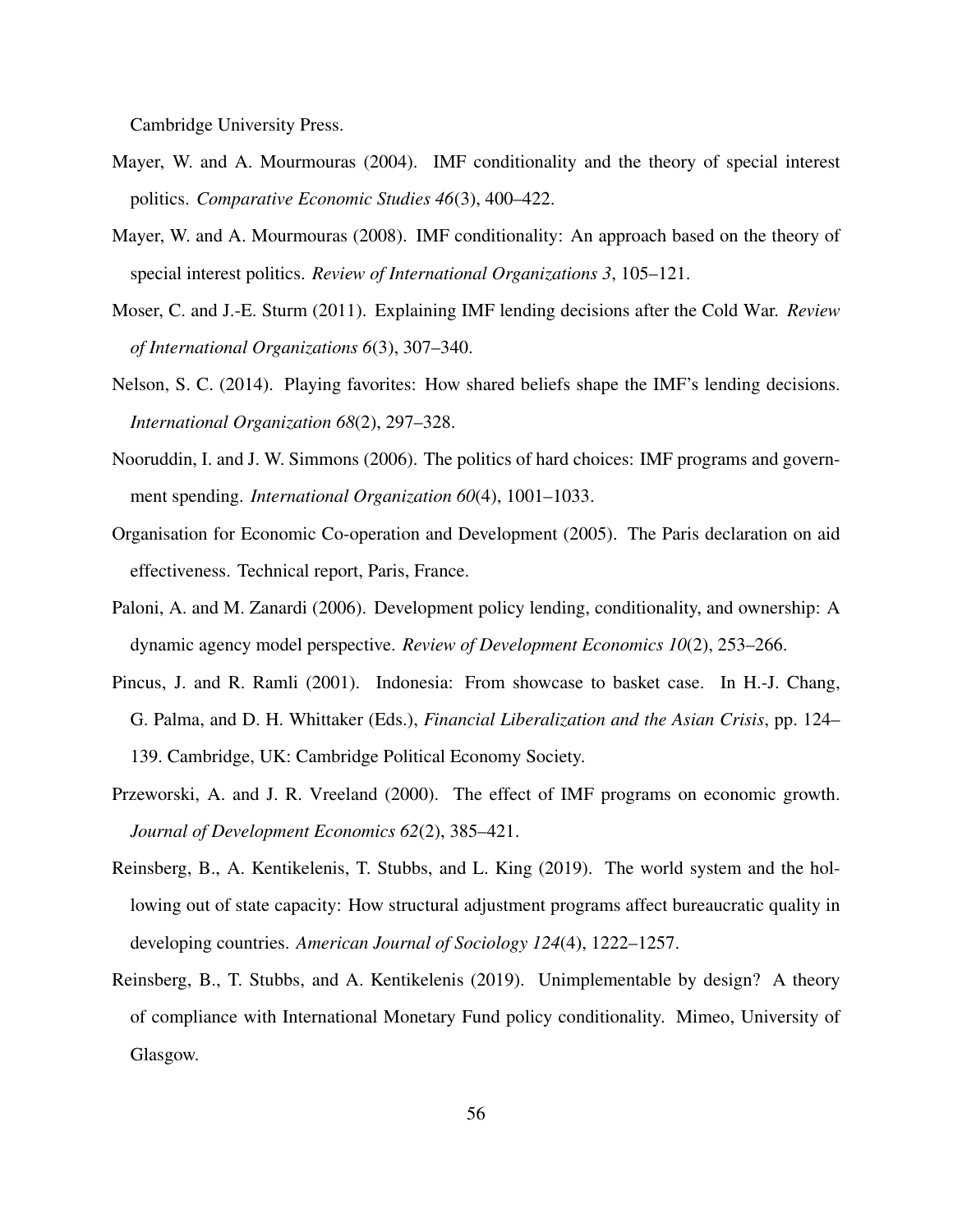- <span id="page-58-1"></span>Reinsberg, B., T. Stubbs, and A. Kentikelenis (2021). Compliance, defiance, and the dependency trap: International Monetary Fund program interruptions and their impact on capital markets. *Regulation & Governance*.
- Rickard, S. J. and T. L. Caraway (2014). International negotiations in the shadow of national elections. *International Organization 68*(3), 701–720.
- Rodrik, D. (2006). Goodbye Washington consensus, hello Washington confusion? A review of the World Bank's economic growth in the 1990s: Learning from a decade of reform". *Journal of Economic Literature 44*(4), 973–987.
- Rosenbaum, P. R. and D. B. Rubin (1983). The central role of the propensity score in observational studies for causal effects. *Biometrika 70*(1), 41–55.
- Rosenbaum, P. R. and D. B. Rubin (1985). Constructing a control group using multivariate matched sampling methods that incorporate the propensity score. *American Statistician 39*(1), 33–38.
- Sarkees, M. R. and F. W. Wayman (2010). *Resort to War: A Data Guide to Inter-State, Extra-State, Intra-State, and Non-State Wars, 1816-2007*. CQ Press.
- <span id="page-58-0"></span>Schadler, S., L. H. Tan, and S.-H. Yoon (2009). Trade conditionality in IMF-supported programs in emerging market countries: Five case studies. In Independent Evaluation Office of the IMF (Ed.), *Evaluation Report: IMF Involvement in International Trade Policy Issues*, pp. 152–163. Washington, DC: Cambridge University Press.
- <span id="page-58-2"></span>Simmons, B. A. and Z. Elkins (2004). The globalization of liberalization: Policy diffusion in the international political economy. *American Political Science Review 98*(1), 171–189.
- Stiglitz, J. E. (2004). Capital-market liberalization, globalization, and the IMF. *Oxford Review of Economic Policy 20*(1), 57–71.
- Stone, R. W. (2002). *Lending Credibility: The International Monetary Fund and the Postcommunist Transition*. Princeton, N.J.: Princeton University Press.
- Stone, R. W. (2008). The scope of IMF conditionality. *International Organization 62*(4), 589–620. Stubbs, T., B. Reinsberg, A. Kentikelenis, and L. King (2018). How to evaluate the effects of IMF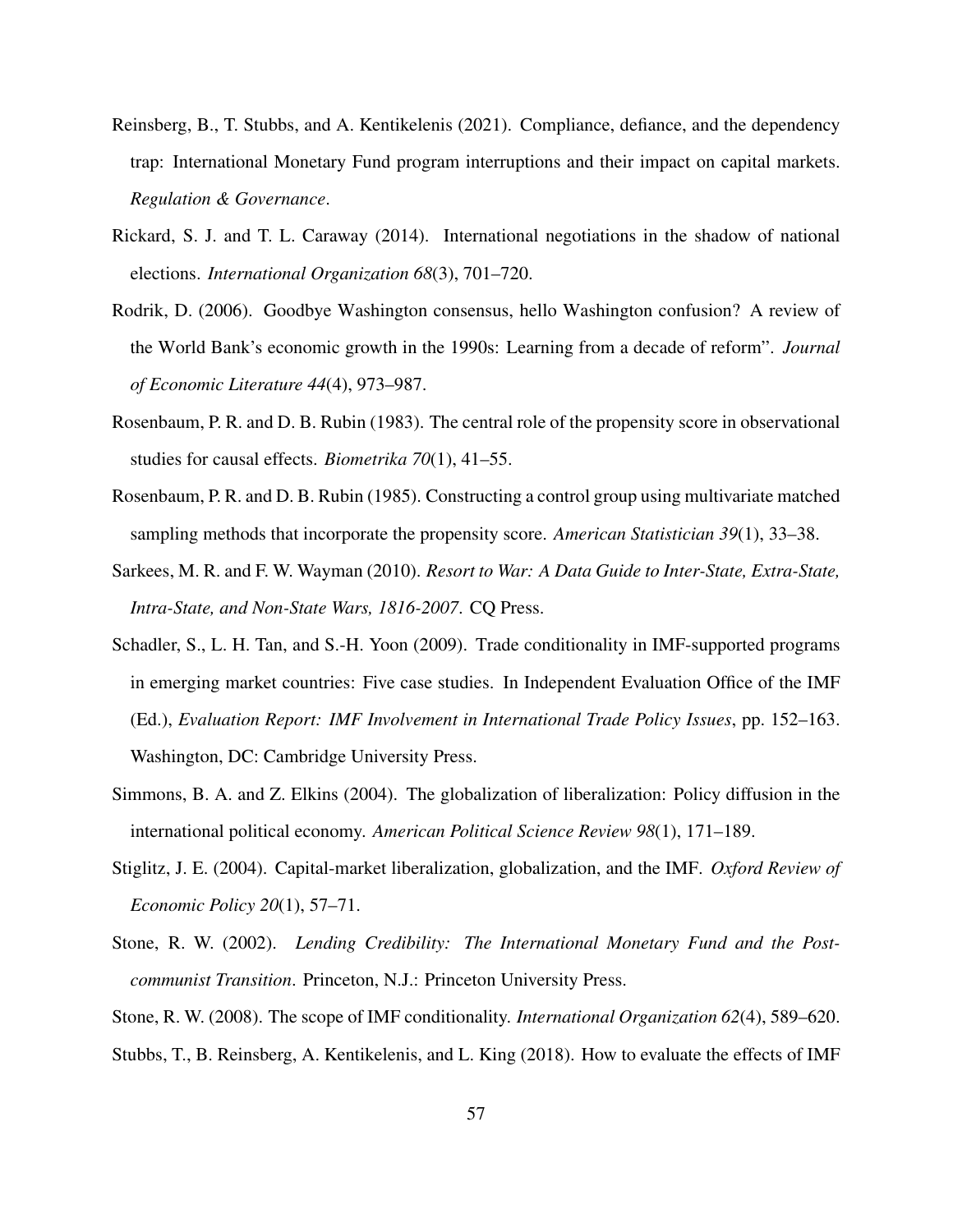conditionality. *Review of International Organizations 15*(1), 29–73.

- Svensson, J. (2000). When is foreign aid policy credible? Aid dependence and conditionality. *Journal of Development Economics 61*(1), 61–84.
- Swedlund, H. J. and M. Lierl (2020). The rise and fall of budget support: Ownership, bargaining and donor commitment problems in foreign aid. *Development Policy Review 38*(S1), O50–O69.
- Thacker, S. C. (1999). The high politics of IMF lending. *World Politics 52*(1), 38–75.
- The Guardian (2015). Alexis Tsipras: Bailout a bad deal but the best Greece could get. [https://www.theguardian.com/world/2015/jul/15/](https://www.theguardian.com/world/2015/jul/15/alexis-tsipras-bailout-greece-debt-crisis) [alexis-tsipras-bailout-greece-debt-crisis](https://www.theguardian.com/world/2015/jul/15/alexis-tsipras-bailout-greece-debt-crisis). Accessed: 2019–08–26.
- <span id="page-59-2"></span>The World Bank (2005). *Economic Growth in the 1990s: Learning from a Decade of Reform*. Washington, DC: The World Bank.
- The World Bank (2019). World development indicators. Accessed: 2019-08-25.
- Vaubel, R. (1986). A public choice approach to international organization. *Public Choice 51*(1), 39–57.
- <span id="page-59-1"></span>Vreeland, J. R. (1999). The IMF: Lender of last resort or scapegoat? Mimeo.
- Vreeland, J. R. (2003). Why do governments and the IMF enter into agreements? Statistically selected cases. *International Political Science Review 24*(3), 321–343.
- Vreeland, J. R. (2006). IMF program compliance: Aggregate index versus policy specific research strategies. *Review of International Organizations 1*(4), 359–378.
- Vreeland, J. R. (2007). *The International Monetary Fund: Politics of Conditional Lending*. New York, NY: Routledge.
- <span id="page-59-0"></span>Wei, S.-J. and Z. Zhang (2010). Do external interventions work? The case of trade reform conditions in IMF supported programs. *Journal of Development Economics 92*(1), 71–81.
- Xu, Y. (2017). Generalized synthetic control method: Causal inference with interactive fixed effects models. *Political Analysis 25*(1), 57–76.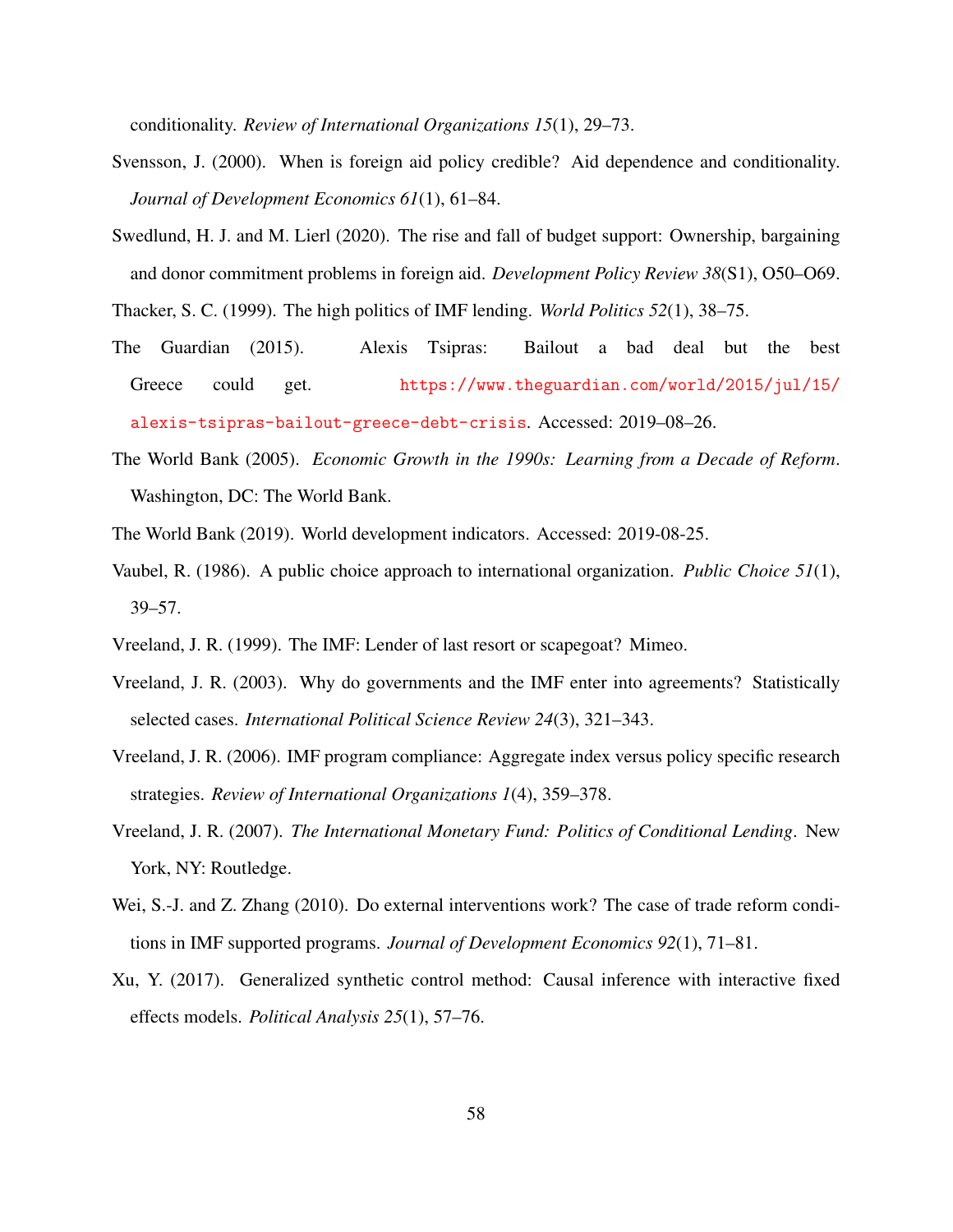# Online Appendix A

We start by summarizing the descriptive statistics of our variables and then proceed to present additional diagnostic plots referred to in the main text as well as robustness tests on our ownership estimates using the synthetic control method (SCM).

### Variables

| Variable name                     | Observations | Mean    | Sd    | Min              | Max            |
|-----------------------------------|--------------|---------|-------|------------------|----------------|
|                                   |              |         |       |                  |                |
| External-sector conditions        | 7,141        | 0.16    | 0.73  | $\overline{0}$   | 11             |
| Financial-sector conditions       | 7,141        | 0.46    | 1.65  | $\boldsymbol{0}$ | 28             |
| De jure economic liberalization   | 5,977        | 48.64   | 20.34 | 9.12             | 97.39          |
| De facto economic liberalization  | 6,292        | 53.06   | 17.83 | 4.39             | 98.63          |
| GDP per capita                    | 6,228        | 8.06    | 1.63  | 4.24             | 11.97          |
| Population                        | 6,033        | 15.34   | 2.19  | 8.99             | 21.05          |
| <b>State Capacity Index</b>       | 5,137        | $-0.08$ | 1.14  | $-3.51$          | 2.86           |
| Political globalization           | 6,709        | 49.35   | 26.61 | 1                | 98.42          |
| GDP growth                        | 6,283        | 3.51    | 6.58  | $-64.05$         | 149.97         |
| Reserves                          | 4,778        | 3.99    | 4.03  | 0.002            | 79.24          |
| Current-account balance           | 4,792        | $-3.18$ | 13.92 | $-240.52$        | 291.32         |
| Debt service                      | 3,588        | 4.88    | 5.79  | $\overline{0}$   | 135.38         |
| Fuel exports                      | 4,298        | 16.10   | 27.25 | $\boldsymbol{0}$ | 100            |
| Veto Player Index                 | 6,114        | 0.25    | 0.22  | $\boldsymbol{0}$ | 0.73           |
| Prior war                         | 6,755        | 0.98    | 1.80  | $\overline{0}$   | 5 <sup>5</sup> |
| Military expenditure              | 3,836        | 2.71    | 6.16  | $\overline{0}$   | 158            |
| IMF propensity score              | 2,420        | 0.51    | 0.23  | 0.004            | $\mathbf{1}$   |
| External-sector propensity score  | 2,312        | 0.08    | 0.07  | $\mathbf{0}$     | 0.48           |
| Financial-sector propensity score | 2,312        | 0.17    | 0.10  | $\overline{0}$   | 0.50           |
| Countries under programs          | 7,560        | 56.97   | 10.01 | 41               | 75             |
| UN Security Council membership    | 5,973        | 0.06    | 0.23  | $\overline{0}$   | 1              |
| Civil liberties                   | 6,061        | 3.62    | 1.93  | 1                | 7              |
| Political rights                  | 6,061        | 3.61    | 2.22  | $\mathbf{1}$     | 7              |
| <b>Executive election</b>         | 5,351        | 0.10    | 0.30  | $\boldsymbol{0}$ | $\mathbf{1}$   |
| British legal origin              | 7,560        | 0.24    | 0.42  | $\overline{0}$   | $\mathbf{1}$   |

Table A.1: Variable names and descriptive statistics.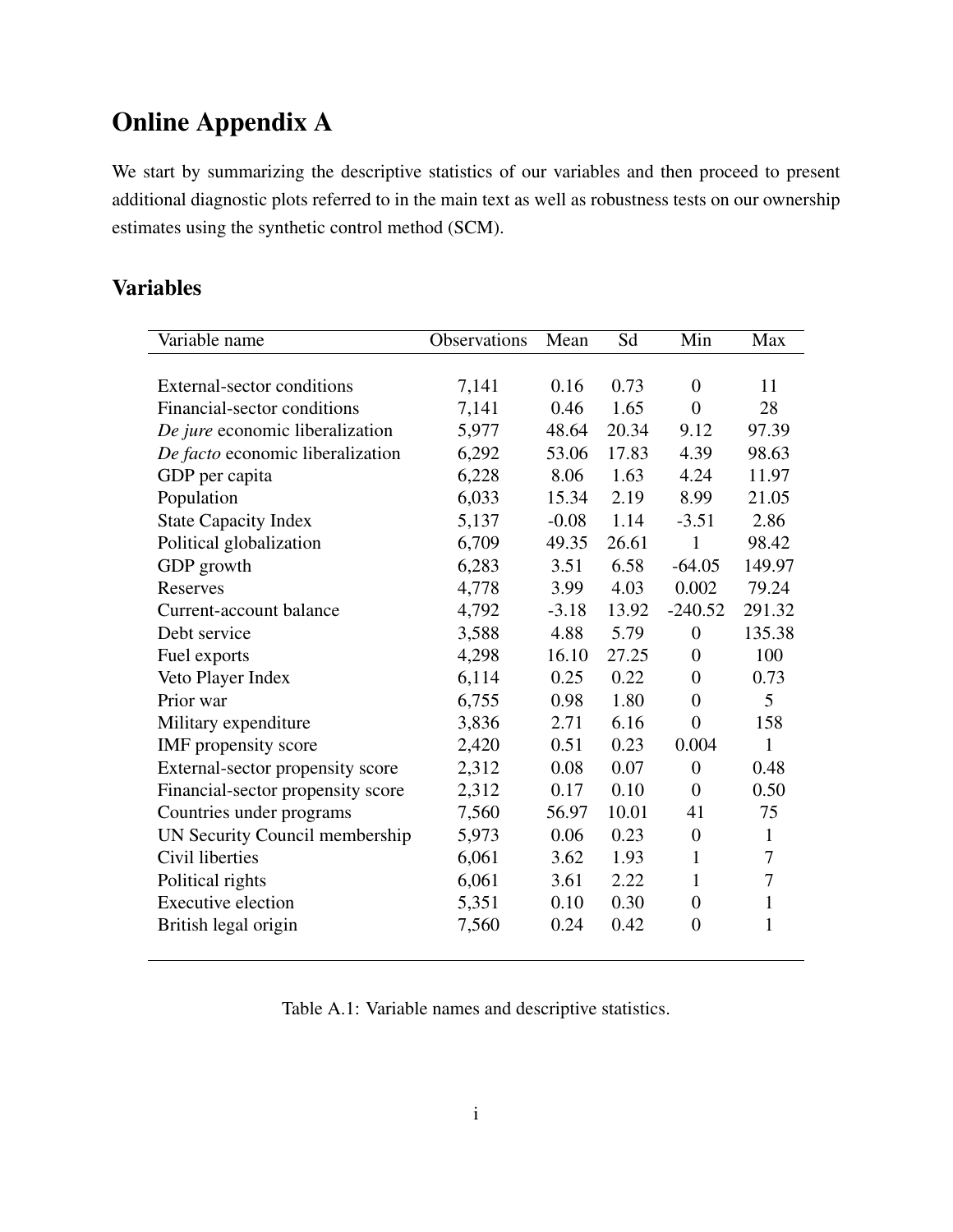| Covariate                          | Mean  | Std. Dev. | Min   | Max   |
|------------------------------------|-------|-----------|-------|-------|
|                                    |       |           |       |       |
| GDP per capita                     | 0.027 | 0.054     | 0.000 | 0.267 |
| Population                         | 0.033 | 0.057     | 0.000 | 0.272 |
| State capacity                     | 0.028 | 0.061     | 0.000 | 0.314 |
| Political globalization            | 0.032 | 0.039     | 0.000 | 0.152 |
| GDP growth                         | 0.018 | 0.030     | 0.000 | 0.144 |
| Reserves                           | 0.028 | 0.032     | 0.000 | 0.133 |
| Current account                    | 0.022 | 0.033     | 0.000 | 0.118 |
| Debt service                       | 0.020 | 0.027     | 0.000 | 0.100 |
| Fuel exports                       | 0.022 | 0.035     | 0.000 | 0.163 |
| Veto player index                  | 0.023 | 0.041     | 0.000 | 0.182 |
| Past conflict                      | 0.035 | 0.055     | 0.000 | 0.281 |
| Military expenditure               | 0.044 | 0.062     | 0.000 | 0.261 |
| Total conditions                   | 0.018 | 0.036     | 0.000 | 0.171 |
| Scope of conditionality            | 0.025 | 0.029     | 0.000 | 0.111 |
| Pre-treatment outcome $(t-1)$      | 0.324 | 0.186     | 0.000 | 0.534 |
| Pre-treatment outcome $(t-5)$      | 0.235 | 0.164     | 0.003 | 0.445 |
| <i>De facto</i> outcome (t-1)      | 0.032 | 0.054     | 0.000 | 0.231 |
| Countries under IMF programs (t-1) | 0.034 | 0.052     | 0.000 | 0.247 |

Table A.2: Descriptive statistics of covariate weights for all matched units.

The *de facto* outcome in the table refers to trade openness for external-sector conditions and FDI inflows for financial-sector treatments.

#### Diagnostic plots

Unless stated otherwise, all diagnostic plots in the appendix are based on the sample of SCM-based ownership estimates pooled across both sectors (external and financial). We exclude treated cases of programs that were interrupted at any time in the first four years, given that all such interruptions cause a negative deviation of the actual reform trajectory from the counterfactual one.

First, we use the goodness-of-fit ownership measure  $\rho_i$  and disaggregate the number of structural conditions by sector. Figure  $A.1$  shows that the association between the number of structural conditions and program ownership is weakly positive for external-sector conditions (Subfigure [A.1a\)](#page-62-0) and negative for financial-sector conditions (Subfigure [A.1b\)](#page-62-0). Next, we use the year-level ownership measure  $\hat{\alpha}_{it}$  (taken from Equation 1 in the main text). The points in the plot correspond to different annual review cycles for each program in our sample. The negative slope of the bestfitting line in Figure [A.2](#page-62-1) confirms that the number of structural conditions is negatively correlated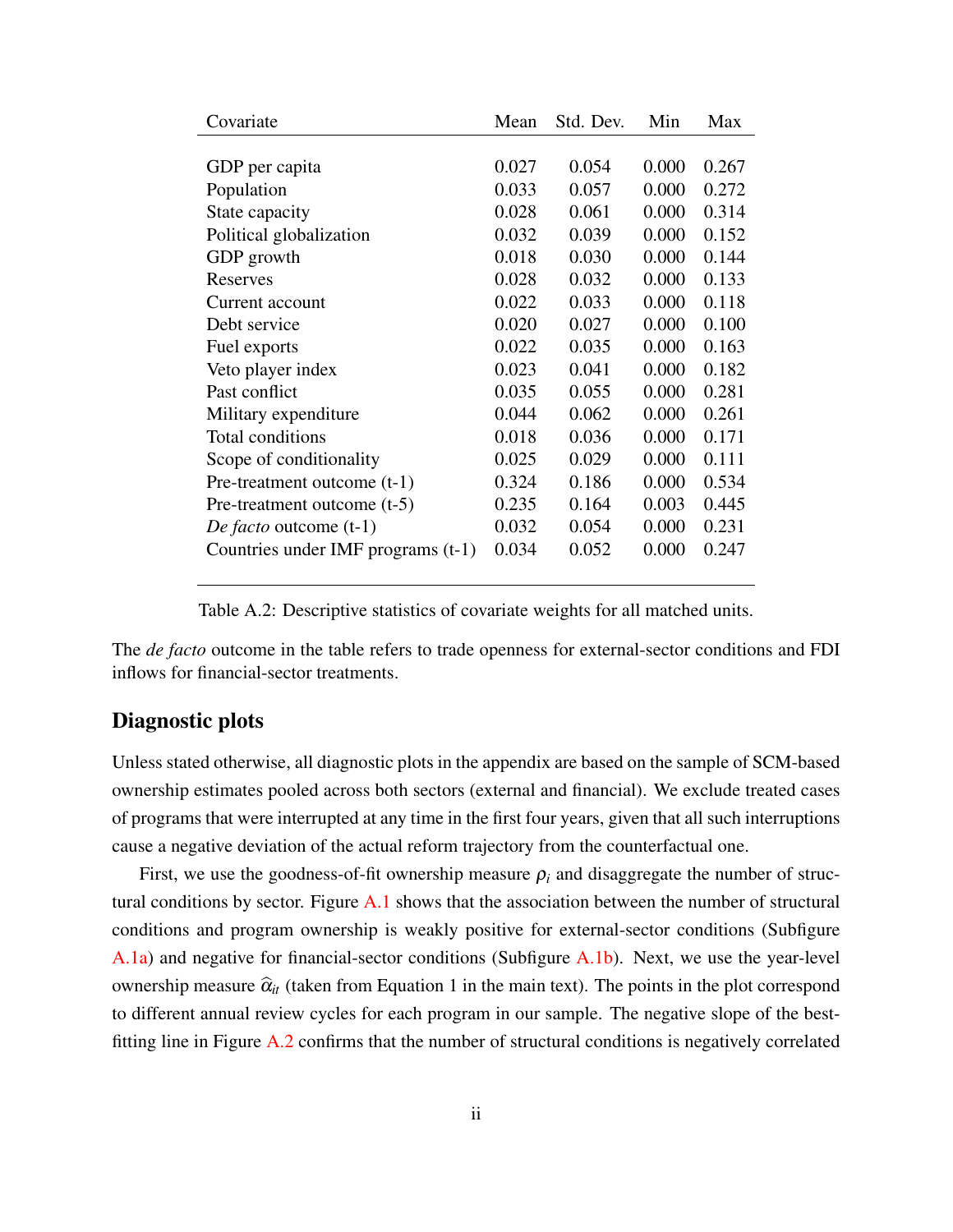<span id="page-62-0"></span>with the annual ownership measure.



(b) Financial-sector conditions.

Figure A.1: Total number of structural conditions and government ownership (as estimated by the goodness-of-fit measure  $\rho_i$ ) by sector (external and financial).



<span id="page-62-1"></span>Figure A.2: Total number of structural conditions by sector and government ownership as estimated by the year-level measure  $\alpha_{it}$ .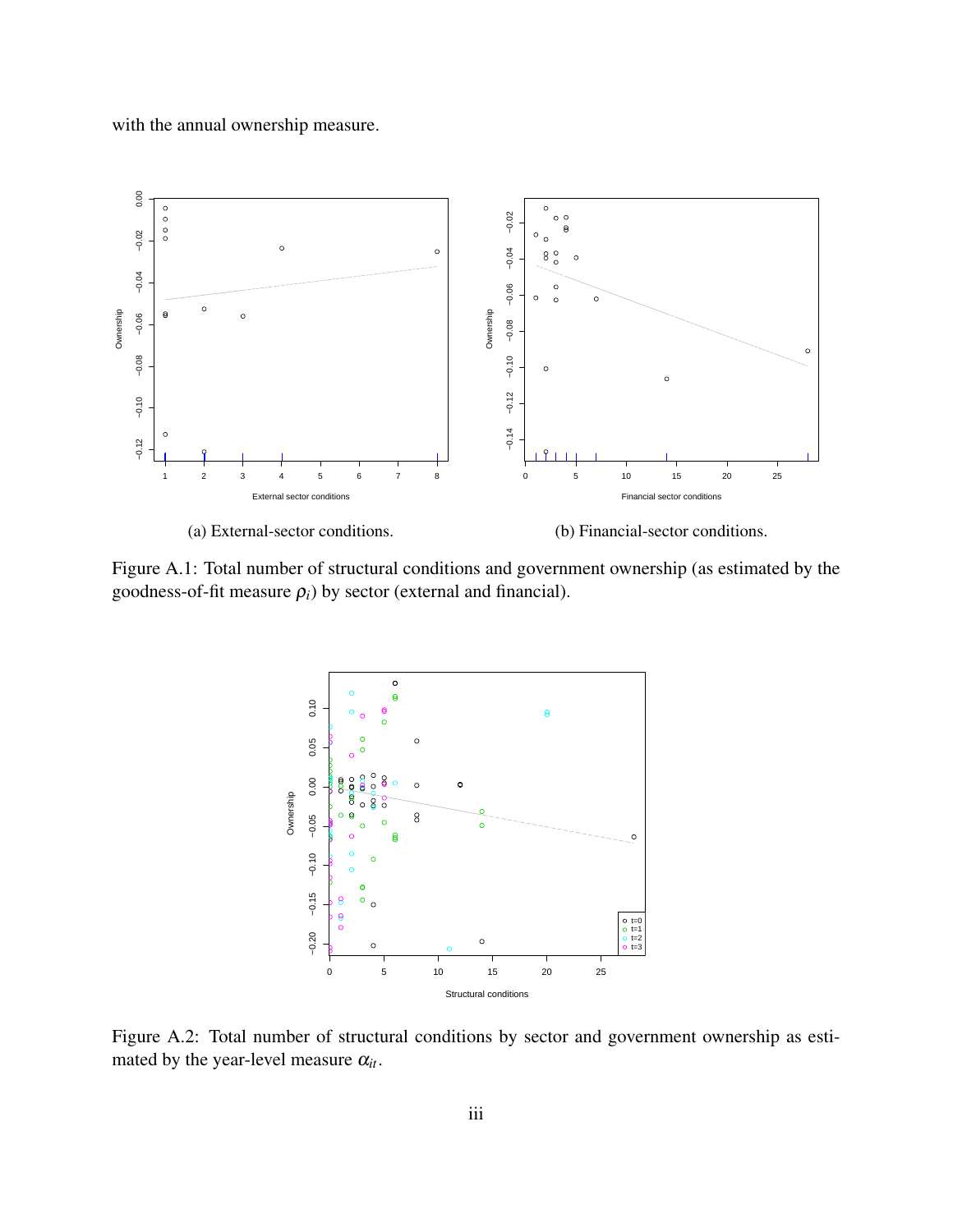In the figures below, we test for the relationships between our ownership estimates and known proxies and predictors of ownership that are external to program design, as discussed in the main text. Figure [A.3](#page-64-0) replicates the same result reported in the main in text in terms of the negative association between the number of prior actions and government ownership using the year-level measure  $\alpha_{it}$ . Figure [A.4](#page-64-1) depicts a weak positive association between the Economic Freedom Index [\(Gwartney et al.](#page-53-1) [2020\)](#page-53-1) and government ownership as estimated by the goodness-of-fit measure  $\rho_i$ . Figure [A.5](#page-65-0) depicts a positive association between the number of foreign banks in the country [\(Claessens and Van Horen](#page-52-2) [2014\)](#page-52-2) and the level of government ownership (as estimated by the goodness-of-fit measure  $\rho_i$ ). All these relationships are consistent with our theoretical expectations.

We now turn our attention to the effects of ownership or the lack thereof using alternative outcome measures. The main text presents evidence of heightened IMF recidivism in circumstances of low ownership using the goodness-of-fit measure  $\rho_i$ . Figure [A.6](#page-65-1) shows that the same relationship holds when using the year-level measure of government ownership  $\alpha_{it}$ .<sup>[36](#page-0-0)</sup>

We also present results with respect to yet another implementation outcome, namely the share of waived conditions. A waiver amounts to a decision by the Executive Board to remove the requirement to implement a certain condition typically in order to ensure the successful completion of the program review cycle and the disbursement of the next loan tranche. Figure [A.7](#page-66-0) indicates a positive association between government ownership (as estimated by the goodness-of-fit measure  $\rho_i$ ) and the total incidence of condition waivers by program. This result could be intuited by the fact that the IMF staff will only grant waivers to those countries that have otherwise shown to be trustworthy and effective in the reform strategy, but we cannot provide a definite rationalization as due to lack of condition-level implementation data we do not know whether these waivers are final or simply move some conditions to future review cycles.

 $36$ Dropping cases with negative deviations does not qualitatively change the plot.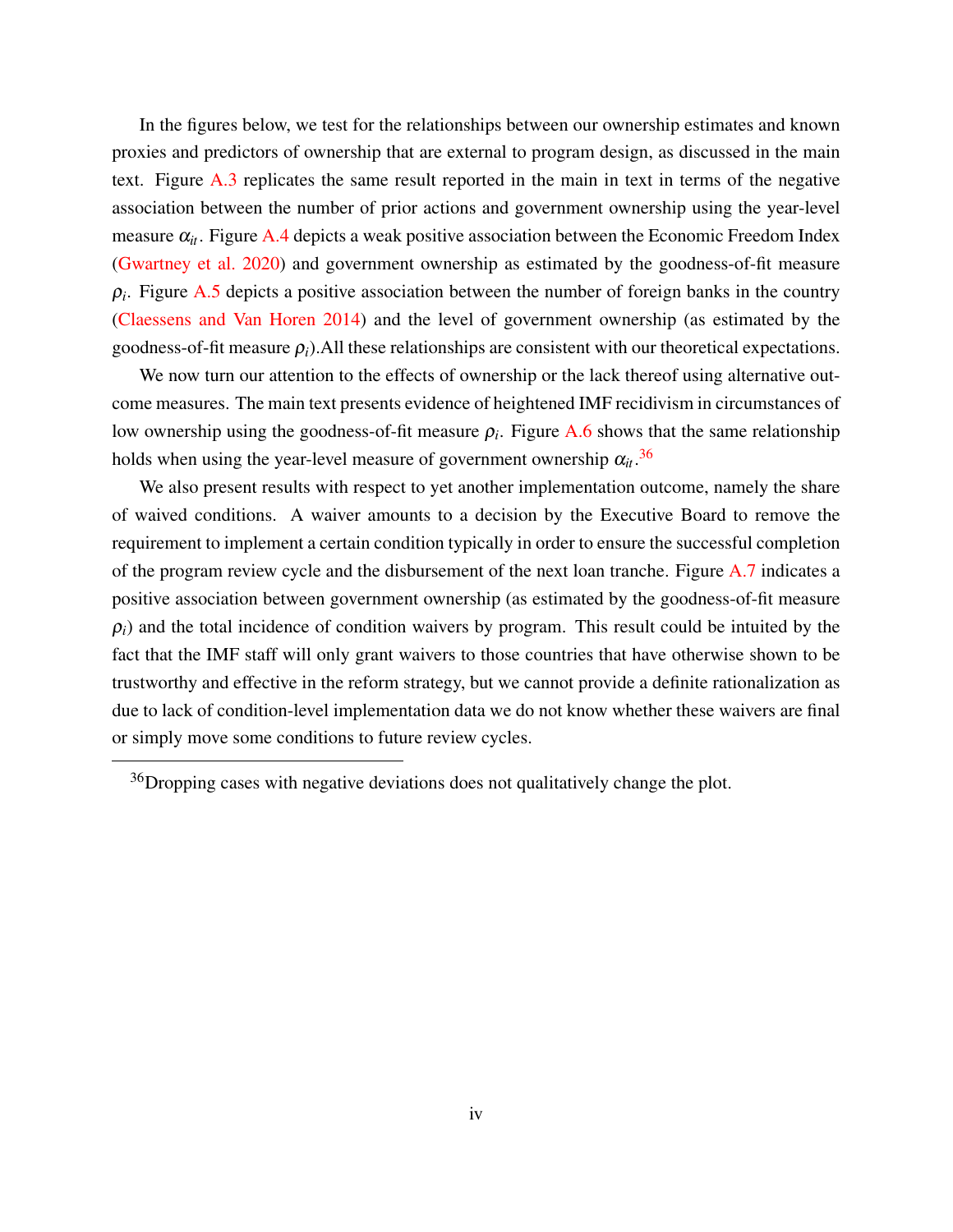

Figure A.3: Total number of prior actions and government ownership as estimated by the year-level measure α*it*.

<span id="page-64-0"></span>

<span id="page-64-1"></span>Figure A.4: Economic freedom (Fraser Economic Freedom index) and government ownership as estimated by the goodness-of-fit measure  $\rho_i$ .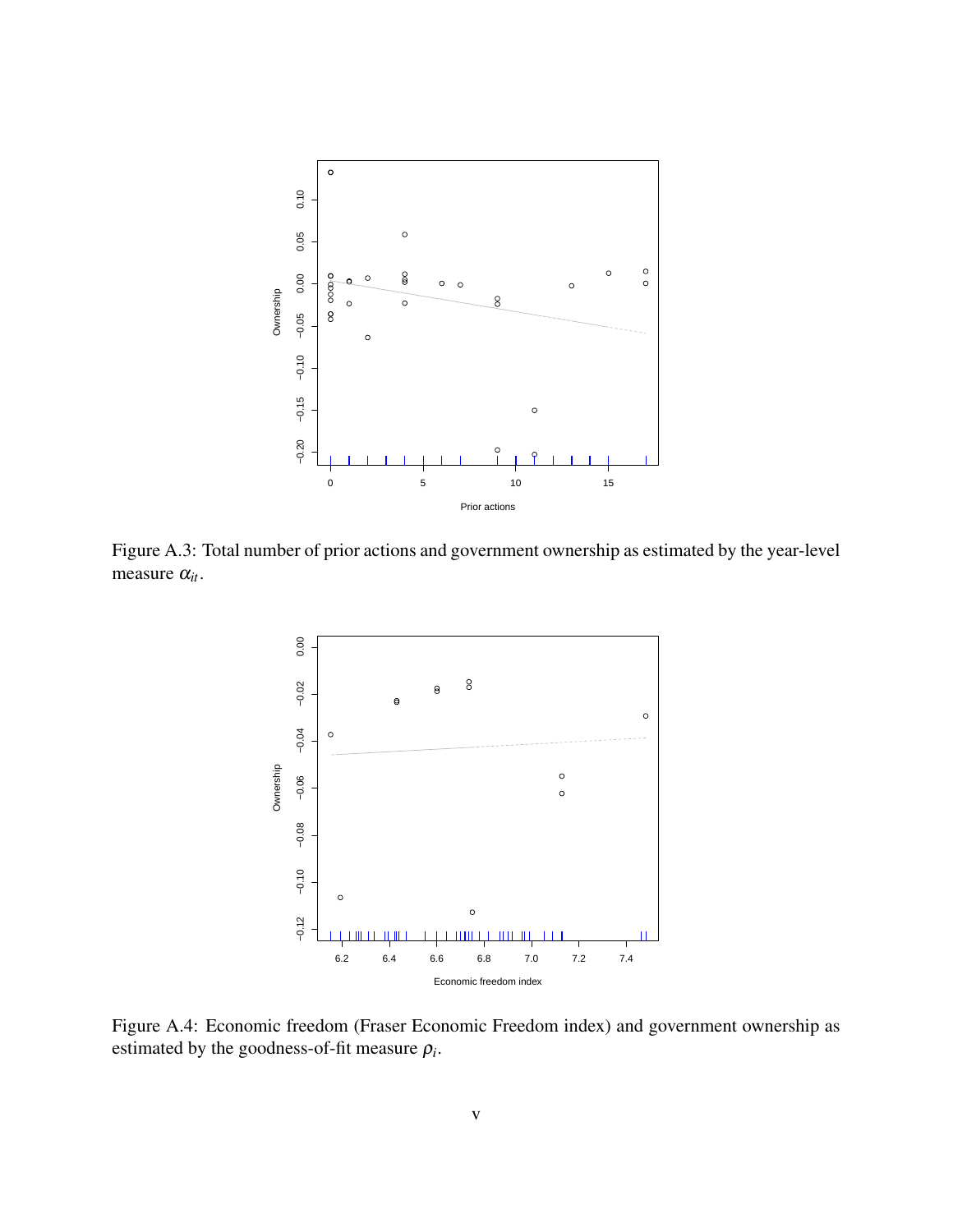

Figure A.5: Number of foreign banks in the borrower's economy and government ownership as estimated by the goodness-of-fit measure  $\rho_i$ .

<span id="page-65-0"></span>

<span id="page-65-1"></span>Figure A.6: Government ownership as estimated by the year-level measure  $\alpha_{it}$  and post-program participation rates.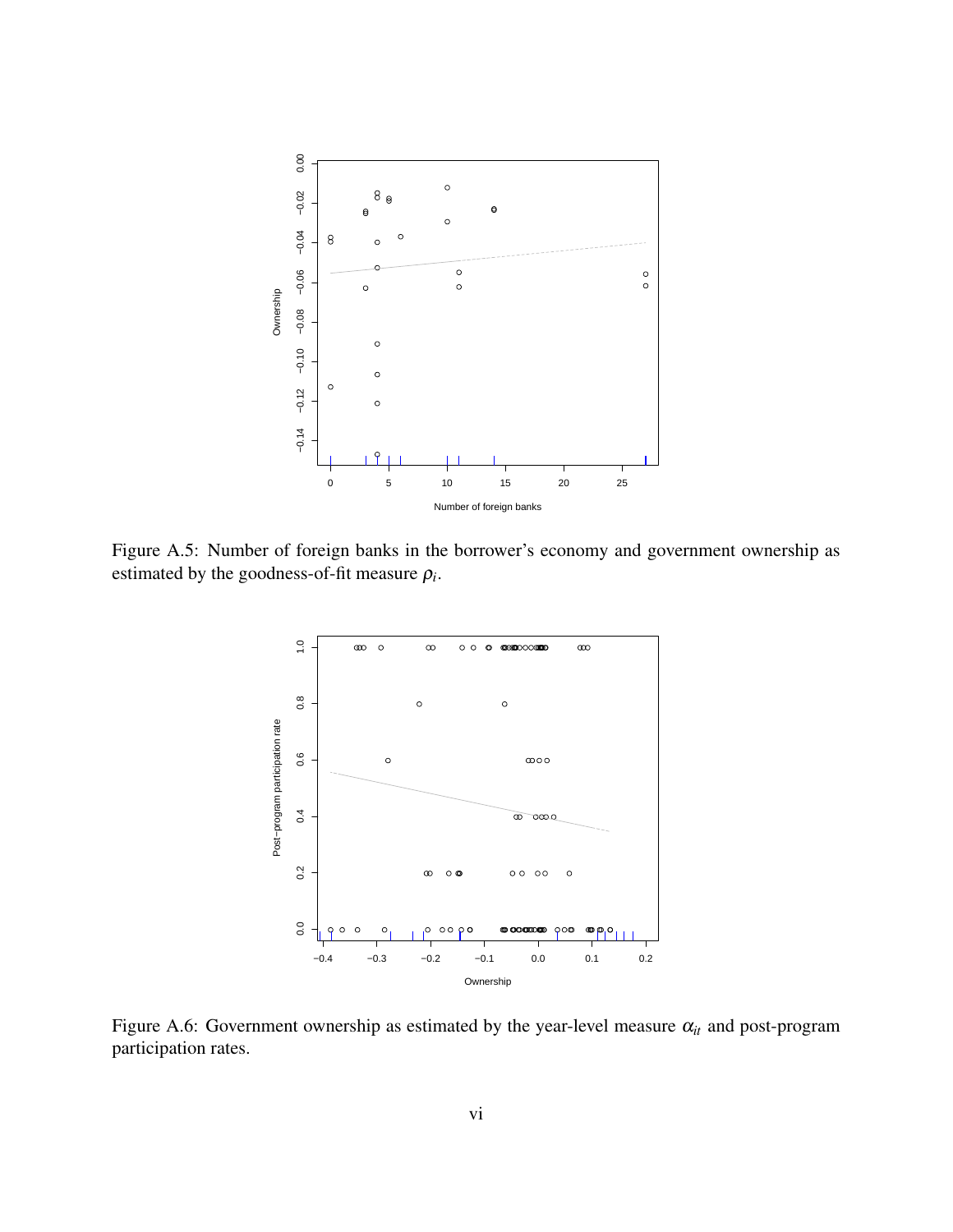

<span id="page-66-0"></span>Figure A.7: Government ownership as estimated by the goodness-of-fit measure  $\rho_i$  and total number of waived conditions by IMF arrangement.

#### Robustness of the SCM approach

**Donor pool configurations:** As reported in the main paper, we probe the robustness of our findings to different configurations of the donor pool. While results for all treated units are available upon request, we present robustness results for the focal case of IMF involvement in Indonesia (1997-2003) and its external-sector conditionality treatment (see Figure [A.8\)](#page-68-0). In Subfigure [A.8a,](#page-68-0) the donor pool for the SCM algorithm comprises all observations of IMF programs without the respective sector-specific conditionality, starting in the same year as the treated unit. In Subfigure [A.8b,](#page-68-0) the donor pool includes all untreated observations—including countries under IMF programs and countries not under IMF programs—and the SCM algorithm additionally matches units along the propensity score of being under an IMF program. In Subfigure [A.8c,](#page-68-0) the donor pool is the one in the main analysis—i.e., any country starting an IMF program in any year—and the SCM algorithm additionally matches units on the propensity score of receiving the respective sector-specific conditionality. This helps mitigate concerns about the non-random assignment of the treatment. In Subfigure [A.8d,](#page-68-0) the donor pool excludes all potential control units from the same region as the treated unit. One might be concerned that our results are driven by spatial diffusion and learning effects [\(Simmons and Elkins](#page-58-2) [2004;](#page-58-2) [Elkins et al.](#page-53-2) [2006\)](#page-53-2). This would be more likely if the algorithm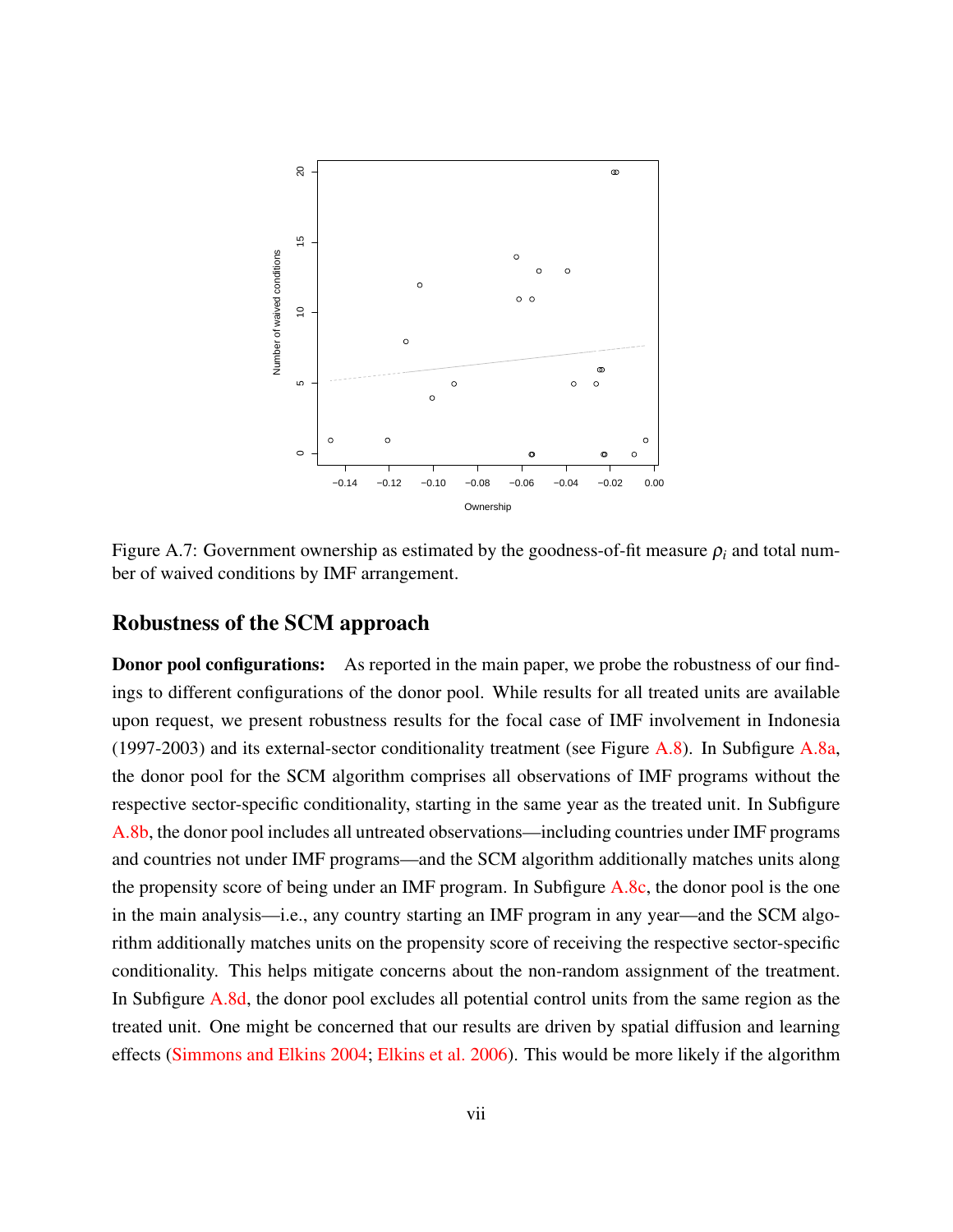picked countries from the donor pool that are contiguous to the treated country or otherwise culturally similar. We, therefore, exclude countries from the same region in this robustness test, with no substantial effects on our results. Finally, in Subfigure [A.8e,](#page-68-0) inclusion in the donor pool requires the absence of a prior IMF program for an extended period of seven years.

Regional spillover effects: Another way to see that spillover effects are unlikely to be a problem is to inspect the weighted composition of synthetic units when we do not *a priori* eliminate countries from the same region. Synthetic units with non-zero weight for Indonesia include Latvia (37.1%), Uzbekistan (34.2%), Hungary (18.8%), and Poland (9.9%). These control units are all outside the Asia-Pacific region. Synthetic units with non-zero weight for Bosnia and Herzegovina include Morocco (28.8%), Poland (23.0%), Gambia (20.9%), Uzbekistan (15.9%), Hungary (13.0%), St. Kitts and Nevis (12.0%), and North Macedonia (0.1%). In light of these findings, we consider it unlikely that our results are driven by spatial diffusion and learning effects.

Placebo treatments: Following best practice in the implementation of the SCM approach, we verify that our results only hold for actual treatments. To that end, we "pretend" that countries received the respective structural conditionality ten years later when in fact they did not receive it. We then repeat the analysis, expecting no discernible treatment effects for the placebo treatments. We generally find no meaningful treatment effects. In the case of Indonesia 1997, the confidence bands of the outcome variable for the synthetic unit envelop the one of the treated unit throughout the program's duration, which demonstrates that there are no significant treatment effects (Figure [A.8f\)](#page-68-0). It take the country up to five years after the treatment for the policy outcome to differ significantly from that of the synthetic control unit. This lends further support to the validity of our approach.

Different sets of control variables: We also find that our results are robust to the inclusion of additional control variables in the matching algorithm (see Figure  $A.9$ ). In addition to the battery of controls already included, we include two measures of political (in)stability drawn from the *Archigos* dataset [\(Goemans et al.](#page-53-3) [2009\)](#page-53-3). First, we construct a measure for the average time share of leader change in the five-year run-up period to the onset of the treatment. This measure is continuous, with higher values indicating more politically unstable systems. Second, we condition on the number of years that a government has already been in office in the year prior to obtaining the treatment. This second variable allows us to further differentiate among political systems without a change in leadership in the immediate past. Subfigure [A.9a](#page-69-0) shows that these changes have no impact on the results for both treated units under scrutiny. The results also do not change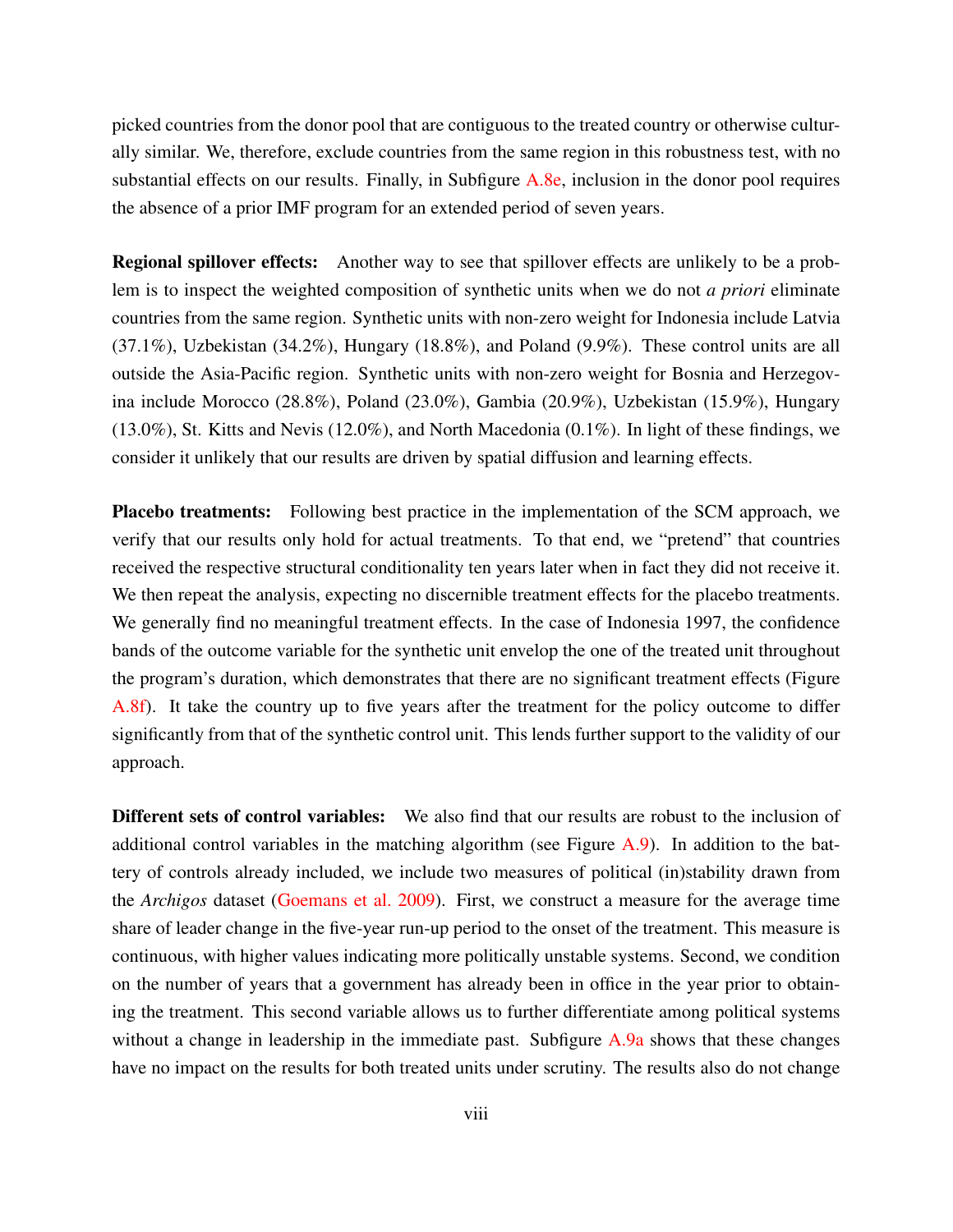<span id="page-68-0"></span>

(a) Including only IMF programs starting in the same year.



(c) Matching on the propensity score for receiving the treatment.



(e) Using a seven-year cutoff rule for previ- $(1992 \t\t\t 1994 \t\t\t 1996 \t\t\t 1998 \t\t 2000 \t\t 2002 \t\t 2004 \t\t 2006 \t\t 2008 \t\t 2010 \t\t 2012$ <br>  $(201 \t\t 2008 \t\t 2009 \t\t 2010 \t\t 2012$ <br>  $(394 \t\t 2010 \t\t 2012$ <br>  $(4) \t\t 2006 \t\t 2008 \t\t 2010 \t\t 2012$ <br>  $(5) \t\t 206 \t\t 206 \t\t 2008$ 



(b) Matching on the propensity score for IMF program onset.



(d) Excluding all control units from the same region as the treated unit.



ix

(f) Placebo test "pretending" that the treatment kicked in ten years later.

Figure A.8: Paths of *de jure* economic globalization in actual and synthetic Indonesia (1997) for different donor-pool specifications.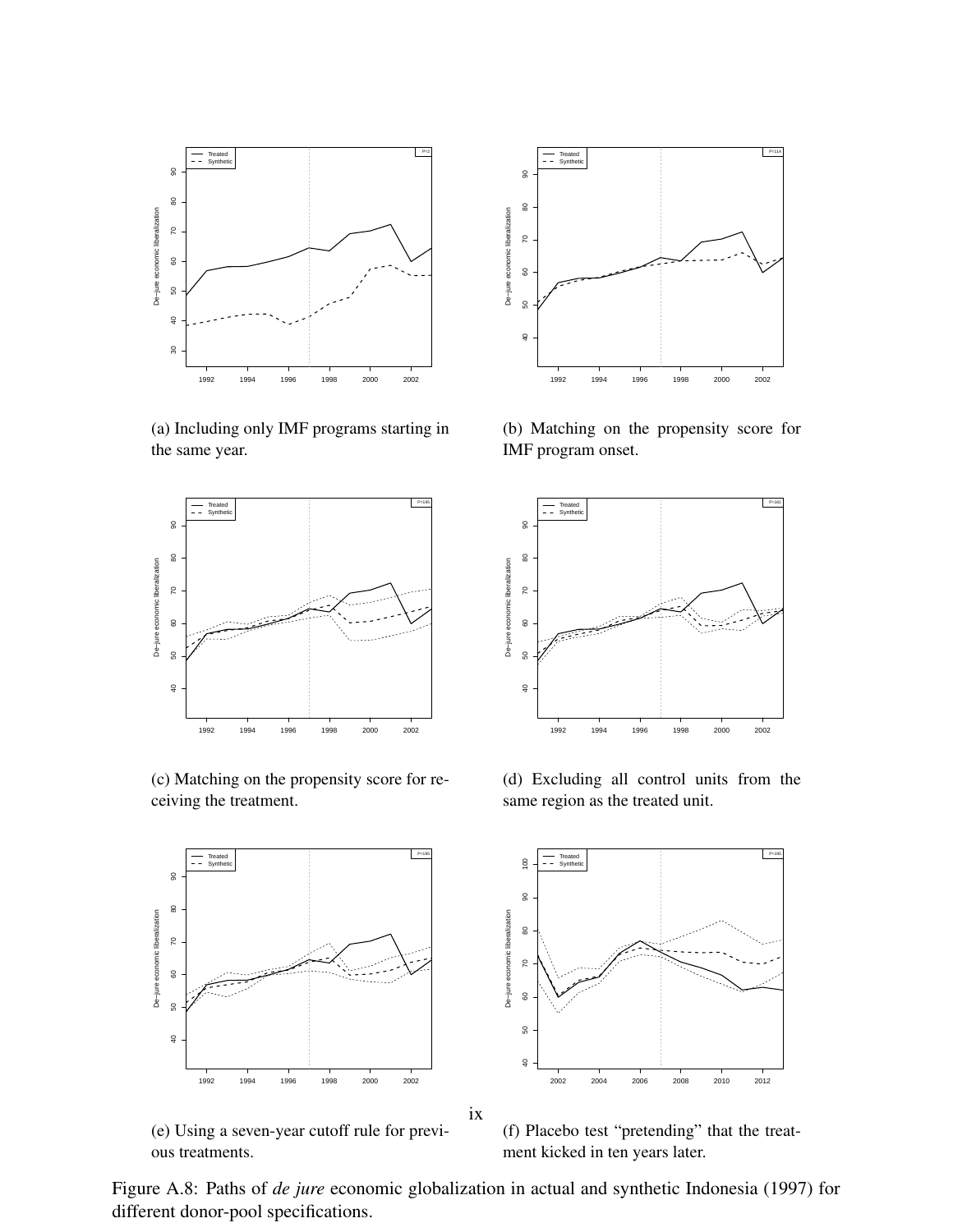when the measure of political instability covers the post-treatment period. Specifically, we measure the relative frequency of leader change in the period  $(t-10, ..., t-1, t, ..., t+5)$ . One might also be concerned that we fail to adequately capture business-cycle effects in our baseline specification. A government's willingness to reform might be higher when the economy is in a boom compared to when it is in a recession [\(Alesina et al.](#page-50-1) [2020\)](#page-50-1). Hence, we further include a de-trended economic growth variable, measured as the deviation from the within-country mean of economic growth for each country. This variable effectively distinguishes boom from bust years. Subfigure [A.9b](#page-69-0) confirms that our results are not driven by business-cycle effects as they are qualitative indistinguishable from the previous plots.

<span id="page-69-0"></span>

(a) Political (in)stability controls. (b) Business-cycle controls.

Figure A.9: Paths of *de jure* economic globalization in actual and synthetic Indonesia (1997) for additional controls.

#### Online Appendix B

In this section, we discuss the case of Bosnia and Herzegovina (1998-2003) as another face validity test of our SCM-based ownership measure against qualitative evidence from the 1998 IMFsponsored financial-sector reform program in that country.

We subsequently present aggregate-level relationships to underscore the criterion and construct validity of our financial-sector ownership measure. In light of our sampling criteria, we identify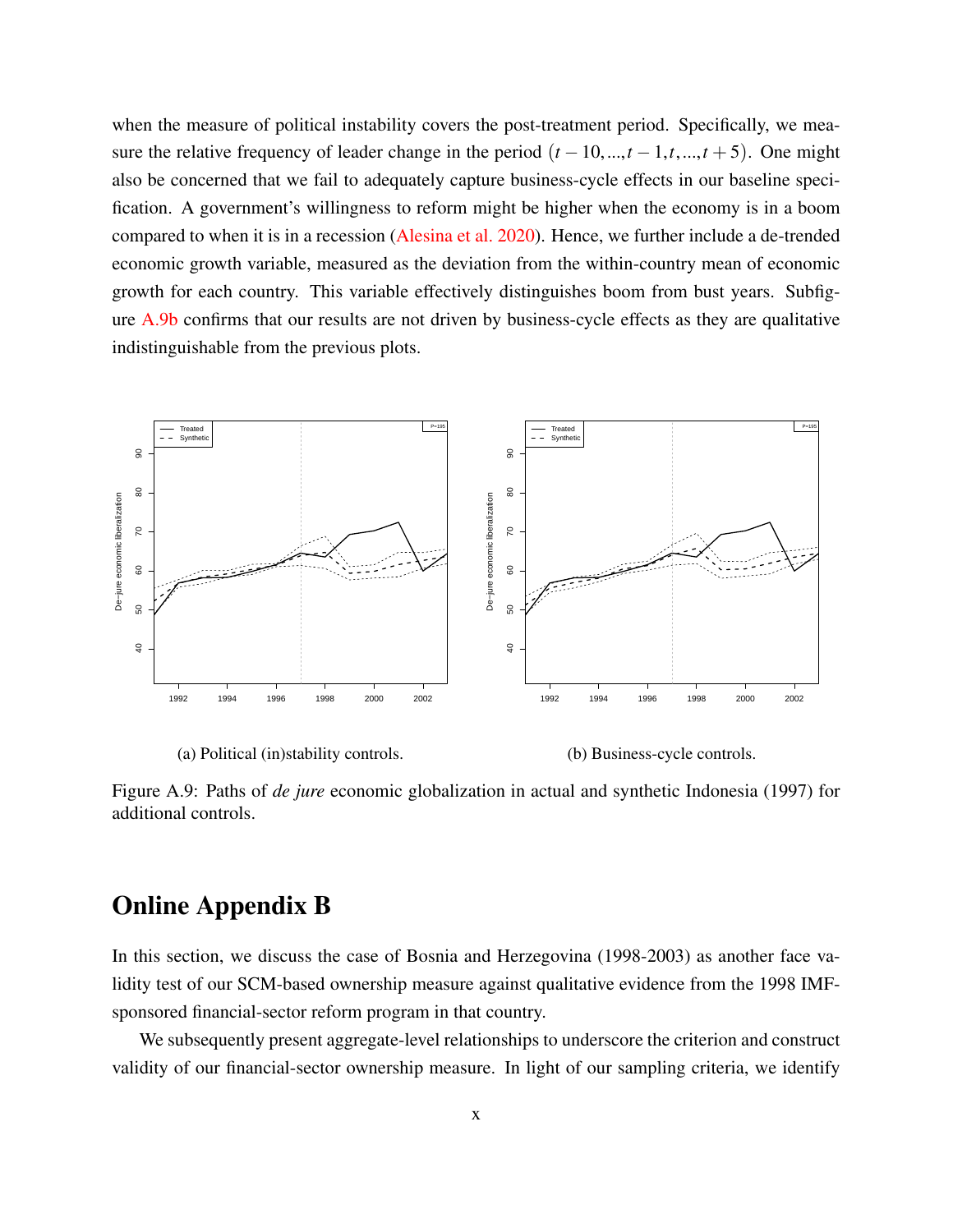ownership measures for 35 IMF arrangements using the *financial* sector conditionality treatment. In sum, we show that our SCM-based estimation approach is not limited to a single sector but has cross-sector applicability.

## Ownership over IMF-induced financial-sector reforms in Bosnia and Herzegovina (1998-2003)

Bosnia and Herzegovina approached the IMF in the aftermath of the 1992-1995 war, which had caused damage to its infrastructure and productive capacity, leaving the country in a difficult economic and social situation [\(International Monetary Fund](#page-54-1) [1998b\)](#page-54-1). The war that had erupted following Bosnian independence from Yugoslavia ended with the signing of the Dayton Accords, creating a new constitution and a decentralized government structure. The central government required consensus among the three national groups for most decision-making. Its economic competences were limited to monetary and exchange-rate policy, external borrowing and debt service, foreign trade, and customs and tariffs. The country's two regional entities, the Federation and the Republika Srpska, in turn retained competence over functions not explicitly assigned to the central government.

In the post-war reconstruction effort, the Bosnian economy recovered quickly, supported by external financial assistance. However, despite attaining real GDP growth rates of 50 percent in 1996 and 30 percent in 1997, GDP remained at half of the pre-war level. In this context, the government sought external advice to bolster its economic development. Mirsad Kurtovic, then-governor of the Bank of Bosnia and Herzegovina, said: "The goal is to transfer the biggest part of state-owned properties into private ownership. Further development of the financial and banking sector and, above all, to recover trust in domestic commercial banks, as well as the greater presence of the foreign-based bank branches in the country, are necessary preconditions. Another important structural change that is being implemented is the introduction of market-oriented criteria in economic judgment and decision-making. We seek to develop economic environment primarily based on the market as main regulator of economic activities with very limited state interventionism. Finally, we are also facing the very important task of building a sustainable system of social services" [\(International Monetary Fund](#page-55-0) [2000c,](#page-55-0) 68).

In May 1998, the IMF approved a 12-month Stand-by Arrangement (SBA) for Bosnia and Herzegovina over SDR 60.6 million, of which SDR 24.2 million would become immediately available. The supporting economic program was based on four pillars: a fixed exchange rate under a currency-board arrangement, budgets balancing reconstruction and social needs while avoiding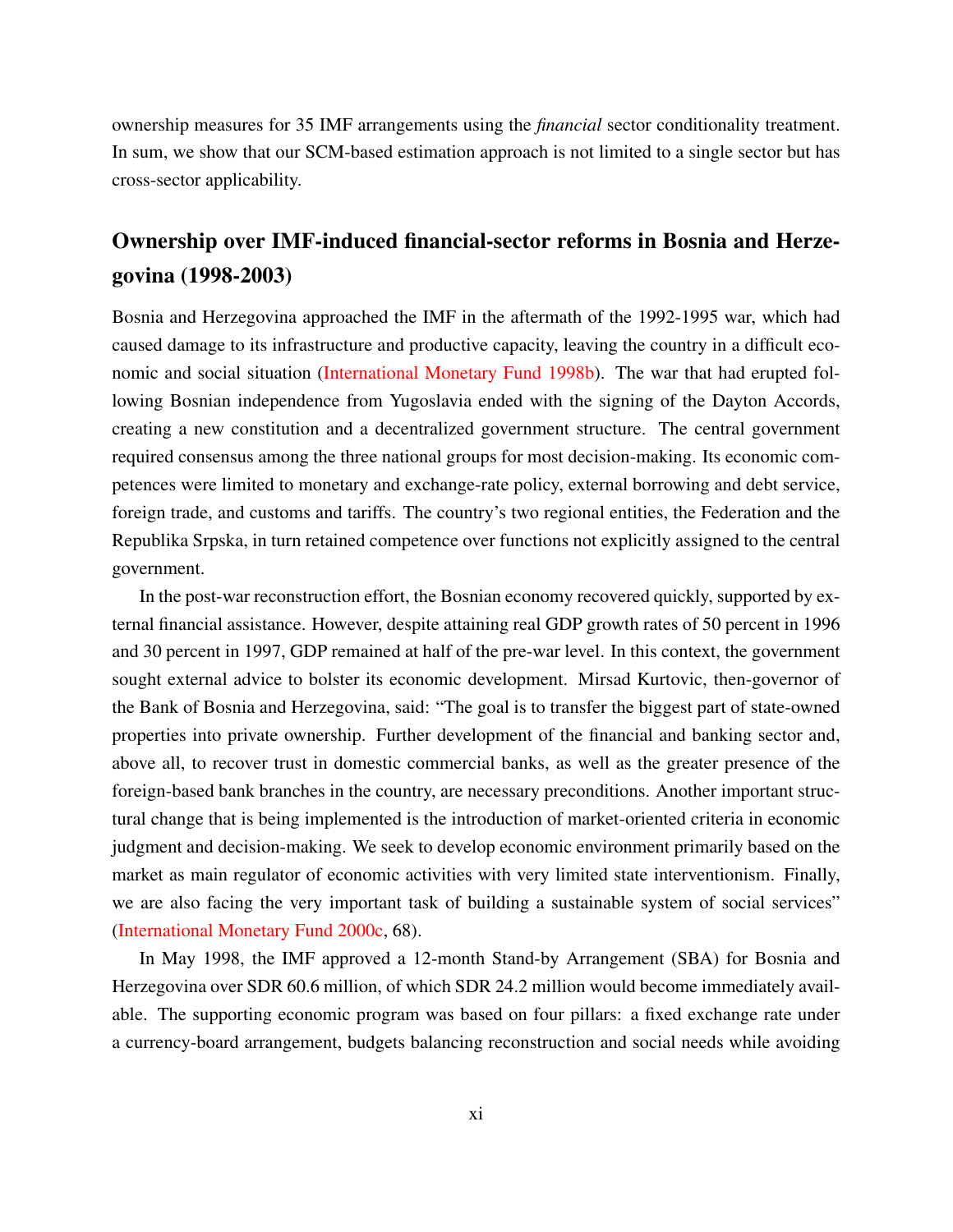any domestic borrowing, external financial assistance to boost economic recovery, and structural reforms to help the transition to a market economy [\(International Monetary Fund](#page-54-2) [1998a\)](#page-54-2). The main areas of structural reform of the program were in banking, exchange liberalization, economic statistics, privatization, and custom tariffs. With regard to the financial sector, the program included several conditions—most of them as prior actions—such as, for instance, the agreement on a timetable for issuing new currency, the appointment of a liquidator for the National Bank of Bosnia and Herzegovina (NBBH), and the separation of the payments bureau from the Serb State Bank. Conditions also required the maintenance of foreign exchange cover at 100 percent for the domestic liabilities of the Central Bank [\(Kentikelenis et al.](#page-55-1) [2016\)](#page-55-1).

Delays in the implementation of structural reforms resulted mainly from the complexity of the decision-making process between the central and regional governments [\(International Monetary](#page-54-3) [Fund](#page-54-3) [1999\)](#page-54-3). During the course of the program, the IMF approved two augmentations, increasing the total amount of IMF access from SDR 60.6 million to SDR 94.42 million. The initial end date was extended three times from April 2000 to May 2001 [\(International Monetary Fund](#page-54-3) [1999,](#page-54-3) [2000a](#page-54-4)[,b\)](#page-55-2).

Qualitative evidence available from official quotes suggests that the government had high levels of ownership in the program. First and foremost, the program came about as a result of an invitation by the Bosnian government to the international financial institutions in an effort to rebuild the economy. As governor Kurtovic stated, "[t]he role of the World Bank and the International Monetary Fund, headed by President Wolfensohn and Director Camdessus, in the reconstruction and in the stabilization of the economic situation were of decisive importance in reestablishment of macroeconomic stability in Bosnia" [\(International Monetary Fund](#page-54-4) [2000a,](#page-54-4) 68). He continued to argue that "[o]ur commitment to conduct all necessary economic reforms is very resolute and indisputable" [\(Kurtovic](#page-56-1) [1998\)](#page-56-1). To a considerable extent, the central government invited the IMF to strengthen its hand against internal opposition from regional authorities against its ambitious economic reform program. As governor Kurtovic explained, "[d]espite the problems, we remain determined to take all necessary measures in line with the spirit of the Dayton Agreement and to insist on its speedy and integral implementation. In the economic domain we shall focus on the following tasks: speedy implementation of economic reforms, with the assistance of the World Bank and IMF, securing additional funding [. . . ] as the implementation of the Stand-by Arrangement has proceeded with great success" [\(Kurtovic](#page-56-1) [1998\)](#page-56-1).

Our own analysis confirms that Bosnia and Herzegovina in 1998 is a case of high ownership of reform in line with the qualitative evidence. Figure [B.1](#page-72-0) suggests that Bosnia and Herzegovina would have undertaken financial reforms even without IMF conditionality throughout the actual